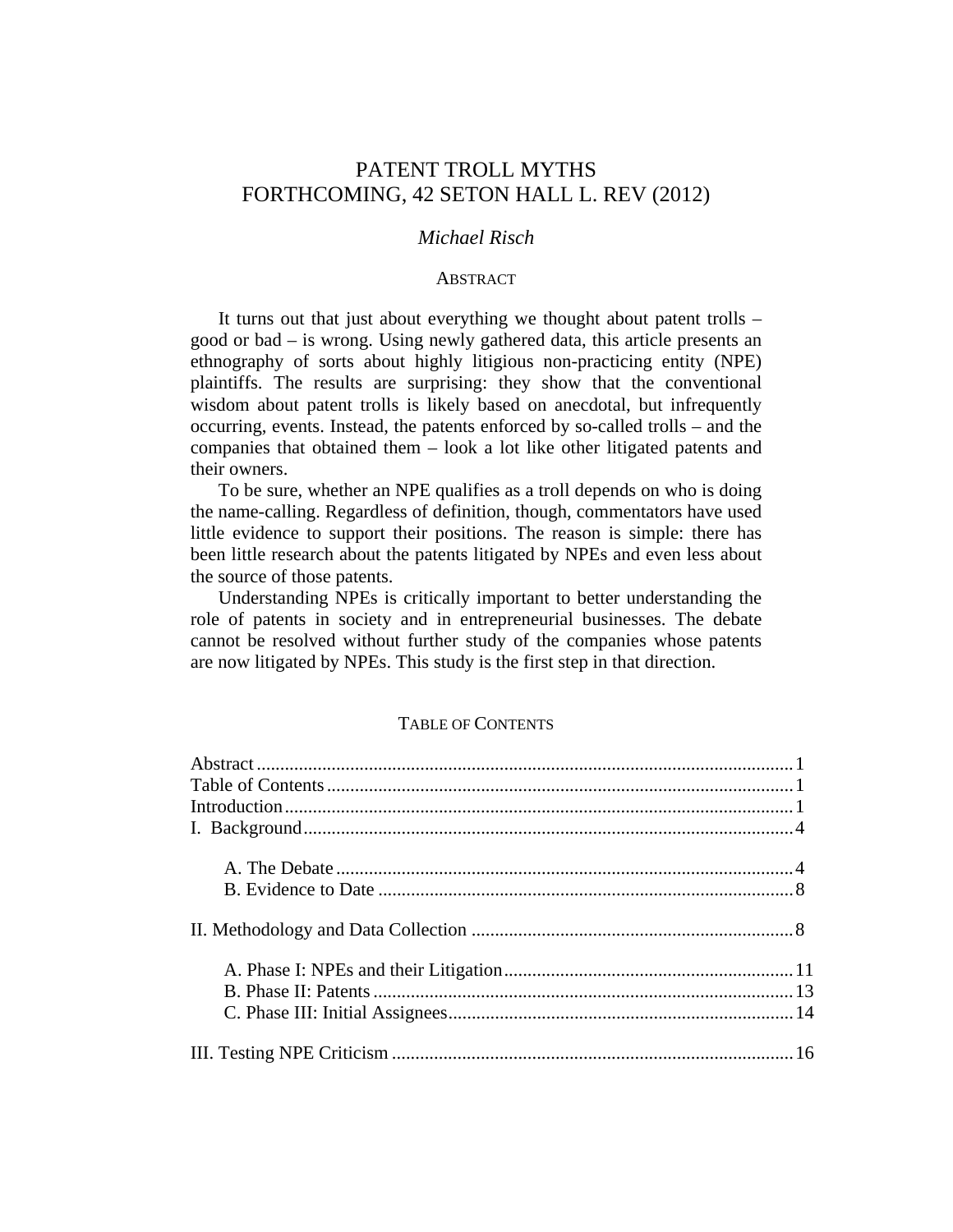| $\overline{2}$ | <b>Patent Troll Myths</b>                                        | $[3-Aug-11]$ |
|----------------|------------------------------------------------------------------|--------------|
|                |                                                                  |              |
|                |                                                                  |              |
|                |                                                                  |              |
|                |                                                                  |              |
| $\mathbf{1}$ . |                                                                  |              |
| 2.             | Corporate Patent Owners Were Productive Companies 26             |              |
| 3.             |                                                                  |              |
|                |                                                                  |              |
|                |                                                                  |              |
|                |                                                                  |              |
|                |                                                                  |              |
|                |                                                                  |              |
|                | C. Do NPEs Provide Better Enforcement Avenues for Individuals?34 |              |
|                |                                                                  |              |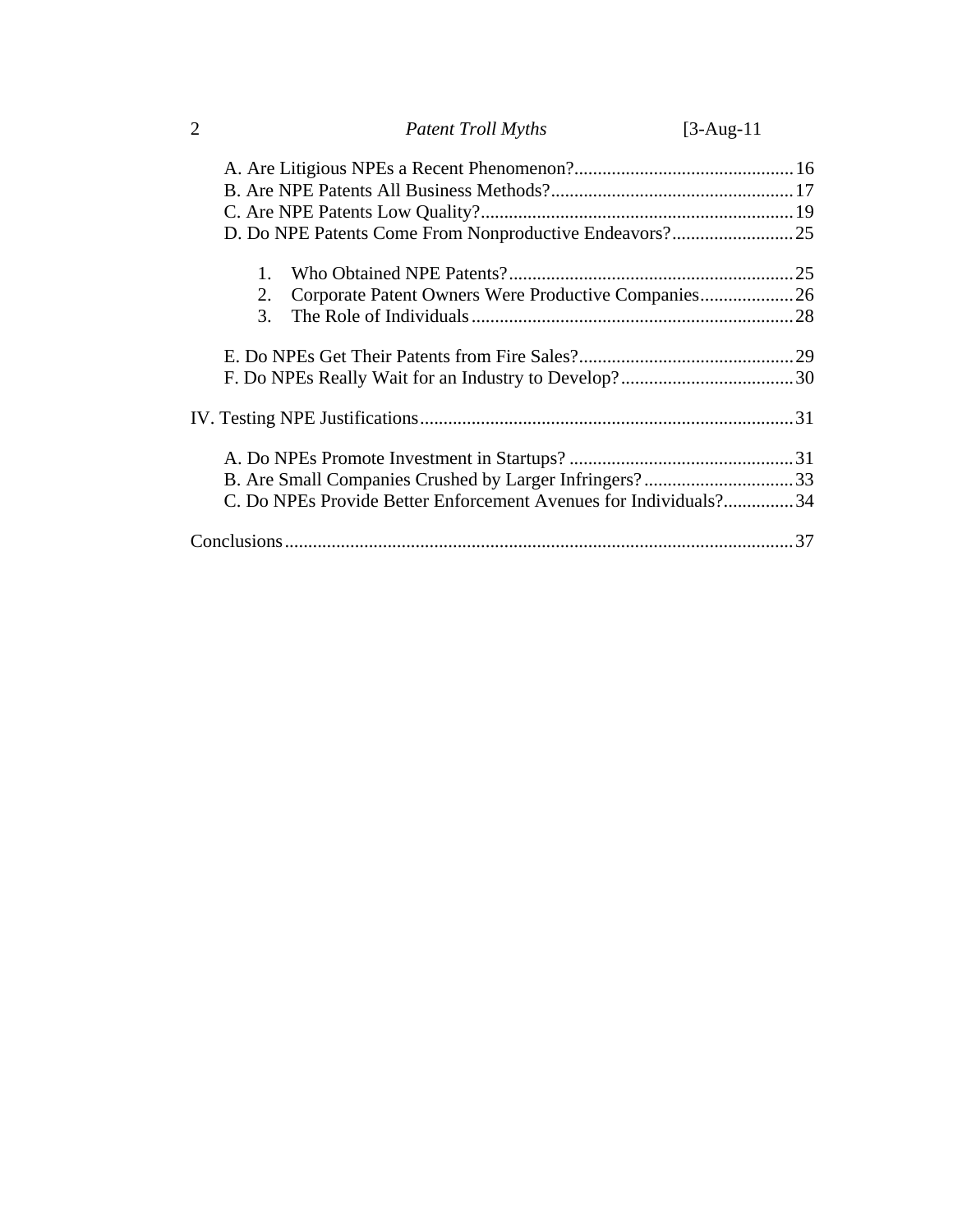# PATENT TROLL MYTHS FORTHCOMING, 42 SETON HALL L. REV (2012) **NOTE: DATA VERIFICATION IS ONGOING – PLEASE CONFIRM WITH ME BEFORE CITING**

# *Michael Risch\**

#### **INTRODUCTION**

It turns out that just about everything we thought about patent trolls – good or bad – is wrong. Using newly gathered data, this article presents an ethnography of sorts about highly litigious non-practicing entity (NPE) plaintiffs. The results are surprising: they show that the conventional wisdom about patent trolls is likely based on anecdotal, but infrequently occurring, events. Instead, the patents enforced by so-called trolls – and the companies that obtained them – look a lot like other litigated patents and their owners.

Scholars, practitioners, and entrepreneurial businesses have all recognized the growing number of patent plaintiffs that do not produce a product or sell a service, leaving them immune to a counterclaim for patent infringement. Such immunity significantly reduces the likelihood of a low $cost$  cross-licensing settlement;<sup>1</sup> the ten most active NPEs generate legal costs of \$500 million at a minimum. There are many types of non-practicing entities (NPEs) – failed companies, universities, and individuals to name a few. Other NPEs are in business simply to assert patents; they obtain their patents from others or even apply for their own.

Many NPEs are pejoratively called "patent trolls"<sup>2</sup> because they allegedly wait for an industry to develop, then appear to exact a toll on

<sup>\*</sup> ©2011 Michael Risch, Associate Professor of Law, Villanova University School of Law. The author thanks Brian Broughman, Colleen Chien, David Schwartz, and participants of the 2011 Cyberlaw Colloquium and 2010 Law & Society Conference entrepreneurship track for their helpful comments and feedback. The author further thanks Chris Reohr and Patent Freedom as well as John Allison, Mark Lemley, and Joshua Walker for providing data used in this study. This seemingly endless project could not have been completed without the seemingly endless support provided by the West Virginia College of Law and the Villanova University School of Law. Valuable research assistance was provided by Dustin Bednarz, Doug Behrens, Brian Corcoran, Richard Eiszner, Nate Griffith, Simran Kaur, and Josh Nightingale. 1

For a good discussion of the importance of cross-claims and defensive patenting, *see*  Colleen Chien, *From Arms Race to Marketplace: The New Complex Patent Ecosystem*, 62 HASTINGS L.J. 297 (2010). 2

Tam Harbert, *If You Can't Beat Patent Trolls, Join Them*, EDN (Sept 9, 2008) http://www.edn.com/index.asp?layout=article&articleid=CA6594114.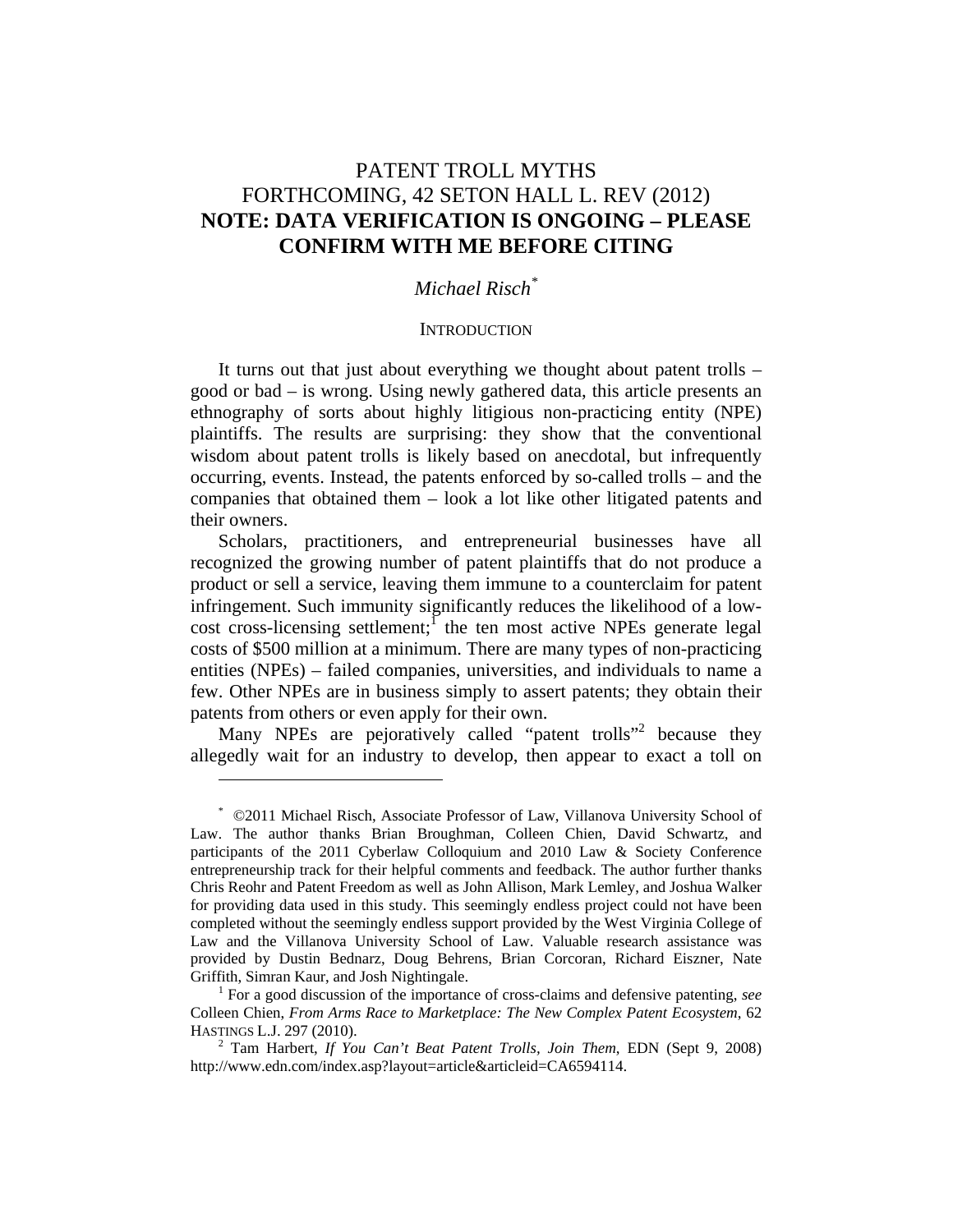companies who commercialize the technology.<sup>3</sup> According to the detractors' narrative, trolls are recent fly-by-night shops that assert business method and internet patents. Trolls assert low-quality patents. They obtain patents from failed companies in fire sales. Worse, some trolls "invent" while not actually producing anything of value to society. In short, patent trolls represent a significant break from past practices and foreshadow the downfall of innovative society.

NPEs are not without their defenders, however. According to the justifications, NPEs create patent markets, and that those markets enhance investment in start-up companies by providing additional liquidity options. NPEs help businesses crushed by larger competitors who infringe valid patents with impunity. NPEs allow individual inventors to monetize their inventions. These functions, they argue, justify the existence of NPEs.

To be sure, whether an NPE qualifies as a troll depends on who is doing the name-calling. Regardless of definition, though, commentators have used little evidence to support their positions. $\frac{4}{1}$  The reason is simple: there has been little research about the patents litigated by NPEs and even less about the source of those patents.

Understanding NPEs is critically important to better understanding the role of patents in society and in entrepreneurial businesses.<sup>5</sup> The debate cannot be resolved without further study of the companies whose patents are now litigated by NPEs.<sup>6</sup>

This case study of the ten most litigious NPEs is the first step toward understanding the role NPEs play in society. It examines their litigation, their patents, and the companies that created those patents. The study includes information about 360 patents asserted in nearly 1000 cases. More important, it is the first study to examine the provenance of patents asserted by NPEs to see what happened to the inventors/assignees of those patents. Much of the conventional wisdom is supported by anecdotal stories that do not reflect the whole picture.

<sup>3</sup> Sannu K. Shrestha, Note, *Trolls or Market-makers? An Empirical Analysis of Nonpracticing Entites*, 110 COLUM. L. REV. 114 (2010) provides a good overview of the literature and competing arguments. 4

Gerard N. Magliocca, *Blackberries and Barnyards: Patent Trolls and the Perils of Innovation*, 82 NOTRE DAME L. REV. 1809, 1810 (2007) ("Like most fresh legal questions, the debate on patent trolls is long on passion and short on proof.").

Markus Reitzig, et al., *On Sharks, Trolls, And Their Patent Prey—Unrealistic Damage Awards And Firms' Strategies Of "Being Infringed", 36 RES. POL. 134 (2007).* 

<sup>&</sup>lt;sup>6</sup>Magliocca, *supra* note 4, at 1810-1811 (discussing differing claims about trolls but noting lack of proof to support either side); Jennifer Kahaulelio Gregory, Note, *The Troll Next Door*, 6 J. MARSHALL REV. INTELL. PROP. L. 292 (2007) ("Patent troll" is a misnomer that masks underlying fears about patent system; such fears should be directly addressed instead).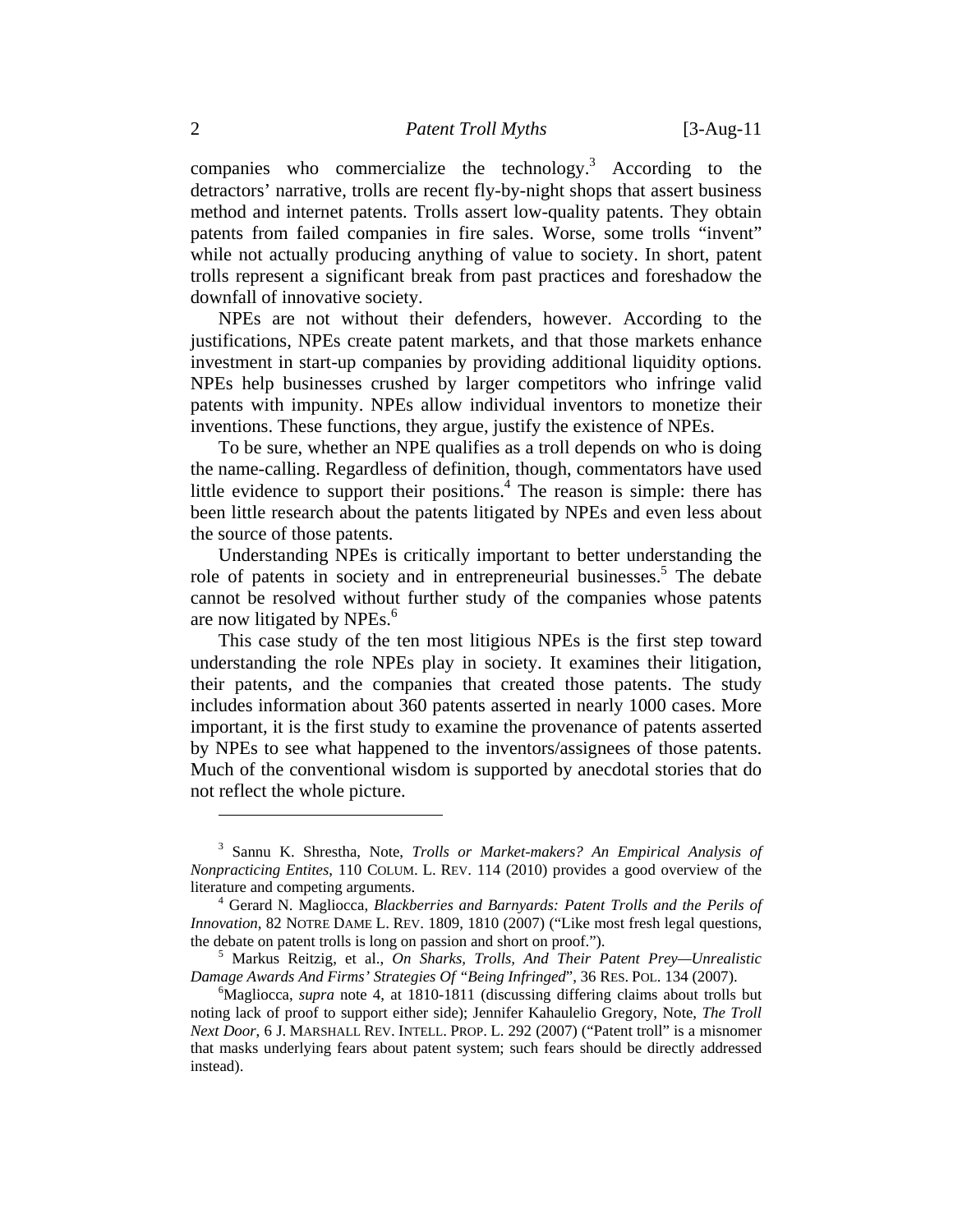Most of the factual criticisms of NPEs do not bear out.

•First, NPEs are not particularly new.

•Second, their patents look like other litigated patents. They are not dominated by business methods, though there are plenty of software patents and no biotech/pharmaceutical/chemical patents.

•Third, while measuring patent quality is extremely difficult, the available information implies that NPE patent quality is not drastically lower than other litigated patents.

•Fourth, only a small minority of patents were originally obtained by non-productive companies whose only purpose was to obtain and monetize patents.

•Fifth, very few of the companies supplying patents to NPEs are out of business; instead most came from productive companies (and most of those continue to operate).

•Finally, while the timing of lawsuits is not consistently trollish, the moniker may be somewhat accurate. The average patent sat on the shelf for more than seven years before being litigated, though several were asserted almost immediately. Of course, NPEs cannot win this argument – they would be condemned whether they rush to court or wait for an industry to develop.

Those defending NPEs do not fare much better.

•First, the evidence does not support a theory that NPEs incentivize investment by providing a market for patents. A small percentage of the companies that obtained NPE patents received venture capital investment, as did a random group of companies that held patents. While there is a difference between the two, that difference is not clearly attributable to NPE activity. That said, any startup holding a patent is much more likely to receive funding than a company without patents, and the increased probability is at least possible that NPEs contribute to that difference.

•Second, it is unlikely that NPEs are vindicating the rights of small companies forced out of business by infringers. Very few of the initial owners of NPE patents failed, and the patents were held for a long time before they were asserted.

•Finally, the evidence does support one defense of NPEs: they provide a better way for individual inventors to enforce their patents than bringing lawsuits themselves.

To be sure, not every question could be answered here. Non-litigious NPEs, including universities, were not studied, and the data does not lend itself to rigorous empirical regressions. Even so, this study is a critical first step to better understanding the role of NPEs in society.

Part I presents some background about the NPE debate, including a discussion of the various criticisms and justifications of NPEs.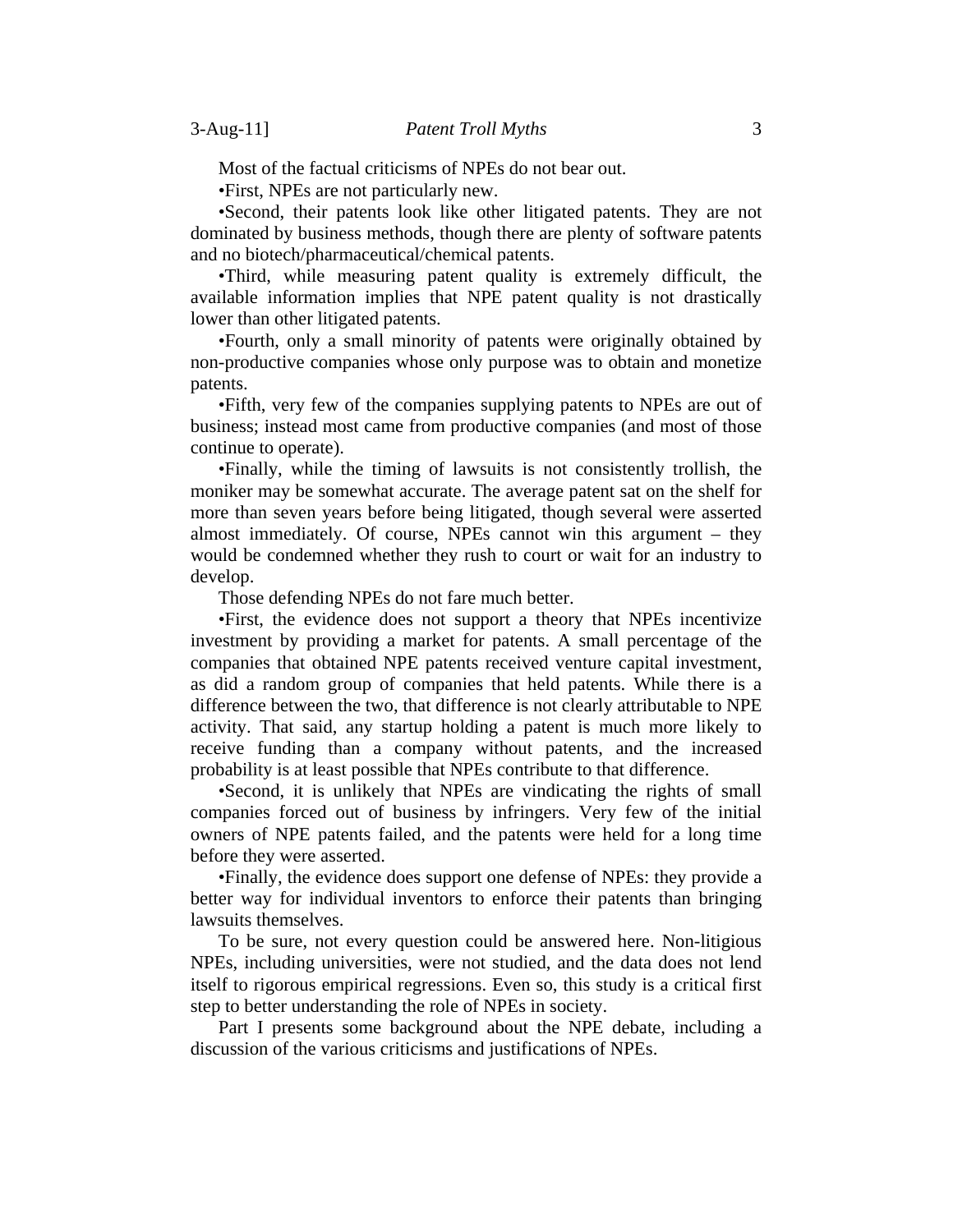Part II describes the methodology and novel data set developed for this study.

Part III applies the data from this study to criticisms of NPEs, while Part IV considers how the data applies to defenses of NPEs.

The article concludes with the observation that NPEs represent a microcosm of inventive society, and how one views each type of inventor should inform how one views NPEs.

#### I. BACKGROUND

The assertion of patents by NPEs has captured the imagination and fears of many who follow the patent system. A simple Google search for "patent troll" yields more than two million hits. The same search in Lexis's LGLPUB database of law reviews and legal periodicals yields nearly 550 articles. The rhetoric is so heated, and the moniker "patent troll" so pejorative, that blogs have been devoted to tracking NPEs and have been sued for defamation for doing so.<sup>7</sup> There is an active debate, but little evidence supporting either side's claims.

# *A. The Debate*

The debate has centered on a few different areas: quality, innovation, and investment.

One group considers the quality of NPE patents. Some argue that the patents are of low quality, $^8$  such that the NPE is a nuisance extracting rents from those who would rather avoid the expensive cost of litigation.<sup>9</sup> Others argue that NPEs fully research their patents, such that only those least likely to be found invalid are pursued, leaving defendants with no choice but to settle or face a large judgment.<sup>10</sup> The merit of this latter observation as a

<sup>7</sup> *See, e.g.*, Joe Mullen, *Troll Tracker sued: Judge Ward's son is one of the plaintiffs*, PRIOR ART BLOG, http://thepriorart.typepad.com/the\_prior\_art/2008/03/judge-wardsson.html (March 11, 2008 12:45AM).

<sup>&</sup>lt;sup>8</sup> Magliocca, *supra* note 4, at 1827.

Ted Sichelman, *Commercializing Patents*, 62 STAN. L. REV. 341, 368 (2010) (NPEs impose transactions costs that harm commercialization); *but see*, Golden, *supra* note 12 (problem of settlements in excess of value is not limited to NPEs); Magliocca, *supra* note 4, at 1830 (vague NPE patents and litigation costs increase uncertainty and may drive settlements).<br><sup>10</sup> Magliocca, *supra* note 4, at 1828 (arguing that defendants settle not out of nuisance,

but because of fears of high damages and high costs of non-infringing substitutes); Timo Fischer & Joachim Henkel, *Patent Trolls on Markets for Technology – An Empirical Analysis of Trolls' Patent Acquisitions* (2009), *available at* http://papers.ssrn.com/sol3/papers.cfm?abstract\_id=1523102 (NPEs acquire high quality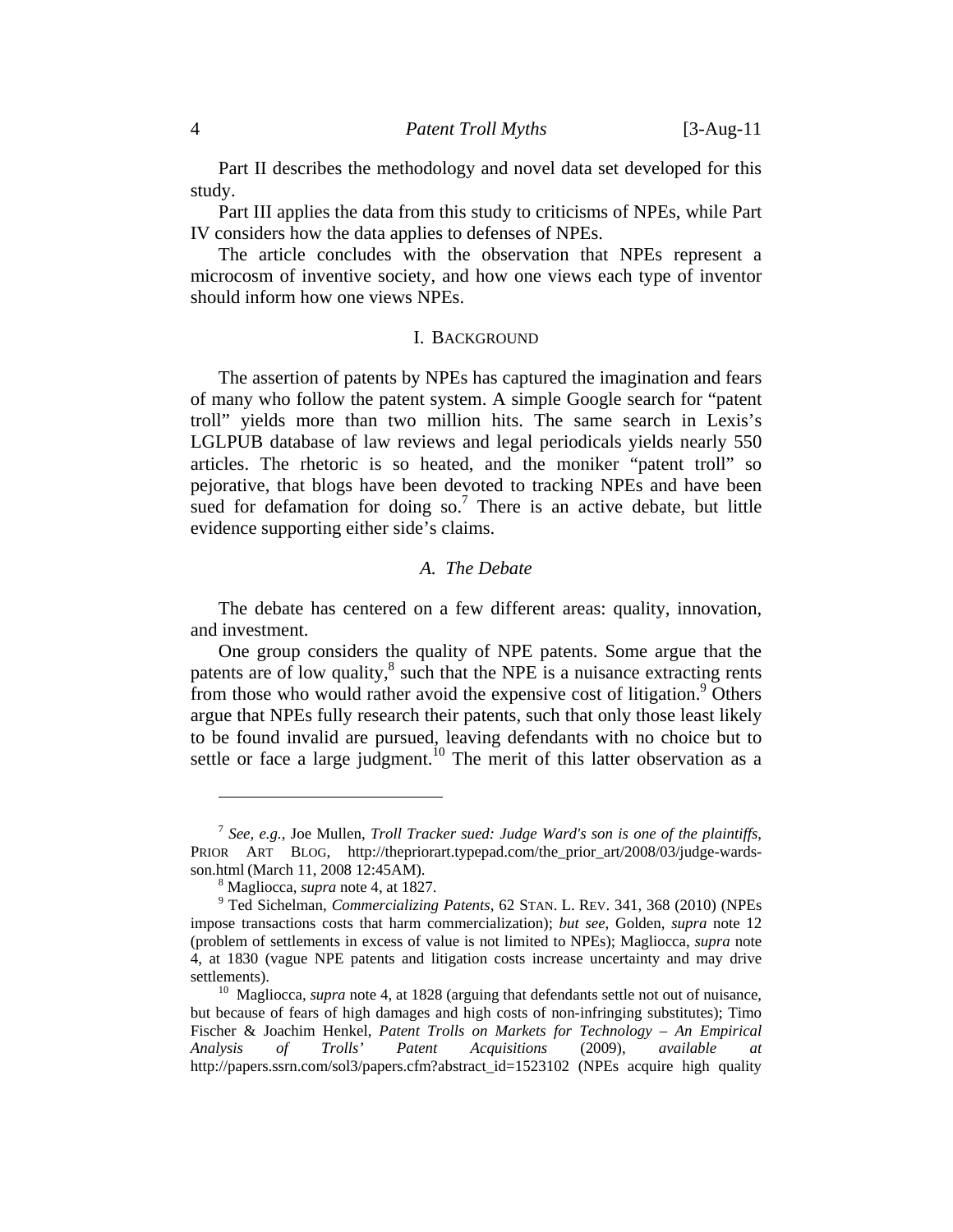"problem" is questionable; while the social costs of patent litigation by nonproducing companies might be debated, it seems doubtful that society is worse off if such entities only chose to enforce the most meritorious patents. $^{11}$ 

Another group argues that NPEs hinder innovation because their "blocking patents" stop otherwise industrious companies from delivering desired products and services to the market.<sup>12</sup> This is more costly than other litigation because the NPEs do not themselves use the patents to create anything of value.<sup>13</sup> Others argue that the companies that assign their patents to NPEs attempted to commercialize technology, $^{14}$  only to lose in the marketplace to large companies that infringed without payment.<sup>15</sup> Thus,

*Grant Review*, 2005 DUKE L. & TECH. REV. 9, ¶7 (2005); *cf.* James Bessen & Robert M. Hunt, *An Empirical Look At Software Patents*., 16 J. ECON. AND MGMT. STRATEGY 157 (2007) (software patents associated with lower R&D intensity and are inconsistent with incentive theory of patents); Sichelman, *supra* note 9, at 343 (every patent has the potential to block commercialization by others); *but see* John M. Golden, *"Patent Trolls" and Patent Remedies*, 85 TEX. L. REV. 2111 (2007) (problem of strategic injunctions may be greater for competitive companies rather than NPEs). 13 Magliocca, *supra* note 4, at 1818-19; Robert P. Merges, *Commercial Success and* 

*Patent Standards: Economic Perspectives on Innovation*, 76 CALIF. L. REV. 805, 844-45 (1988) (patents reward invention, not innovation); *id.* at 850 ("By separating a firm's revenue predictions from its assessment of technical feasibility, the Kamien and Schwartz model lends analytical rigor to the skepticism some judges have felt intuitively: sometimes firms decide not to innovate; they do not always try and fail."). *But see* Jack Kaufmann, *Antitrust And The Suppression Of Technology In The United States And Europe: Is There a Remedy*?, 66 ANTITRUST L.J. 527 (1998) (true technology suppression is rare).<br><sup>14</sup> Brief for Rembrandt IP Management, LLC as Amicus Curiae Supporting

Respondents, eBay v. MercExchange, L.L.C., 547 U.S. 388 (2006) (No. 05-130). 15 Magliocca, *supra* note 4, at 1817-18; James F. McDonough III, Note, *The Myth of* 

*the Patent Troll: An Alternative View of the Function of Patent Dealers in an Idea Economy,* 56 EMORY L.J. 189, 209-11 (2006); John E. Dubiansky, *An Analysis For The Valuation Of Venture Capital-Funded? Startup Firm Patents*, 12 B.U. J. SCI. & TECH. L. 170, 172 (2006) (NPEs create exit for failed start-ups); *Real Drawback to NPE Model is Inefficiency, not Greed*, RPX BLOG, http://www.rpxcorp.com/index.cfm?pageid=14&itemid=10 (last visited August 13, 2009); *but see* Merges, *supra* note 13, at 845-46 (many factors other than technical superiority can affect commercial success).

patents); Tim Wu, *Weapons of Business Destruction How a Tiny Little "Patent Troll" Got BlackBerry in a Headlock*, SLATE (Feb. 6, 2006), http://www.slate.com/id/2135559.<br><sup>11</sup> *Real Drawback to NPE Model is Inefficiency, not Greed*, RPX BLOG (August 13,

<sup>2009),</sup> http://www.rpxcorp.com/index.cfm?pageid=14&itemid=10 (NPEs would serve society better if it were cheaper to enforce patents); *cf.* Magliocca, *supra* note 4, at 1827-28 (NPEs only important during two instances in history of patents, such that patent merit cannot be the sole basis for "troll problem"). 12 David G. Barker, *Troll or No Troll? Policing Patent Usage with an Open Post-*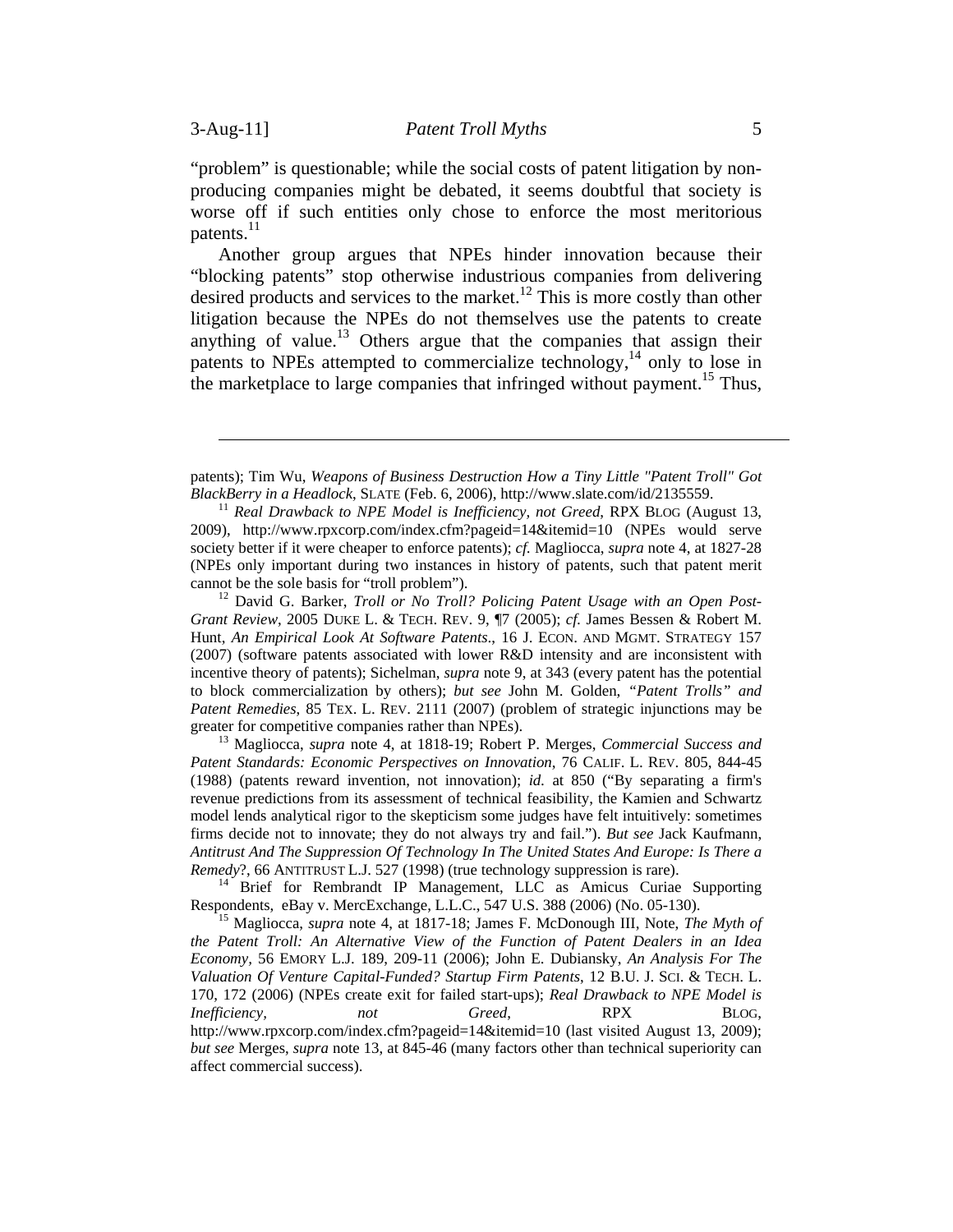it may be that NPEs are simply licensing entities that give all inventors better credibility<sup>16</sup> in early commercialization and patent enforcement.<sup>17</sup>

A third group looks at investment incentives. The idea that patents might be used as tools to obtain venture funding is not new.<sup>18</sup> Indeed, studies now suggest that a primary benefit of patents – indeed patent applications – is that they signal company value to potential investors.<sup>19</sup> It is

<sup>&</sup>lt;sup>16</sup> Christopher A. Cotropia, *The Individual Inventor Motif in the Age of the Patent Troll*, 12 YALE J.L. & TECH. 52 (2009) (NPEs might damage individual inventor mystique, thus reducing their credibility); McDonough, *supra* note 15, at 198 (Thomas Edison is one of the most famous inventors, yet would be considered a patent troll today); c*f.* Iain M. Cockburn & Stefan Wagner, *Patents and the Survival of Internet-Related IPOs,* 39 RES. POL. 214 (2010) (patents and patent applications have significant effect on likelihood of acquisition versus failure of internet bubble companies). *But see* Gwendolyn G. Ball & Jay P. Kesan, *Transaction Costs and Trolls: Individual Inventors, Small Firms and Entrepreneurs in Patent Litigation*, at 14 (U. Ill. L. & Econ., Working Research Paper No. LE09-005 2009), *available at* http://papers.ssrn.com/sol3/papers.cfm?abstract\_id=1337166 (large percentage of patent plaintiffs are individuals and small companies). 17 Magliocca, *supra* note 4, at 1818; Jean O. Lanjouw & Mark Schankerman,

*Protecting Intellectual Property Rights: Are Small Firms Handicapped?*, 47 J.L. AND ECON. 45 (2004) (small inventors are at a significant disadvantage in enforcement); Brief for Qualcomm Inc. et al. as Amici Curiae Supporting Respondents, eBay v. MercExchange L.L.C., 547 U.S. 388 (2006) (No. 05-130); *cf.* Joshua S. Gans, et al., *When Does Start-Up? Innovation Spur The Gale Of Creative Destruction*?, 33 RAND J. OF ECON. 571 (2002) (Value of cooperation increases as IP control becomes stronger and transactions cost decrease); Sichelman, *supra* note 9, at 394 (failure to enforce patents through compulsory licensing might reduce *ex ante* incentive to enter into license agreements with patentees); Thomas J. Prusa & James A. Schmitz Jr., *Are New Firms An Important Source Of Innovation? Evidence from the PC Software Industry*, 35 ECON. LETTERS 339 (1991) (new firms have comparative advantage in developing new technology while existing firms have advantage in developing improvements). 18 Mark A. Lemley, *Reconceiving Patents In The Age Of Venture Capital*, 4 SMALL &

EMERGING BUS. L. 137 (2000) (suggesting that study shift to role of patents in obtaining venture funding); Ronald J. Mann & Thomas W. Sager, *Patents, Venture Capital, and Software Startups*, 36 RES. POL. 193, 199-200 (2007); Ronald J. Mann, *Do Patents Facilitate Financing in the Software Industry?*, 83 TEXAS L. REV. 961 (2005); Samuel Kortum & Josh Lerner, *Assessing the Contribution of Venture Capital to Innovation*, 31 J. OF ECON. 674 (2000); Dirk Engel & Max Keilbach, *Firm-level Implications of Early Stage Venture Capital Investment — An Empirical Investigation*, 14 J. OF EMPIRICAL FIN. 150, 157 (2007).

<sup>19</sup> Carolin Haeussler, et al., *To Be Financed Or Not … -The Role Of Patents For Venture Capital Financing*, 2009-2, DISCUSSION PAPERS IN BUS. ADMIN. (Univ. of Munich) (Jan. 20, 2009), *available at* http://epub.ub.unimuenchen.de/8970/1/Haeussler\_et\_al\_VCPat\_Jan2009LMU\_WP\_Reihe.pdf (last visited Jan. 24, 2011); Stuart J. H. Graham, et al., *High Technology Entrepreneurs and the Patent System: Results Of The 2008 Berkeley Patent Survey* 24 BERKELEY TECH. L.J. 255 (2009); David H. Hsu & Rosmarie H. Ziedonis, *Patents As Quality Signals For Entrepreneurial Ventures* (May 2007), *available at*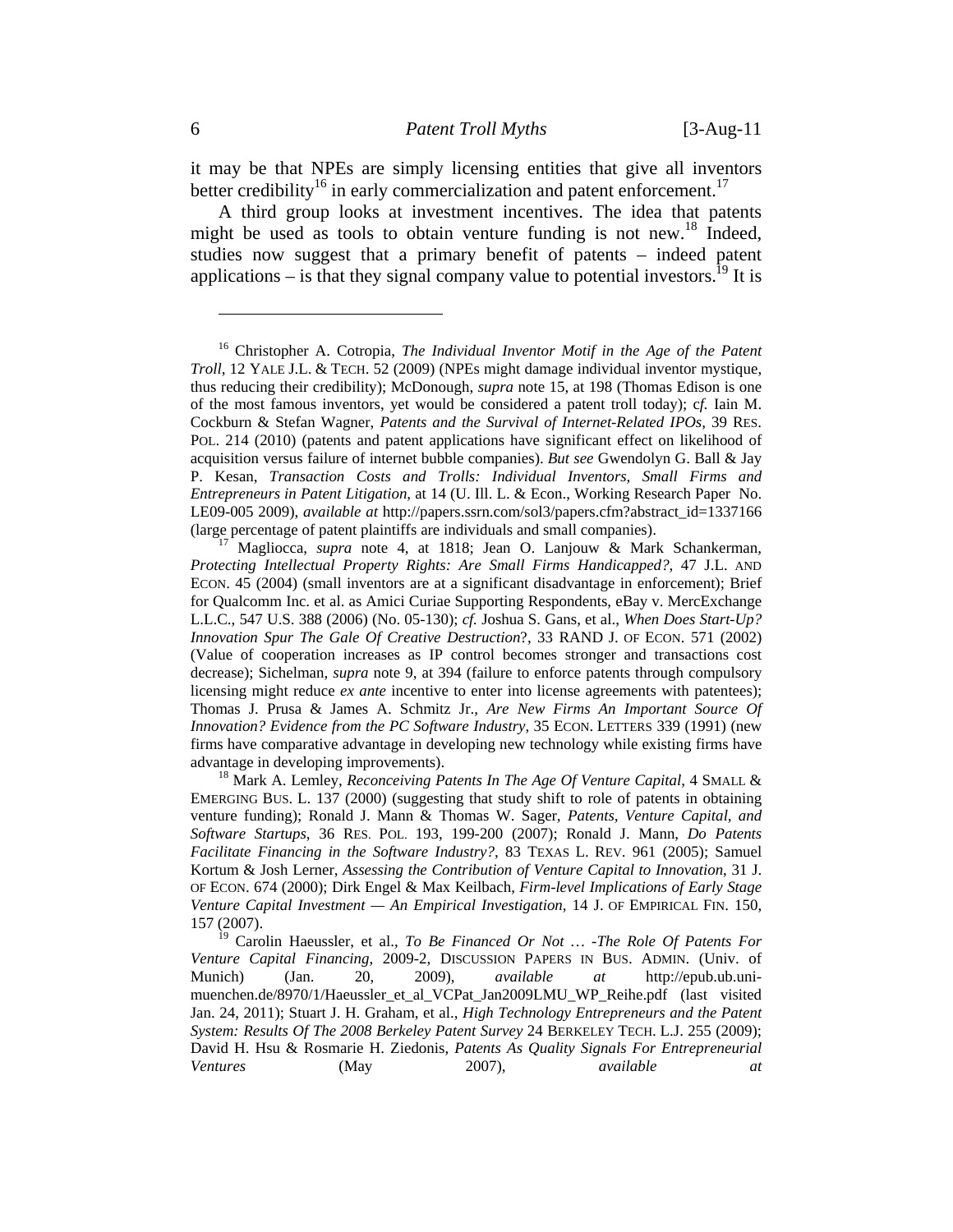no surprise, then, that some have suggested that NPEs play a critical role in venture financing. Some suggest that NPEs offer another exit strategy that increases the value of patents.<sup>20</sup> The ability to potentially transact with an NPE provides a type of insurance, but one that applies *ex post*, as most companies would not pay to obtain  $ex$  ante enforcement insurance.<sup>21</sup> This  $ex$ *post* insurance makes the patent more valuable by providing a potential revenue stream even if the company fails. Others, however, argue that signal value leads to proliferation of non-productive dormant patents that are later used by  $NPEs<sup>22</sup>$ . They deride the system, claiming that such patents are merely fire-sale castoffs that lack any commercial value.

Similarly, some argue that NPEs create a market for patents, even if the firm remains in business.<sup>23</sup> Some argue that such a market enhances the value of invention, and thus incentivizes inventive pursuits. $^{24}$ 

Patent market theories are generally consistent with a strong patent rights theory; $25$  even so, some commentators suggest that there are better ways to create patent markets.<sup>26</sup> No one has studied whether the initial assignees of NPE litigated patents themselves attempted to commercialize technology or were productive companies.

*Incentives*, 28 INT'L REV. OF L. & ECON. 272, 282 (2008).<br><sup>22</sup> Magliocca, *supra* note 4, at 1815-17.<br><sup>23</sup> McDonough, *supra* note 15, at 209-11; Marc Morgan, Comment, *Stop Looking* 

http://www2.druid.dk/conferences/viewpaper.php?id=1717&cf=9; Kortum & Lerner, *supra* note 18 (venture funding has causal effect on patenting). 20 Dubiansky, *supra* note 15, at 171-72 (2006) ("The new potential of the R&D

licensing market, coupled with the slump in the IPO market, has increased the attractiveness of using technology transfer as an exit strategy. Firms such as Cerian Technology Ventures have sprung up to assess and remarket the intellectual property of failed startup firms."); *but see* Mann & Sager, *supra* note 18, at 200 ("On rare occasions, patents might generate licensing revenues, but that is quite uncommon for software startups and rarely, if ever, the ex ante aim of a venture capital investment."). 21 Luigi Buzzacchi & Giuseppe Scellato, *Patent Litigation Insurance and R&D* 

*Under The Bridge For Imaginary Creatures: A Comment Examining Who Really Deserves The Title Patent Troll*, 17 FED. CIR. B.J. 165 (2008); Gary Odom, *Patent Liquidity,* THE PATENT HAWK, (Oct. 3, 2005, 8:23 PM), http://www.patenthawk.com/blog/2005/10/patent\_liquidity.html; *cf.* Paul J. Heald, *A* 

<sup>&</sup>lt;sup>24</sup> Steven Rubin, *Defending The Patent Troll: Why These Allegedly Nefarious Companies Are Actually Beneficial To Innovation, 10 J. OF PRIVATE EQUITY 60 (2007).* 

<sup>&</sup>lt;sup>25</sup> Edmund W. Kitch, *The Nature And Function of the Patent System*, 20 J.L. AND ECON. 265 (1977); F. Scott Kieff, *Property Rights and Property Rules For Commercializing Inventions*, 85 MINN. L. REV. 697 (2001).<br><sup>26</sup> Mark A. Lemley & Nathan Mhyrvold, *How to Make a Patent Market*, 36 Hofstra L.

Rev. 257 (2007); Elizabeth D. Ferrill, *Patent Investment Trusts: Let's Build A Pit To Catch The Patent Trolls*, 6 N.C. J.L. & TECH. 367, 369 (2005).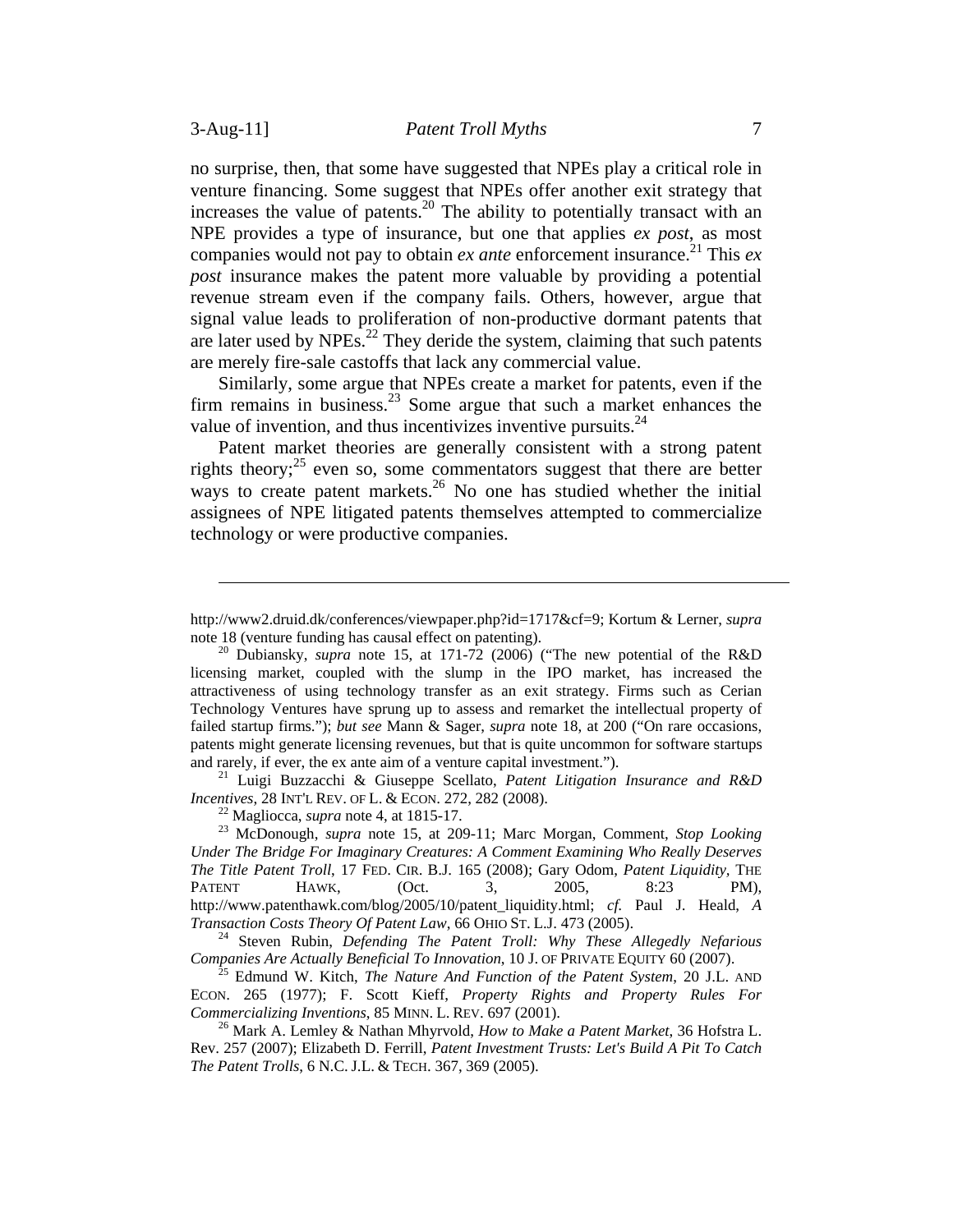#### *B. Evidence to Date*

Some studies have looked at NPE litigation. Many studies have examined the number of NPE suits in comparison with patent litigation generally; the uniform findings indicate that NPEs file only a small fraction of all patent infringement suits.<sup>27</sup> However, it appears that many highly litigated patents are owned by NPEs. $^{28}$ 

Other studies have examined the quality of patents owned by trolls. The findings are discussed in more detail below.

Finally, a few studies have examined NPE behavior. One scholar describes the conditions that foster NPE activity, including difficulty in designing around, low costs of patenting, and incremental improvements as the dominant inventive contribution.<sup>29</sup> These features appear to be true of software and IT patents, but there is no definitive study showing the technology of NPE enforced patents. Another study found that licensing companies are more likely to settle cases than other small entities.<sup>30</sup> This follows a theory that NPEs are most successful when they do not reach a jury verdict. $31$ 

None of the prior evidence settles the debate about NPEs. Prior studies examine what NPEs do now rather than looking at where they come from. This study is the first to examine the provenance of NPE patents; this new evidence sheds light on the debate about NPEs.

### II. METHODOLOGY AND DATA COLLECTION

The goal of this study was to find evidence to support the various positive and negative assertions made about NPEs. To do so, this study uses a novel data set gathered from several sources, allowing a look not only into the cases filed by NPEs, but also the source of the underlying patents.<sup>32</sup> However, it is decidedly a study of litigious NPEs – indeed, the most litigious NPEs.

<sup>27</sup> Ball & Kesan, *supra* note 16, at 18; Colleen Chien, *Of Trolls, Davids, Goliaths, and Kings: Narratives and Evidence in the Litigation of High – Tech Patents*, 87 N.C. L. REV. 1571, 1572 (2009). 28 John R, Allison, Mark A. Lemley & Joshua Walker *Extreme Value or Trolls on* 

*Top? The Characteristics of the Most Litigated Patents*, 158 U. PA. L. REV. 1 (2009) (showing that approximately half of the most litigated patents are enforced by NPEs) [hereinafter *Most Litigated*].

<sup>&</sup>lt;sup>30</sup> Ball & Kesan, *supra* note 16, at 20.<br><sup>31</sup> Magliocca, *supra* note 4, at 1812-13.<br><sup>32</sup> The information was gathered by tireless work of several dedicated assistants in addition to the author's efforts.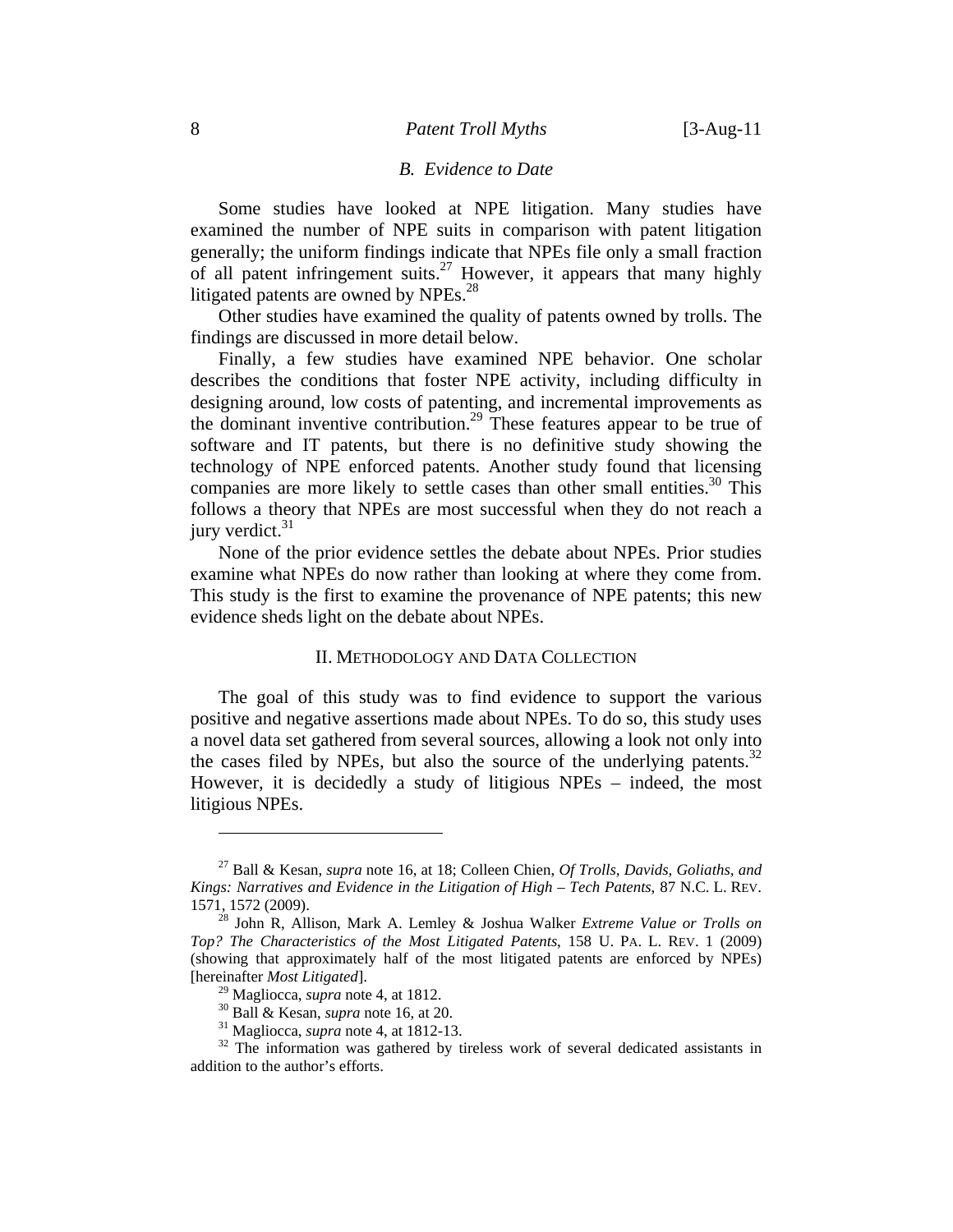Patent litigation is notoriously expensive. Each case can cost from \$500,000 through summary judgment to more than \$4,000,000 through trial in legal fees, not to mention administrative costs.<sup>33</sup> Furthermore, evidence shows that patent litigation can lead to a multi-million dollar market value reduction companies involved in patent litigation, and that at least some of such losses are a social cost that is not recouped by the plaintiff.<sup>34</sup> By extension, litigation can drag down productivity and value of privately-held defendants.

The most litigious NPEs are worth studying because they, by definition, impose the greatest costs associated with litigation. Even with a minimal cost of \$500,000 per case, these ten NPEs alone generate costs of nearly \$500 million dollars. Additionally, many litigious parties can impose additional social costs by making litigation very complex, most notably by suing many defendants at the same time or asserting many patents at the same time.<sup>35</sup> As a result, studying just these ten entities should lead to important conclusions, even if the results do not extend to other NPEs.

While the focus is on active NPEs, this study excludes large but nonlitigious NPEs,  $36$  such as Intellectual Ventures, for a few reasons. First, and most practically, quality data is not as available. Second, while non-litigious NPEs are by no means popular, they are not the object of scorn that litigious entities are. The wrath Intellectual Ventures received when it filed its first lawsuit illustrates this fact.<sup>37</sup>

Third, NPEs that never (or even rarely) file suit may not impose the same social costs as those that litigate patents. At the very least, litigation costs are avoided when there is no litigation. Additionally, early stage settlements and license agreements may cost potential infringers less than post-litigation settlements, though not always. Also, while one can never know why defendants settle, NPEs that never have to bring suit may be asserting stronger patents against potential defendants that are more likely

<sup>33</sup> JAMES BESSEN & MICHAEL J. MEURER, PATENT FAILURE: HOW JUDGES, BUREAUCRATS, AND LAWYERS PUT INNOVATORS AT RISK 169 (2008).<br><sup>34</sup> *Id.* at 137-38.<br><sup>35</sup> *See In re* Katz Interactive Call Processing Patent Litigation, Case Nos. 2009-1450,

<sup>-1451, -1452, -1468, -1469, 2010-1017 (</sup>Fed. Cir. Feb 18, 2011) for an example of both tactics.<br><sup>36</sup> These include so-called "defensive" patent pools that obtain patents to use as a

defense to suits by competitors. 37 *See*, *e.g.,* Gene Quinn, *Intellectual Ventures Becomes Patent Troll Public Enemy #1*,

IP WATCHDOG (Dec. 9, 2010, 1:39 PM), http://ipwatchdog.com/2010/12/09/intellectualventures-becomes-patent-troll-public-enemy-1/id=13711/; *see also When Patents Attack!*, This American Life (radio show), available at http://www.thisamericanlife.org/radioarchives/episode/441/when-patents-attack (last visited July 30, 2011).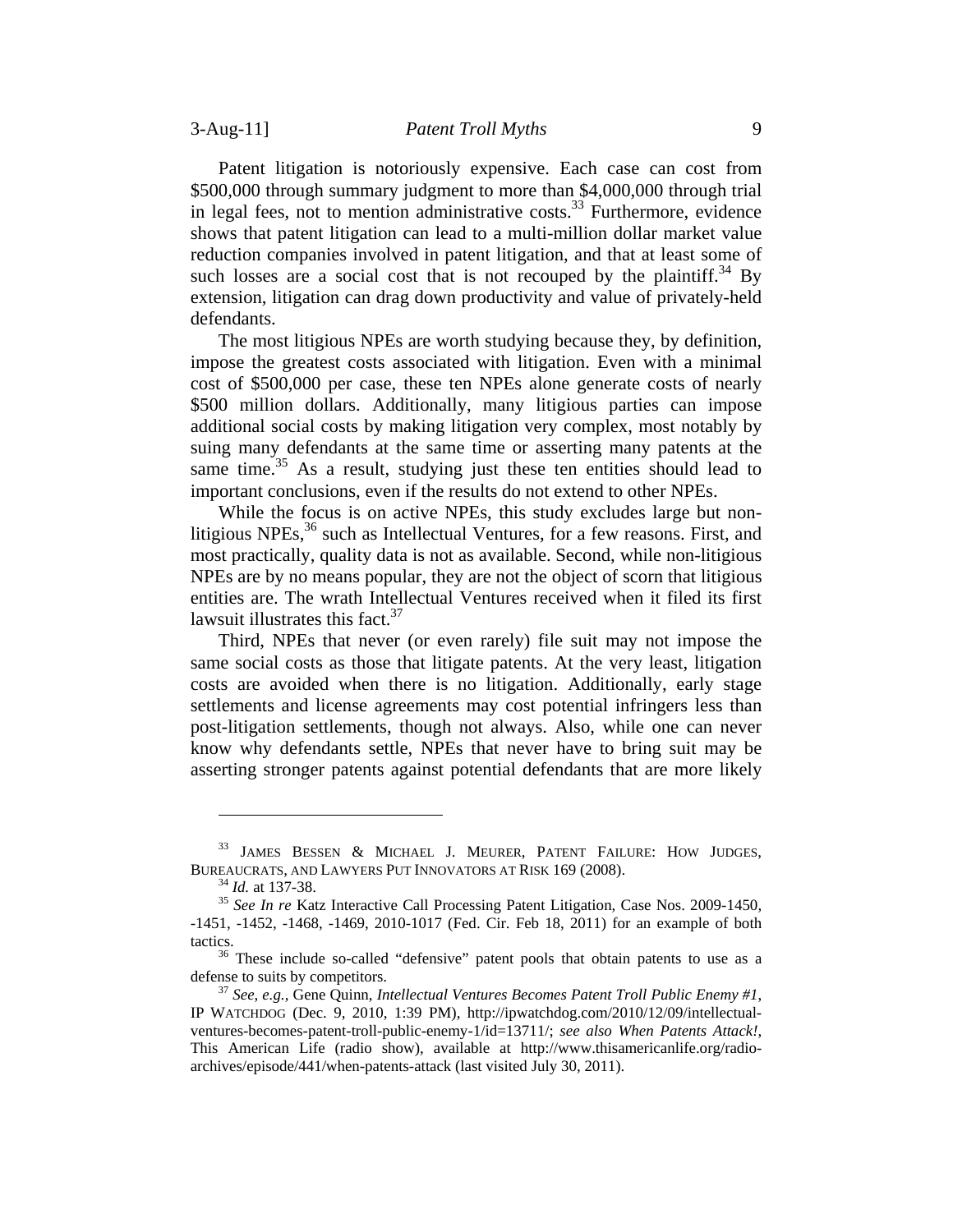to actually infringe. To be sure, study of non-litigious NPEs is a worthy exercise, but it is beyond the scope of this article.

Similarly, NPEs such as universities are excluded by virtue of not having sufficient litigation activity to become the most litigious. In fact, universities are very rarely patent plaintiffs. $38$ 

Some might argue that because this study examines only litigated patents by a small subset of NPEs, the results may not apply to all NPEs. In some ways this is certainly true; the studied NPEs are very different than universities, which generate most of their patents through faculty research rather than through assignment and licensing. Further, a highly litigious NPE will have more experience selecting patents to enforce than a solo inventor suing on his or her own patent. Indeed, solo inventor and university plaintiffs have fewer (or even single) patents, limiting their choices about which patents to pursue. Non-litigious NPEs, such as Intellectual Ventures, may be different as well, though there is less theoretical reason to think so and IV's initial patent litigation implies the opposite. $39$ 

Further, the study's results should extend to other litigious NPEs with similar enforcement models. There is no reason to believe that slightly less litigious NPEs will acquire and enforce patents differently than the studied NPEs. The least active NPE studied filed 43 lawsuits over a 10 year period while the most active brought 333, so there is a wide range of activity among the studied plaintiffs. Also, different types of NPEs are represented, including those that acquire patents, those that enforce the IP of a related practicing entity, and those operated by the inventor of the patents at issue. These types of NPEs mirror smaller NPEs in kind, even if not in size.

Finally, while statistical methods analyzing the data presented here lead to some inferences about NPEs, this article is a cautious first step. Regression analysis would require more information about missing, but likely important, covariates as well as a more developed control data set. Consequently, this article leaves such analysis to future work.

<sup>38</sup> Ball & Kesan, *supra* note 16, at 14; *but see* Jacob H. Rooksby, *University Initiation of Patent Infringement Litigation*, 10 JOHN MARSHALL REV. INT. PROP. L. 623 (2011) (finding that rate of litigation is high among universities that patent, even if absolute number of lawsuits is low).

<sup>39</sup> Michael Risch, *A Patent Behemoth Rears Its Head*, MADISONIAN BLOG, http://madisonian.net/2010/12/08/a-patent-behemoth-rears-its-head/ (Dec. 8, 2010) (arguing that Intellectual Ventures patents have characteristics similar to the patents in this study, such as coming from individual inventors, start-ups, and large corporations).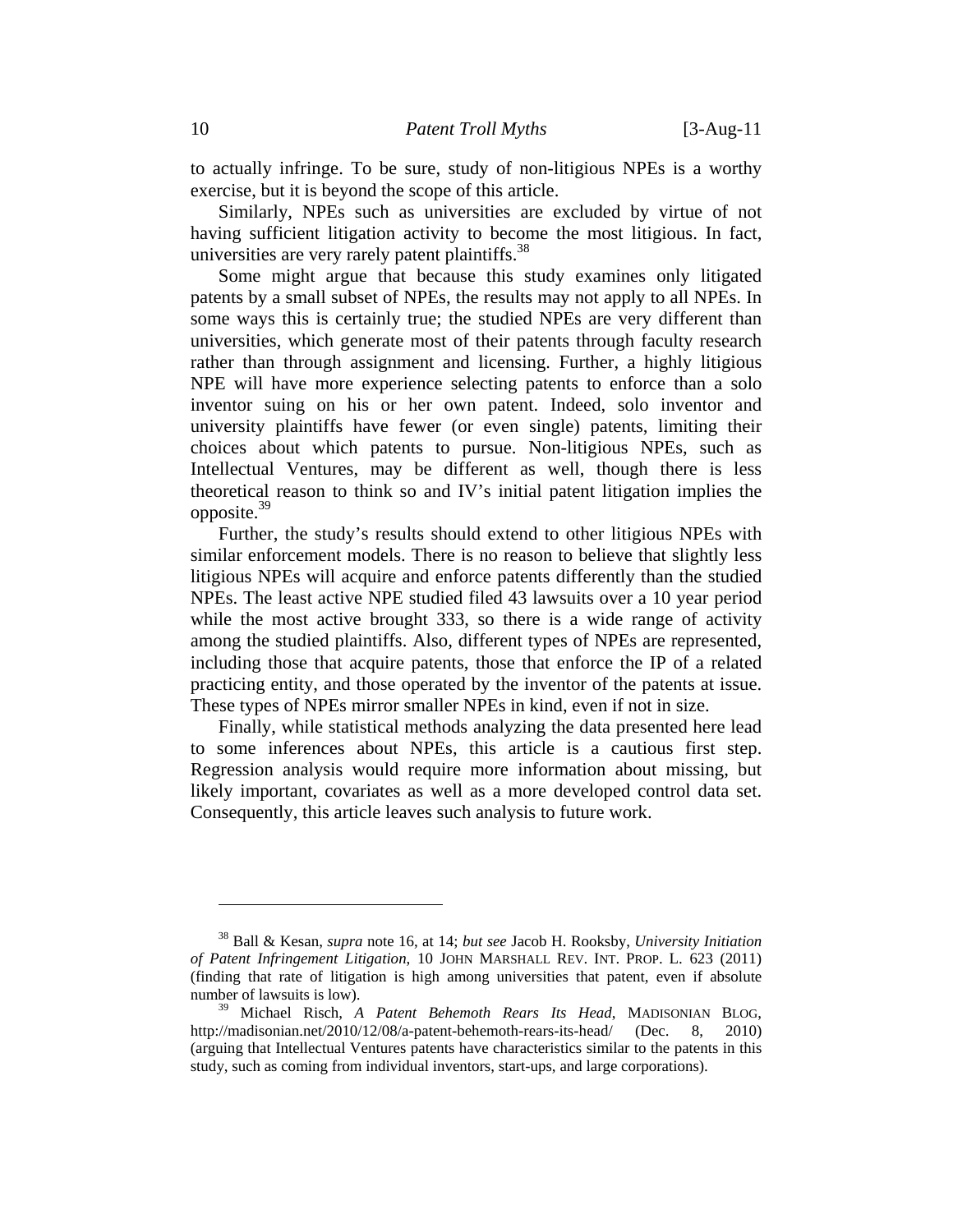# 3-Aug-11] *Patent Troll Myths* 11

### *A. Phase I: NPEs and their Litigation*

We<sup>40</sup> selected the ten most litigious NPEs based on recent filings; the list includes the NPEs involved in the most cases since 2003, when comprehensive data became available on PACER. This list was provided by Patent Freedom, an information company that tracks more than 250 NPEs.<sup>41</sup> Because only recently litigious NPEs were studied, notorious NPE Jerome Lemelson is not on the list – most of his activities were concluded some time ago.<sup>42</sup> Once the recently active top-ten list was identified, however, litigation data was gathered for all years available, dating back to 1986 and ending on December 31, 2009.

We did not independently verify that these were, in fact, the most litigious NPEs, but there is no reason to doubt this assertion, and some reasons to believe it. First, the list includes names of well known and highprofile NPEs, such as Acacia Research, General Patent, and Ronald A. Katz. Second, the list includes several patents that have been identified as the most litigated patents; $43$  it stands to reason that the most litigious NPEs would have the most litigated patents.<sup>44</sup> Third, Patent Freedom's entire business is based on accuracy, such that it is unlikely that the company would misreport data so grossly as to change the rankings. Ironically, if this were not, in fact, an accurate list but instead a randomly dispersed group of NPEs, then the data might be even more representative of NPEs generally.

After identification of the most litigious NPEs, we identified the litigations in which they or their related business entities were involved; this was a non-trivial exercise. Some NPEs sued using a single party name, while others used various subsidiaries – in one case more than 150. We identified as many subsidiaries as possible for each NPE using press releases, informal reports, litigation tracker websites, news services, and, in one case, SEC filings.

Because no single dataset reported all cases for each subsidiary, we comprehensively searched several sources for litigation involving these parties, including the Stanford IP Litigation Clearinghouse (IPLC), Pacer

<sup>&</sup>lt;sup>40</sup> The use of "we" throughout refers to the author and research assistants/data coders.

Final decisions about methodology and data collection were the author's.<br>
<sup>41</sup> The latest version of the list is publicly available at<br>
https://www.patentfreedom.com/research-ml.html (last visited Jan. 24, 2011).

 $h^{42}$  It is not clear that Lemelson would make the list in any event. *See Most Litigious*, PATENT FREEDOM, https://www.patentfreedom.com/research-ml.html (last visited Jan. 24, 2011) (showing Lemelson as filing 38 cases, fewer than the least litigious NPE studied here). 43 Lemley, Allison & Walker, *Most Litigated*, *supra* note 28. 44 The findings discussed below bear this out.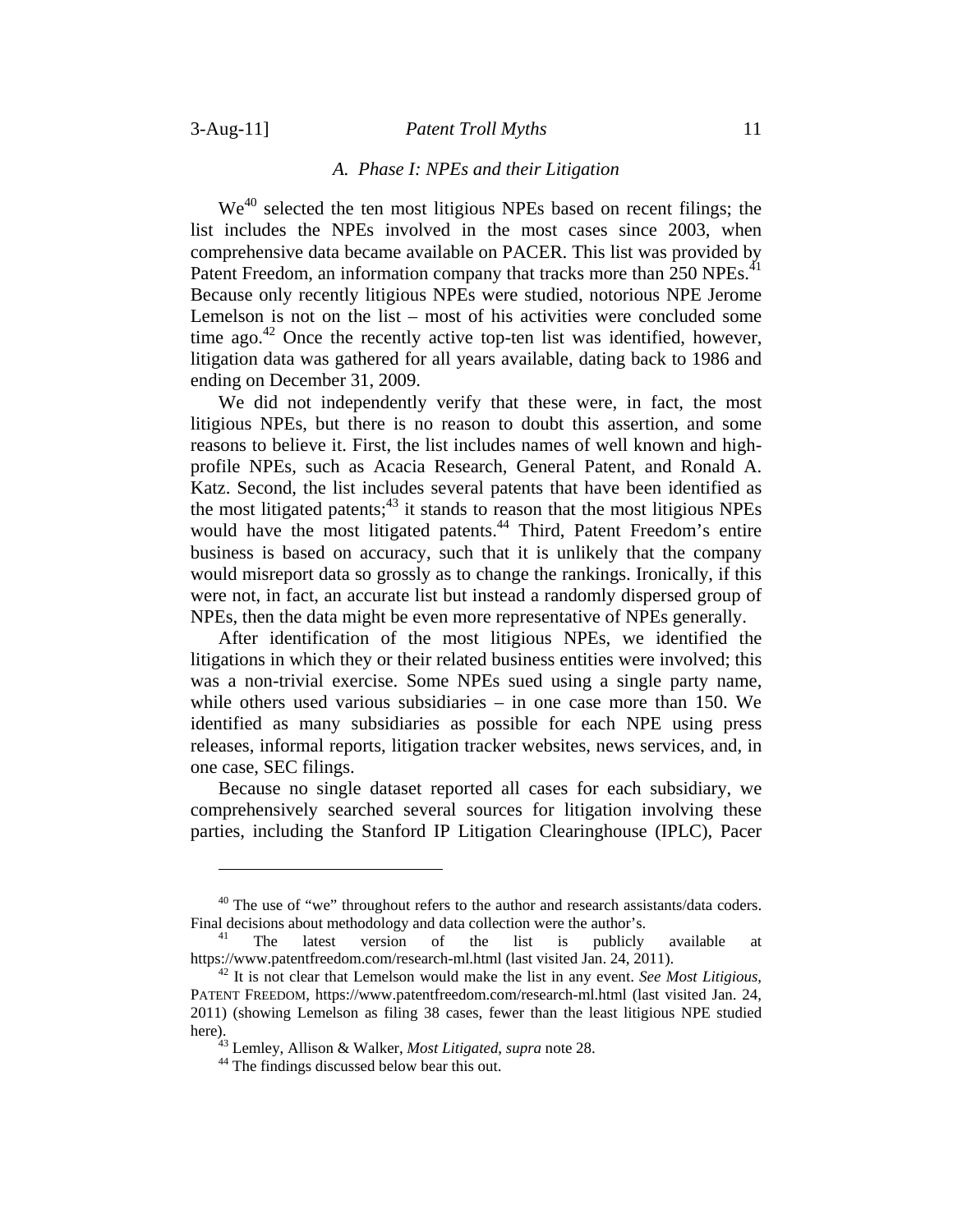dockets, Lexis and Westlaw docket reports, and the U.S. PTO's and Lexis's databases of patent litigation notices.45 Additionally, Patent Freedom generously agreed to provide its litigation data for the studied entities. We also kept track of transferred cases to ensure that there was no double counting.<sup>46</sup> Though a few cases were undoubtedly missed, the data includes most complete and accurate list of cases available; we found mistakes and typos in many of the databases (and even some of the source documents filed by the parties themselves!).

The litigation data was coded to include case name, location, filing date, and number of parties.<sup>47</sup> Later, we gathered data about outcomes of litigation. 48 Table 1 lists the top 10 NPEs and the number of unique cases in which each is a party.

<sup>45 35</sup> U.S.C. § 290 (2010) requires district court clerks to notify the PTO when any patent litigation is initiated.<br><sup>46</sup> We noted the source and destination case numbers, such that movement of cases

might be studied in the future.<br><sup>47</sup> Defendant names were not recorded; some cases had more than 100 defendants.

Additionally, we kept track of whether the NPE had filed the case or was a declaratory relief defendant.<br><sup>48</sup> Case dispositions change on a daily basis given the large number of recent cases,

and are best gathered in a short period of time after the remainder of the data set is complete. Other studies have also tracked outcomes. Ball & Kesan, *supra* note 20; John R. Allison, Joshua Walker & Mark A. Lemley, *Patent Quality and Settlement Among Repeat Patent Litigants* (Stan. L. & Econ. Olin Working Paper No. 398 2010) [hereinafter *Repeat Litigants*], *available at* http://papers.ssrn.com/sol3/papers.cfm?abstract\_id=1677785; Chien, *supra* note 27, at 1605-06; Shrestha, *supra* note 3, at 114.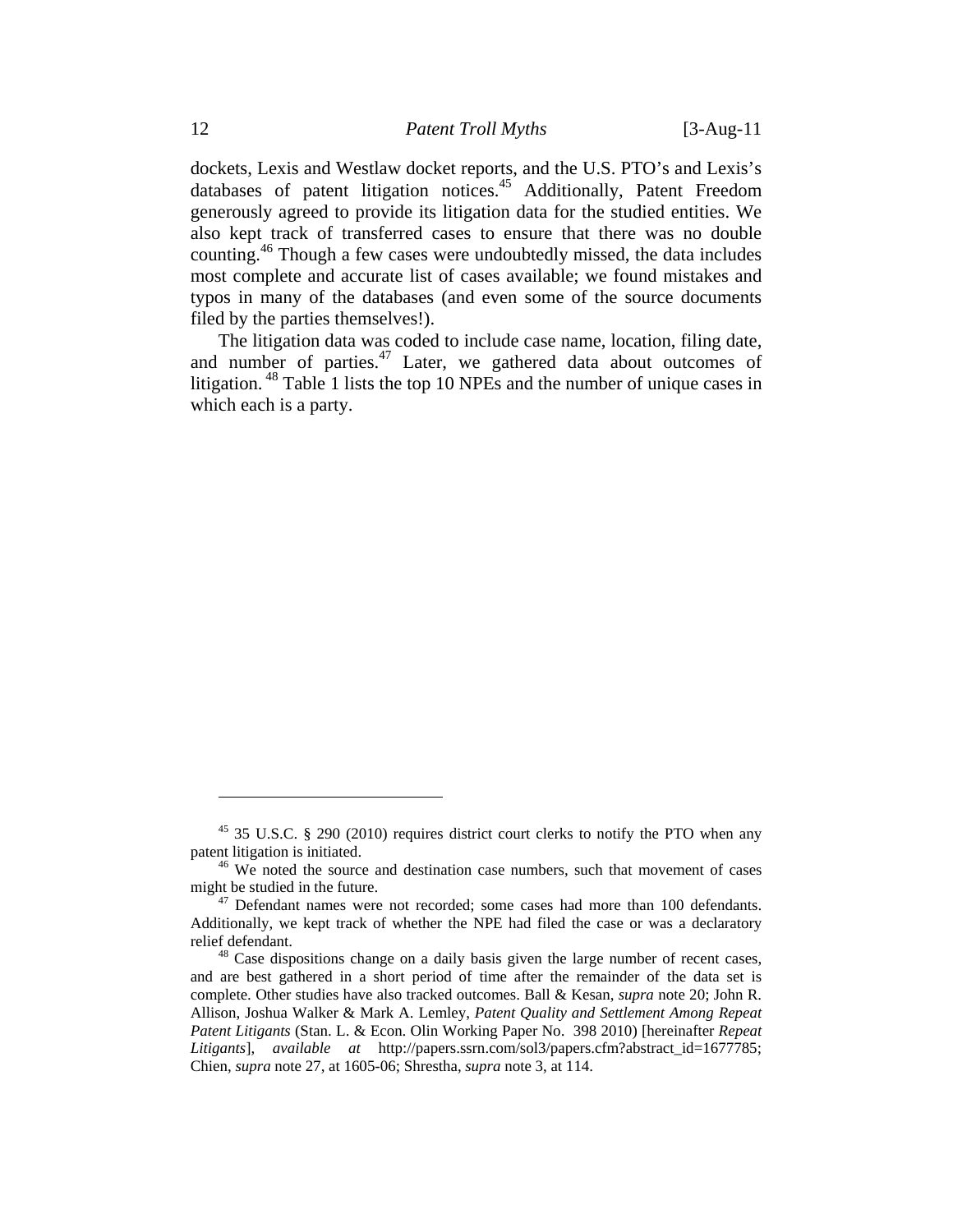| All9 |  |  |
|------|--|--|
|      |  |  |
|      |  |  |

| <b>TrollName</b>             | # Cases | <b>Cum. %</b> | Cases/Year <sup>49</sup> | Total Defendants <sup>50</sup> |
|------------------------------|---------|---------------|--------------------------|--------------------------------|
| Acacia Technologies          | 313     | 31.58%        | 23.2                     | 1218                           |
| Rates Technology             | 137     | 45.41%        | 6.1                      | 233.4                          |
| Millennium LP                | 105     | 56.00%        | 8.3                      | 111.1                          |
| Plutus IP                    | 78      | 63.87%        | 12.0                     | 807.18                         |
| Catch Curve Inc.             | 71      | 71.04%        | 4.6                      | 160.3                          |
| <b>General Patent Corp</b>   | 68      | 77.90%        | 5.6                      | 114.4                          |
| Ronald A Katz                | 66      | 84.56%        | 6.3                      | 976.8                          |
| <b>F&amp;G Research Inc.</b> | 58      | 90.41%        | 5.3                      | 65.8                           |
| Papst Licensing GmbH         | 52      | 95.66%        | 2.3                      | 82.6                           |
| Cygnus Telecomm.             | 43      | 100%          | 4.5                      | 84.9                           |
| Total                        | 991     |               |                          |                                |

#### B. *Phase II: Patents*

The next phase of the study identified the patents at issue in each of the cases identified in Phase I. To do this, we read the Complaints, Answers, motions, and other documents accessible in docketing databases. We also (again) searched the U.S. PTO and Lexis databases of litigation notices.

The ten NPEs were involved in 991 unique litigations. These litigations involved 360 patents. In turn, the 360 patents resulted from 213 initial patent applications, many of which spawned multiple patents.

Many litigated cases involved multiple patents, emphasizing the repeated use of a relatively small number of inventions. The average number of litigations for each patent was 8.15 (maximum 85), and the average number of patents per litigation was 3.61 (maximum 47).

Phase II revealed a significant limitation of the study; prior to the introduction of electronic filing in the late 1990's, Pacer did not contain litigation documents. Indeed, because complaints were always filed in paper form to open a case, many districts did not make complaints available online until approximately 2002 even if they had adopted electronic filing

<sup>&</sup>lt;sup>49</sup> This measure considers all years each NPE has been active. Many of the plaintiffs, however, were more active recently than in prior years (or vice versa), such that the average may appear incongruent with current activity.

 $\frac{50}{50}$  Because the number of defendants was not available for all cases, this is a weighted calculation for those NPEs that had missing data (all but Acacia). The average number of defendants was calculated for the litigation data available, and that average was then multiplied times the total number of litigations. This assumes, of course, that each NPE was consistent in the number of defendants sued in each case.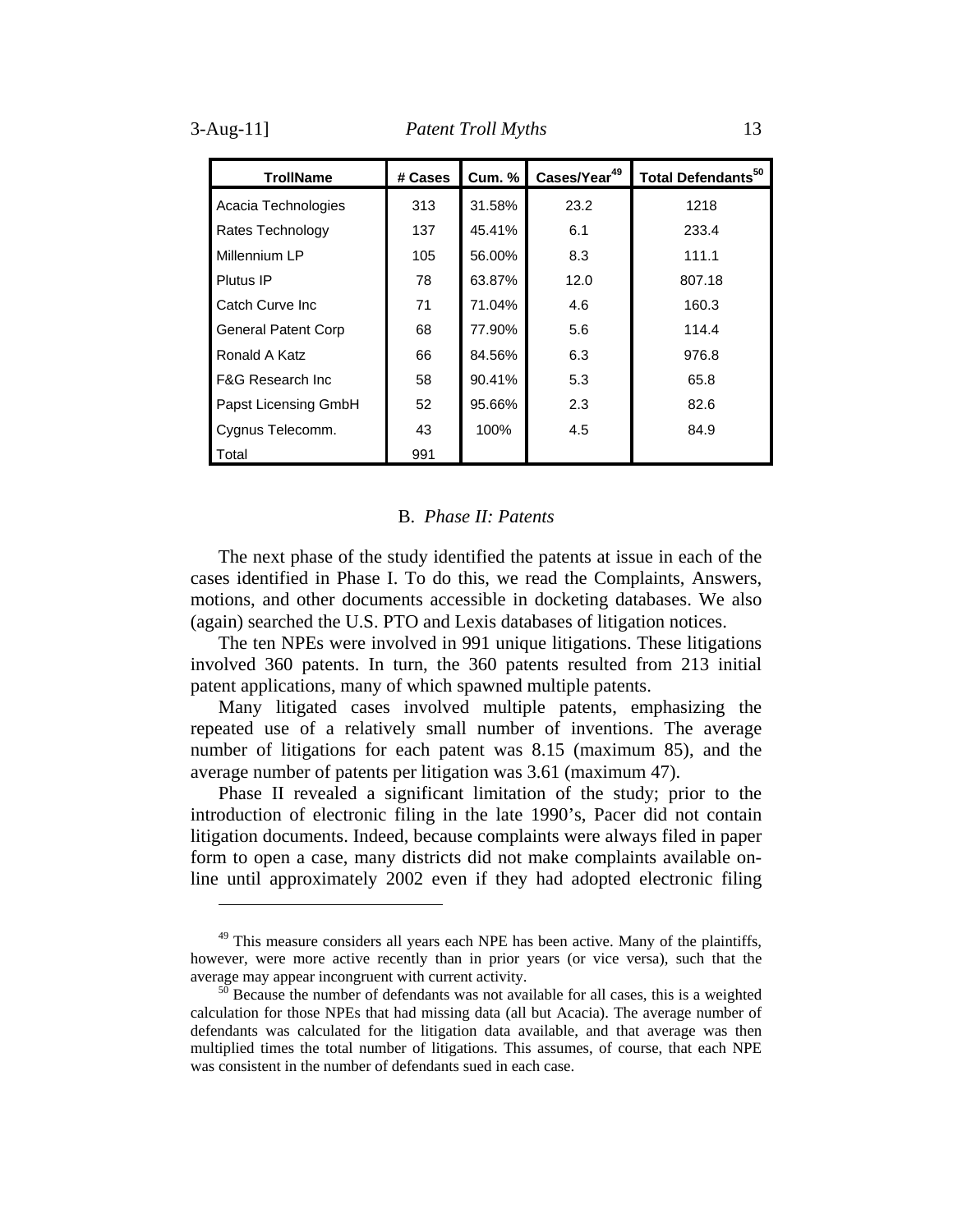rules. As a result, there are a few cases with missing patents in the  $2000$ 's,  $51$ and more than a few cases (almost all of them) filed prior to 1999 that are missing patent data. The result is that the 360 patents identified came from 812 of the 991 litigations.

This should not affect the results tremendously, as only one NPE, Rates Technologies, had most of its litigation activity before 1999. Further, because NPEs typically litigated the same patents multiple times, it is likely that many of the cases for which data is unavailable involved the same patents already included in the study.

Also, given that many commentators associate the rise of particular NPE behavior with the 2000's, a data set covering post-1999 activity will still provide useful information.<sup>52</sup>

Phase II patent data included the patent number, patent filing and issue dates, technology classifications, total number of claims, inventors and assignees, and number of continuations.<sup>53</sup> We also determined the earliest claimed priority date for each patent. Patent citation data was gathered, including references cited (backward cites) and citing patents (forward cites). Finally, assignment history was retrieved from the PTO assignments database.

#### *C. Phase III: Initial Assignees*

Understanding the role of NPEs depends not only on the attributes of the patents, but also the source of those patents. While some NPEs, usually inventor-founded companies, enforce their own patents, most arrive at the NPE from somewhere else. Just where has yet to be studied, and provides information to evaluate how one might think about NPEs.

In Phase III, we gathered data about the parties that obtained each patent – the initial assignees. Inventors must always apply for patents in their own names. They can, however, assign their patent to a company or another person at any time. If they do so before a deadline set by the PTO, that assignee is shown on the face of the patent, and is called an "initial assignee." This study includes data about inventors and initial assignees.

 $<sup>51</sup>$  Many gaps were filled using litigation notices, but not all court clerks follow the statute in every case.</sup>

 $52$  Of course, there might be a difference in the types of patents litigated now than litigated before 2003. However, most of the patents litigated after 2003 issued before 2003 and were certainly applied for before 2003, such that this is a minor concern. Future studies might obtain paper court filings to determine the patents at issue in pre-1999 cases.

 $53$  No distinction was made between continuations and continuations-in-part, and divisionals were not recorded.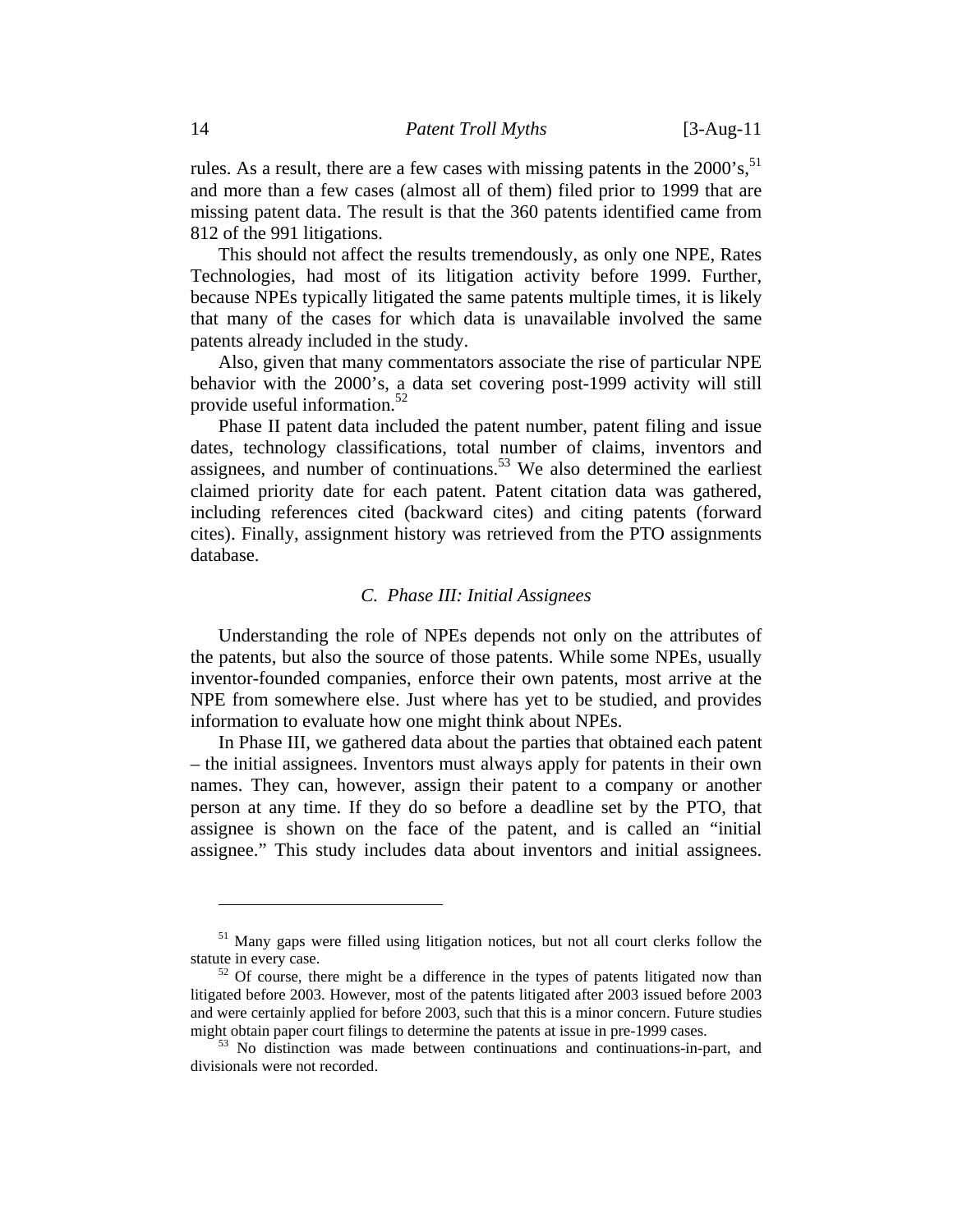Some patents may have been assigned to others shortly after their issuance, but such conveyances are not considered initial assignments here.

We collected information about the initial assignees of patents. First, we gathered objective data available in Hoovers and in Dun & Bradstreet's Million Dollar Database. Objective data includes founding date, number of employees, revenues, and industry codes. Data was not available for all companies for all fields, and missing data was dropped from relevant analytical analysis.<sup>54</sup>

Second, we gathered publicly available information about companies from a variety of sources, including the SEC, press releases, financial web sites, and Wharton's WRDS database. This data includes date of initial public offering, market value at the time of patent filing and grant, and various dummy variables relating to the relationship of the company's public status and the patent.

Third, we gathered venture investment data using Thomson's VentureXpert database. The analysis here assumes that absence from that database indicates no venture funding for the company. This, of course, may not be true, but Thomson tracks millions of venture backed companies and virtually all of the largest venture funds, such that most venture-backed companies would appear in the database.<sup>55</sup> However, missing venture funding information is a limitation of the data. The VentureXpert data included the number of investment rounds, the amount invested, the date of first investment, and public offering/acquisition data.

Fourth, we gathered whatever subjective and objective data we could from other sources, including the world-wide-web. This includes press releases, company name changes, self-reported revenues and employee counts, industry focus, and mergers and acquisitions.

Finally, we tracked whether any sole inventors were licensed attorneys<sup>56</sup> in the home state reported on the patent. The intuition is that a lawyer/inventor is less likely to use the patent in a productive company. Joint inventors were not included: having an attorney as an inventor is less probative where multiple inventors are on the patent. For example, a patent attorney might contribute to an engineer's invention at the drafting stage.

 $54$  For a variety of reasons, one would expect missing data in Dun & Bradstreet to skew toward operating companies.

 $\frac{55}{25}$  There is no reason to believe that there is a selection bias, though it is theoretically possible that the types of venture capital companies that would invest in the types of assignees here are the same types that would be excluded from VentureXpert. *See* Mann & Sager, *supra* note 18, at 195, for further discussion of VentureXpert. <sup>56</sup> We included all lawyers, not just patent lawyers.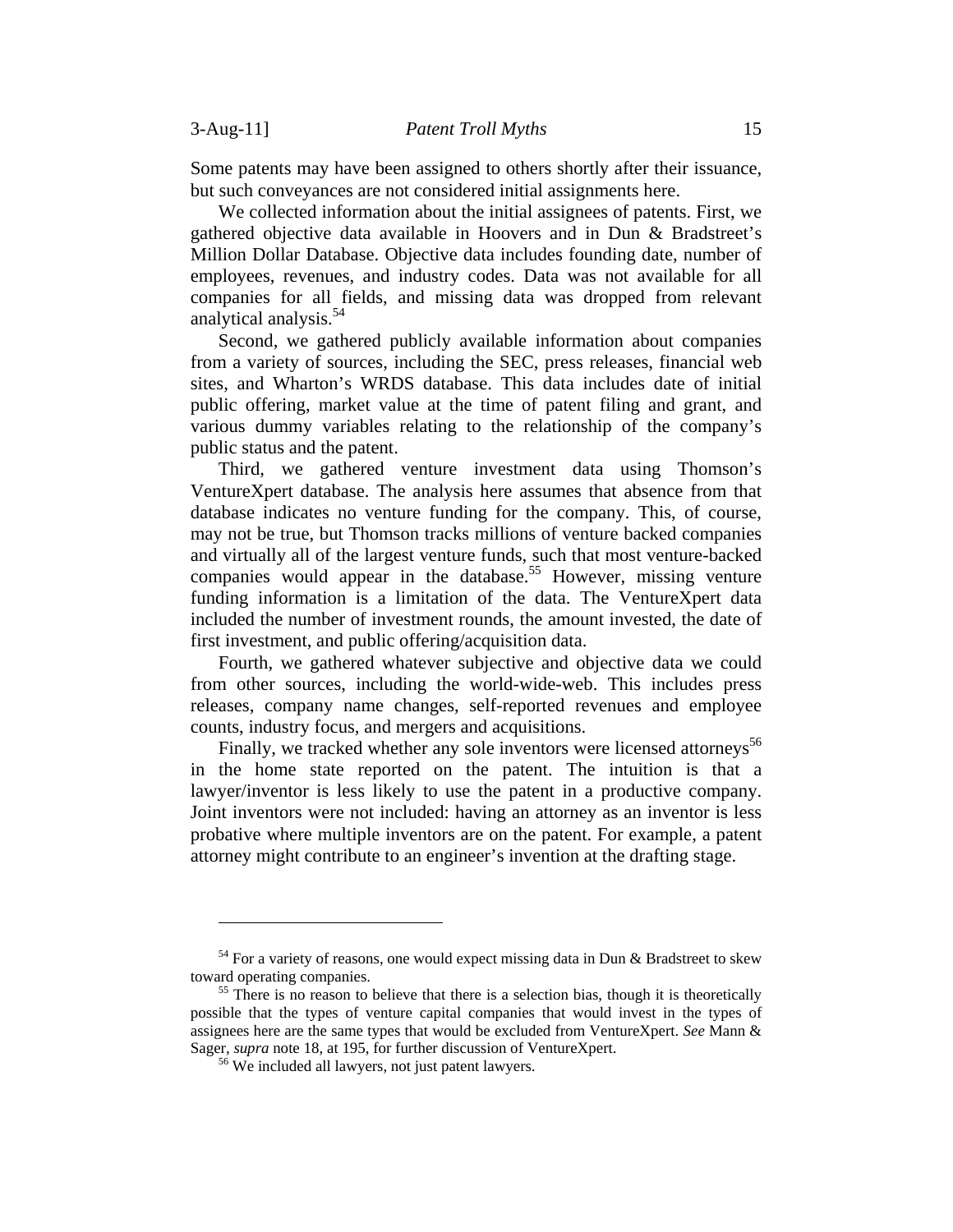### 16 *Patent Troll Myths* [3-Aug-11

#### III. TESTING NPE CRITICISM

The data collected provides a window into how long NPEs have been active and what types of patents they assert. This part presents some evidence relating to the criticism of NPEs and concludes that most of the criticism is based on a few, perhaps anecdotal, cases.

# *A. Are Litigious NPEs a Recent Phenomenon?*

The studied NPEs are recently active, but on the whole they did not originate in this decade. Acacia Technologies is by far the most active litigant, comprising about one-third of the total cases filed. Rates Technology is a party in approximately 13% of the cases, but many of these were prior to 1999; it is far less active in the last decade. Millennium LP is a party in about 10% of the cases.

The median date that a case was initiated is in August 2005, with a mean of July 2004. This implies that the cases skew earlier, not later. This is not a surprise, given that the time before 2005 is unbounded, while the sample included only four years after 2005. The mean will likely shift later than the median as time goes by and the number of cases filed grows.

Two NPEs (Papst Licensing and Rates Technology) filed their first cases in 1986. All but one of the NPEs filed their first cases before 2000: Plutus IP first filed in 2003. As of the study's cutoff, two NPEs (F&G Research and Cygnus Telecommunications) had not filed a case since 2008, and one (Ronald A. Katz) had not filed since late 2007.

The data thus tells a story not often advanced by conventional wisdom. For some of these NPEs, litigiousness is due to longevity, not newness and aggressiveness. Papst Licensing, for example, has averaged two cases per year for nearly 25 years, far less than many practicing companies today. However, due to its long-term patent enforcement strategy, its cumulative activity is significant.

Indeed, when aggressiveness in suing defendants is considered, NPEs lower on the list look more litigious. Ronald Katz is the best example; while seventh in the number of cases filed, he is second in the number of defendants sued. Katz has sued on average nearly 15 defendants per case, compared to 3.9 for Acacia, with F&G suing only 1.1 defendants per litigation. $57$ 

<sup>57</sup> For a discussion of different NPE patent assertion models, see Chien, *supra* note 1.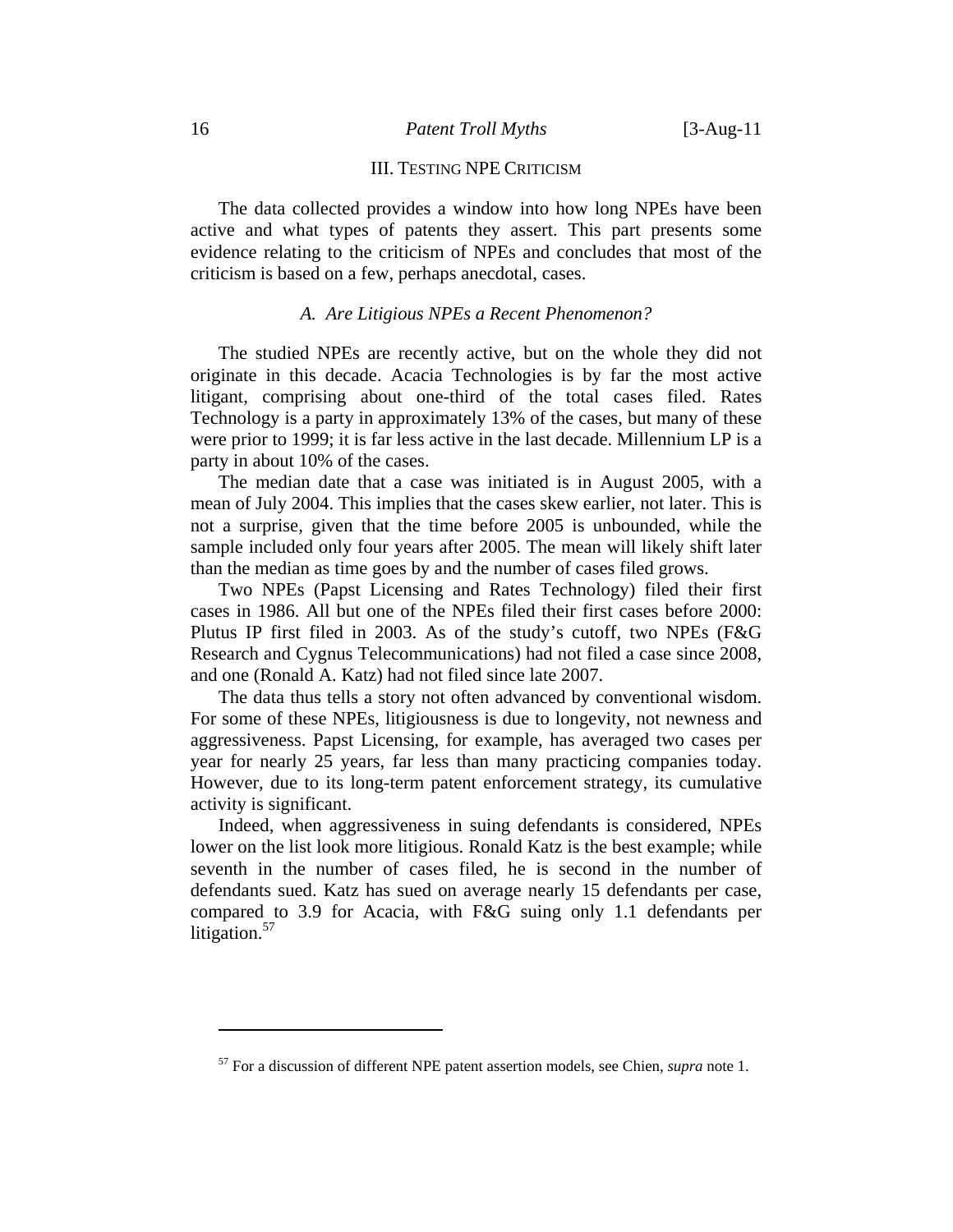# 3-Aug-11] *Patent Troll Myths* 17

# *B. Are NPE Patents All Business Methods?*

The patents were related to a variety of different technologies. It is always difficult to classify technology, especially without detailed analysis of each patent. However, patent classification codes provide some general information about the variety of patents litigated by NPEs.

The patent classifications are varied. In the interest of completeness, each patent class – rather than just the first or primary listed class – was counted. As a result, the number of classes reported exceeds the number of patents because some patents list multiple classes.<sup>58</sup>

Most of the patents are classified in the PTO's communications and computers (Group II), but some are in the mechanical arts (Group III). A small minority were in the chemical arts (Group I).

Table 2 shows the top 13 subclasses for the studied patents. Because patents were listed under multiple classes, the top 13 do not necessarily constitute 80% of the patents, as the percentage implies.

<sup>58</sup> The mean number of classes listed for each patent is 1.8 (725 classes on 360 patents).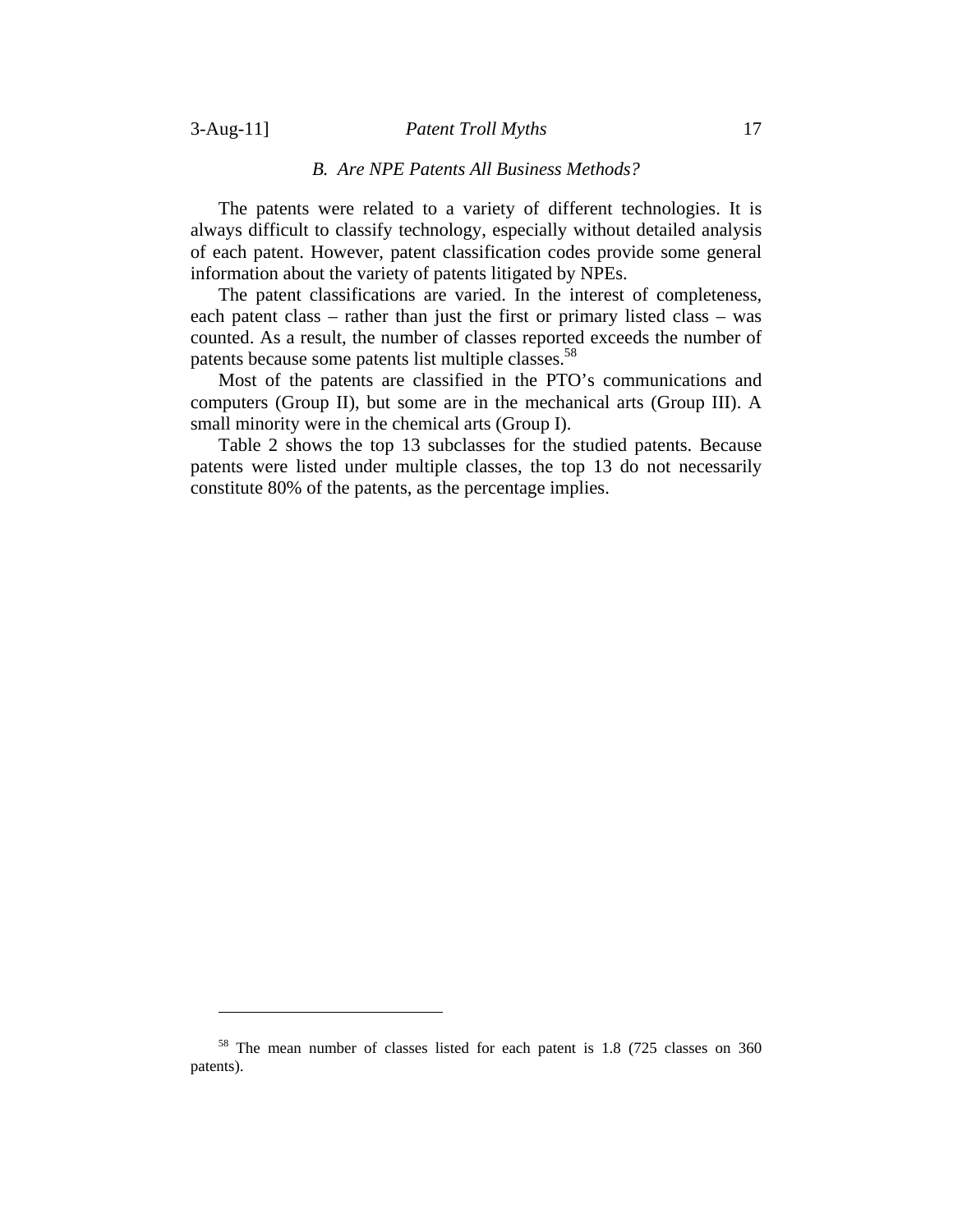18 *Patent Troll Myths* [3-Aug-11

| <b>US</b><br>patent<br>class # | <b>US Classification description</b>                                                                                                  | <b>Patents</b><br><b>Categorized</b> | <b>Percent</b><br>(360)<br><b>Total</b> ) |
|--------------------------------|---------------------------------------------------------------------------------------------------------------------------------------|--------------------------------------|-------------------------------------------|
| 379                            | Telephonic Communications                                                                                                             | 77                                   | 21.39%                                    |
| 348                            | Television                                                                                                                            | 54                                   | 15.00%                                    |
| 705                            | Data Processing: Financial, Business Practice,<br>Management, or Cost/Price Determination                                             | 33                                   | 9.17%                                     |
| 360                            | Dynamic Magnetic Information Storage or<br>Retrieval                                                                                  | 29                                   | 8.06%                                     |
| 709                            | <b>Electrical Computers and Digital Processing</b><br><b>Systems: Multiple Computer or Process</b><br>Coordinating                    | 24                                   | 6.67%                                     |
| 707                            | Data Processing: Database and File<br>Management, Data Structures, or Document<br>Processing                                          | 23                                   | 6.39%                                     |
| 358                            | Facsimile and Static Presentation Processing                                                                                          | 22                                   | 6.11%                                     |
| 715                            | Data Processing: Presentation Processing of<br>Document, Operator Interface Processing, and<br><b>Screen Saver Display Processing</b> | 21                                   | 5.83%                                     |
| G9B                            | <b>Information Storage Based on Relative</b><br>Movement Between Record Carrier and<br>Transducer                                     | 21                                   | 5.83%                                     |
| 725                            | <b>Interactive Video Distribution Systems</b>                                                                                         | 20                                   | 5.56%                                     |
| 375                            | Pulse or Digital Communications                                                                                                       | 18                                   | 5.00%                                     |
| 370                            | Multiplex Communications                                                                                                              | 15                                   | 4.17%                                     |
| 340                            | Communications: Electrical                                                                                                            | 13                                   | 3.61%                                     |

Of particular interest is Class 705 for data processing, financial, business practice, management, or price/cost determination – more commonly known as the catch-all classification of business methods patents. While a patent may be a business method without falling under class 705, any patent listing in class 705 is almost surely a business method. Thirty-three patents, or 9%, include Class 705 as one of their technology classes, though not necessarily the first. This suggests that pure business methods are a relatively small part of NPE litigation; perhaps smaller than conventional wisdom might assume.

However, many of the patents were related to software and data processing even if they were not "pure" business methods or internet patents. Interestingly, only two of the assignees were incorporated in California. One might have expected more California companies to contribute patents if they were internet companies (i.e. business methods patents) or if they were assigned by failed startups.

Another way to determine whether the patents were business methods is to consider whether the patents are "high technology." Professor Colleen Chien identifies a variety of patent classes that she considers to be high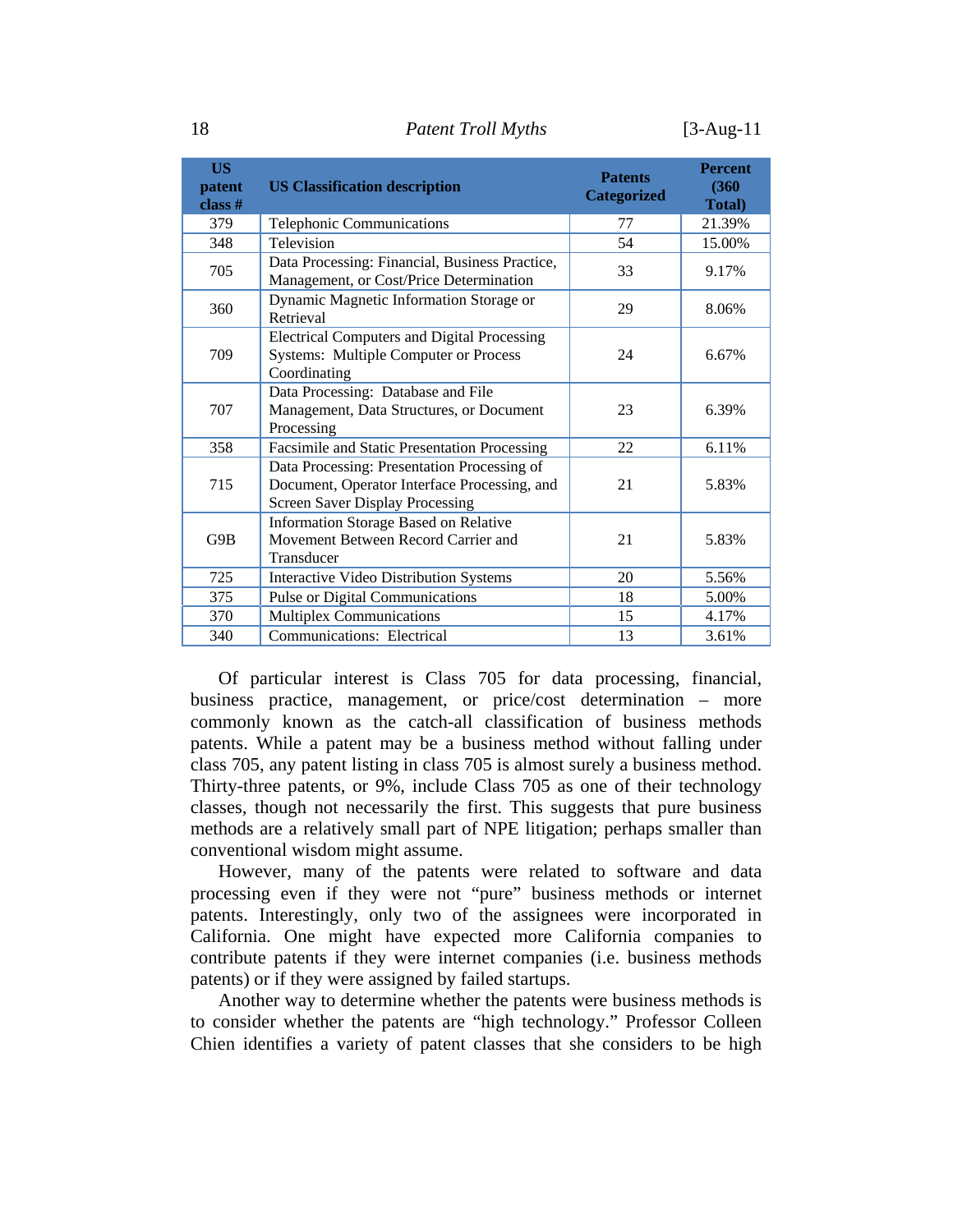technology hardware, software, or financial inventions.<sup>59</sup> Using those definitions, 39% of the NPE patents are high technology, including 21 hardware patents, 86 software patents, and 33 financial inventions. This means that the other 61% do not fall into this definition of high technology.

While the patents are not dominated by business methods, the distribution of technologies represented by NPE patents statistically differs from technologies litigated by non-NPEs. The NBER database $^{60}$  classifies patents into six coarse groupings. The six classes are: chemical, computers, drugs/medical, electrical, mechanical, and others. These classes convey little information in themselves, but they are helpful for comparison. Quite simply, the distribution of NBER classes of NPE patents is different<sup>61</sup> than the classification of all patents involved in litigation filed in 2000 and  $2002<sup>62</sup>$  The primary differences are the relatively infrequent patents in chemical and drugs/medicine categories enforced by NPEs as compared to the number enforced by all patent plaintiffs.

The lack of chemical and pharmaceutical patents is corroborated by NBER's slightly more detailed technology sub-classifications. NBER classifies  $104$  of the NPE patents<sup>63</sup> as "communications," 63 as "computer hardware and software," 30 as "information storage," 30 as "electronic business methods and software," and 24 as "miscellaneous electrical & electronic." Notably missing are biochemistry and pharmaceuticals.

# *C. Are NPE Patents Low Quality?*

Patent quality is notoriously difficult to measure, but the evidence found here and in other studies<sup> $64$ </sup> implies that those criticizing patent quality need more proof to show NPE patents are weaker than other litigated patents.

Quality is usually measured in two ways. The first is to look at indicia of the patents themselves, such as numbers of citations and claims. This

<sup>59</sup> Chien, *supra* note 27, at 1616; Stuart J.H. Graham & David C. Mowery*, Software Patents: Good News or Bad News?*, *in* INTELLECTUAL PROPERTY RIGHTS IN FRONTIER INDUSTRIES: SOFTWARE AND BIOTECHNOLOGY 45 (Robert Hahn ed., 2005). 60 NBER includes an analysis of all patents from 1976 to 2006. Bronwyn H. Hall, et

al., *The NBER Patent Citation Data File: Lessons, Insights, and Methodological Tools*

<sup>&</sup>lt;sup>61</sup> And statistically so, with p=0 in a chi-squared test.<br><sup>62</sup> Ball & Kesan, *supra* note 16, at 18 and 37.

<sup>&</sup>lt;sup>63</sup> Data was only available for 371 patents because the NBER data does not include the most recent patents.

 $<sup>64</sup>$  This article will not probe patent quality of NPE patents in detail; other articles have</sup> done so. Fischer & Henkel, *supra* note 10; Allison, Lemley & Walker, *Most Litigated*, *supra* note 28; Shrestha, *supra* note 3; Allison, Lemley & Walker, *Repeat Litigants*, *supra* note 48.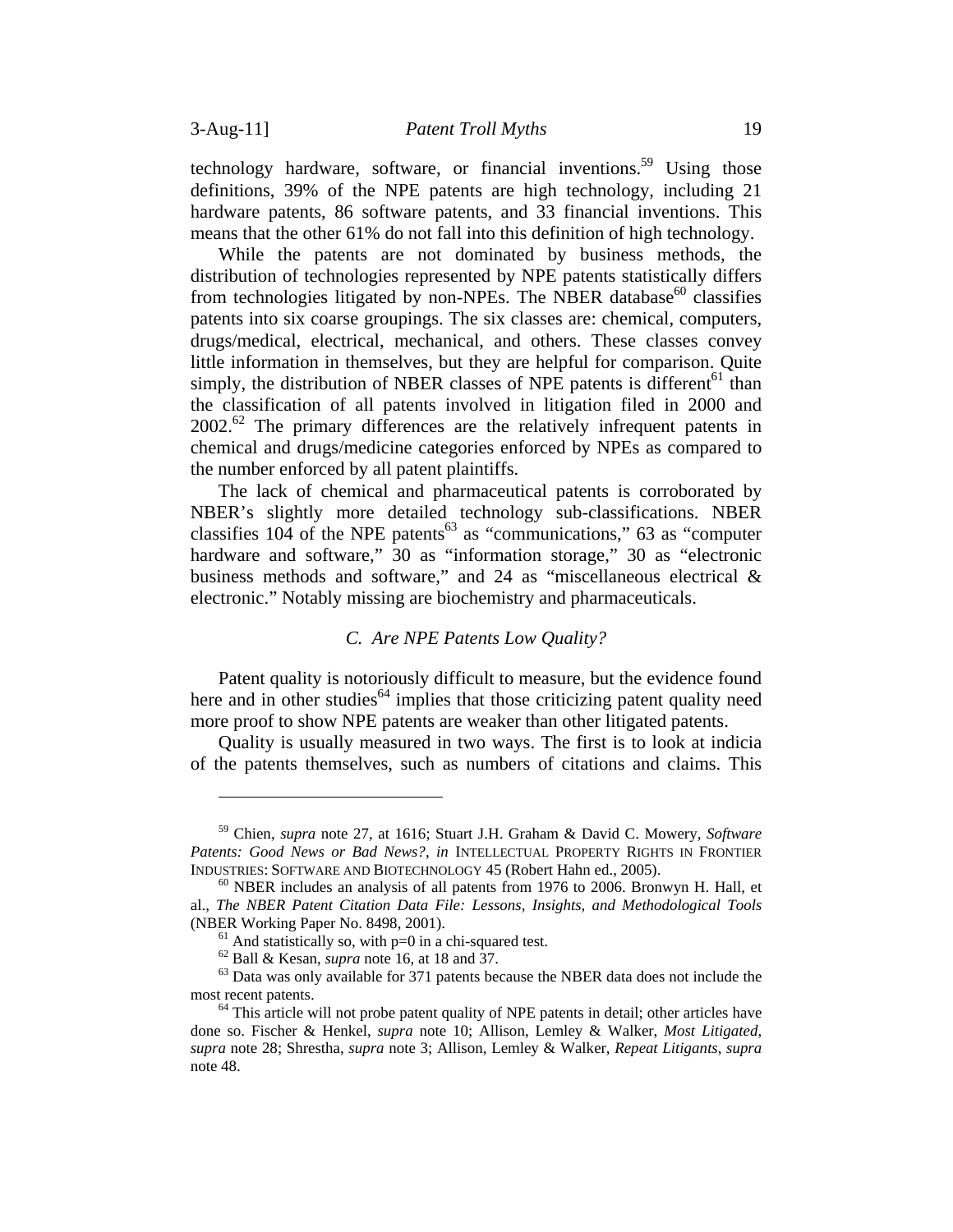method, though often used, may not correlate with win rates, $65$  and thus many consider them to be poor indicators of patent quality. The second method is to look at whether such patents are affirmed in court.

1. Quality Indicia

 $\overline{a}$ 

With respect to patent indicia, the results of this study are consistent other studies to consider the quality indicia of NPE enforced patents. Table 3 shows the mean, median, and standard deviation of a variety of traditional patent quality measures associated with the 360 patents studied here.

|                                           | <b>Mean</b> | <b>Median</b> | <b>Std. Deviation</b> | <b>Minimum</b> | <b>Maximum</b> |
|-------------------------------------------|-------------|---------------|-----------------------|----------------|----------------|
| Number of<br><b>References Cited</b>      | 78.12       | 19            | 196.41                | 0              | 1557           |
| Number of<br><b>Citations Rcvd</b>        | 49.14       | 24            | 81.06                 | 0              | 1034           |
| Number of<br><b>Continuations</b>         | 2.40        |               | 3.61                  | 0              | 23             |
| Number of<br><b>Claims</b>                | 33.09       | 24            | 32.74                 | 1              | 254            |
| Number of<br><b>Inventors</b>             | 1.90        |               | 1.39                  |                | 11             |
| <b>Number of Patent</b><br><b>Classes</b> | 4.65        | 4             | 2.86                  |                | 24             |

Table 4 considers several recent studies of patent quality, including random samples of patents litigated by non-NPEs. The comparison is helpful for two primary reasons. First, it shows how NPE patents compare to other litigated patents, regardless of whether one believes that these measures indicate quality. Second, it helps determine whether the results here generalize to other groups of NPEs.

<sup>65</sup> Allison, Lemley & Walker, *Repeat Litigants*, *supra* note 48.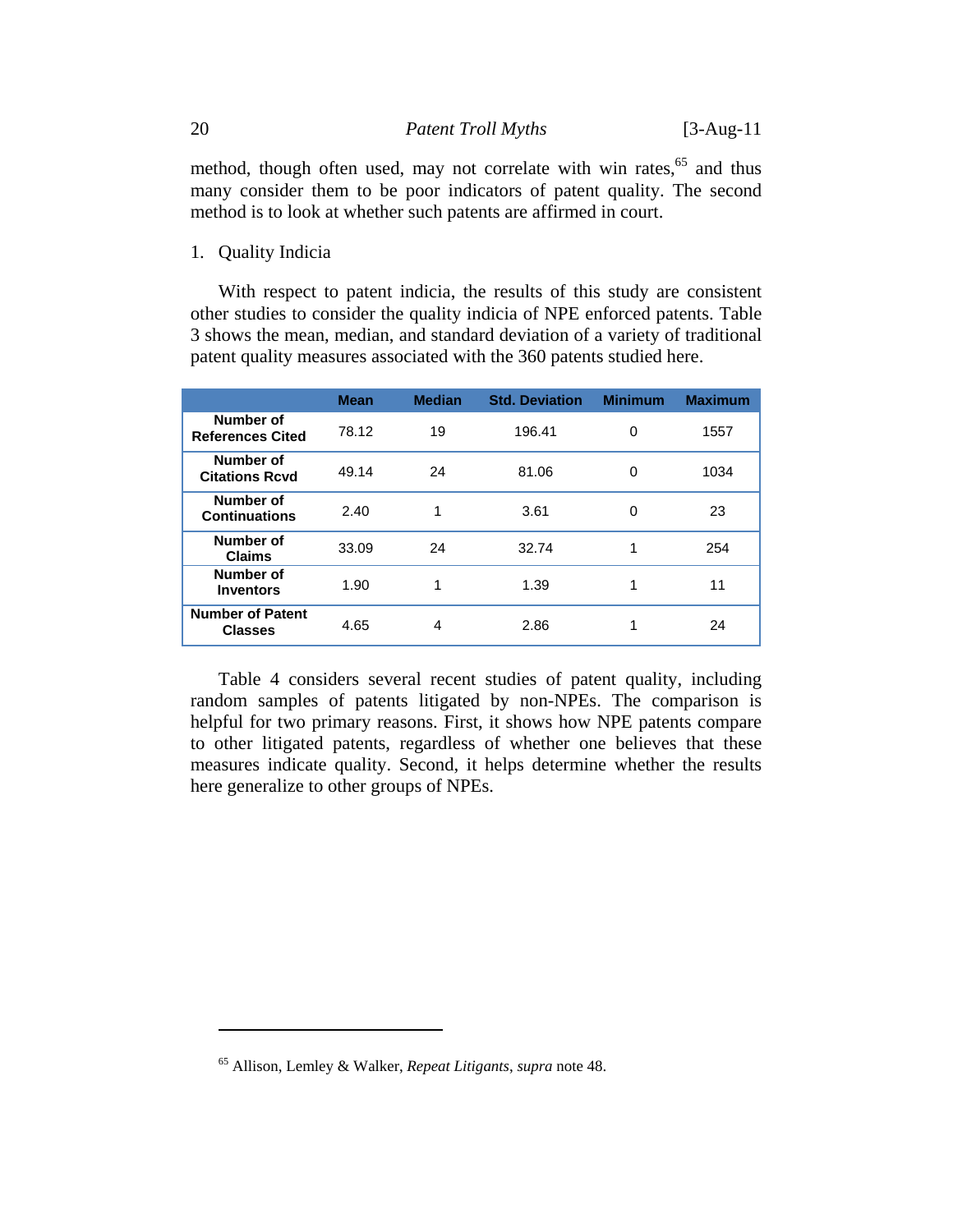| Study <sup>66</sup>                            | <b>Number of</b><br><b>References</b><br><b>Cited</b> | <b>Number of</b><br><b>Citations Rcvd</b> | <b>Number of</b><br><b>Continuations</b> | <b>Number of</b><br><b>Claims</b>          |  |
|------------------------------------------------|-------------------------------------------------------|-------------------------------------------|------------------------------------------|--------------------------------------------|--|
| <b>NPE (this study)</b>                        | 78.12                                                 | 49.14                                     | 2.40                                     | 33.09                                      |  |
| Non-NPE<br>Litigated <sup>67</sup>             | $34.64^{\%%}$<br>$(p=0.01)$                           | N/A                                       | ~1.32                                    | $25.46$ **<br>$(p=0.013)$                  |  |
| <b>Non-NPE</b><br>Non-Litigated <sup>68</sup>  | $15.16^{\%%}$<br>$(p=0.00)$                           | N/A                                       | $-.42$                                   | $14.87***$<br>$(p=0.00)$                   |  |
| <b>Most Litigated</b><br>Patents <sup>69</sup> | ~122                                                  | 32.25<br>$(p=0.14)$                       | 4.32                                     | $39.29^{\prime\prime\prime}$<br>$(p=0.01)$ |  |
| <b>Patents Litigated</b><br>Once $70$          | $-31$                                                 | $14.07$ ###<br>$(p=0.00)$                 | 1.4                                      | 24.46<br>$(p=0.14)$                        |  |
| Litigated by<br>Trolls <sup>71</sup>           | N/A                                                   | 36<br>$(p=0.31)$                          | N/A                                      | $41^{\circ\circ}$<br>(p=0.006)             |  |
| Litigated by Non-<br>Trolls <sup>72</sup>      | N/A                                                   | $15.8$ <sup>\$\$\$</sup><br>$(p=0.00)$    | N/A                                      | $23.5^{1/11}$<br>$(p=0.00)$                |  |

Some attributes of the patents studied here look much like other litigated patents – for example, the number of claims is greater than – but within a practically similar range compared to – other litigated patents.<sup>73</sup> Even the

<sup>&</sup>lt;sup>66</sup> Where the data allowed a statistical comparison, the results are reported as follows, using different tests based on the available data:<br>
\*\*\* significant at 95% (one sample t)<br>
\*\*\* significant at 99% (one sample t)

<sup>&</sup>lt;sup>%%%</sup>significant at 99% (log transformed, one sample t)<br>  $\hat{m}^*$ significant at 99% (two sample t)<br>  $\hat{m}^*$  significant at 99% (age adjusted, log transformed, two sample t)

<sup>&</sup>lt;sup>\$\$\$\$</sup> significant at 99% (age adjusted, two sample t)

Note that tests on the number of claims are difficult, as number of claims are skewed and data was unavailable to perform a log transformation. Thus, the tests are more

illustrative than statistically certain.<br><sup>67</sup> Random sample of litigated patents. John R. Allison, et al., *Valuable Patents*, 92<br>GEO. L.J. 435 (2004) [hereinafter *Valuable Patents*].

<sup>&</sup>lt;sup>68</sup> Random sample of unlitigated patents. *Id.* 69 Sample of the most-litigated patents. Allison, Lemley & Walker, *Most Litigated*, *supra* note 28.<br><sup>70</sup> Random sample of patents litigated once. *Id.* 

<sup>&</sup>lt;sup>71</sup> Sample of patents identified as being litigated by "trolls." Shrestha, *supra* note 3. Some of the litigating entities overlap with this study, and some do not.

<sup>&</sup>lt;sup>72</sup> Random sample of litigated patents. *Id.*  $\frac{73}{73}$  Fischer & Henkel, *supra* note 10, find that patents acquired by "trolls" have more claims than those acquired by non-trolls, which this study corroborates. If one expects trolls to always enforce patents, while others may acquire patents for a variety of reasons, such as defensive patenting, then this finding is consistent with prior comparisons between litigated and unlitigated patents. *See, e.g.,* Allison, et al., *Valuable Patents*, *supra* note 67 (finding litigated patents to have more claims and backward references).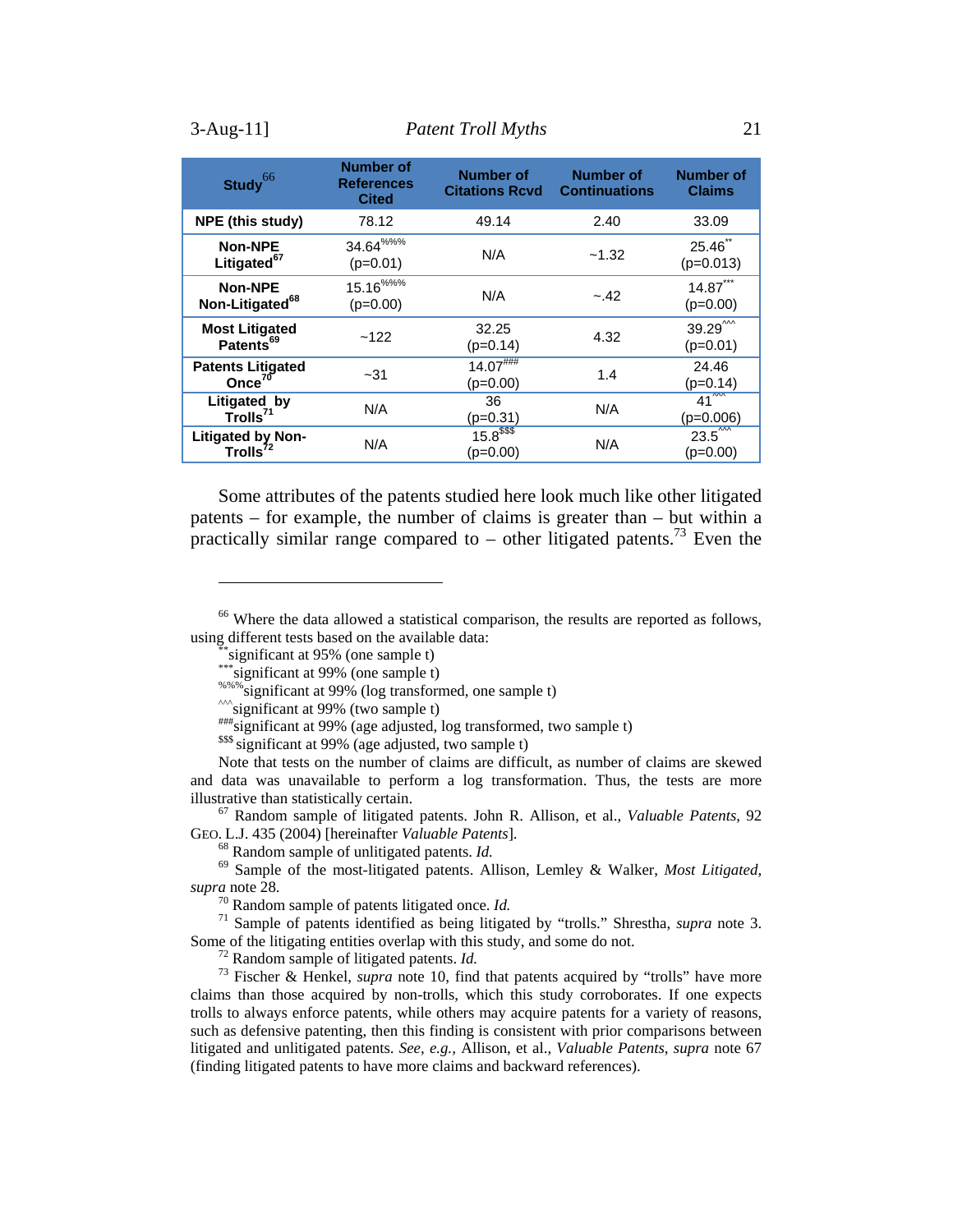number of references cited is close once outliers are excluded.<sup>74</sup> There is one measure where NPE patents differ both statistically and substantially from other litigated patents: number of citations received. The 44.14 citations received by patents studied here are high compared to the non-NPE counts of 14.07 and 15.8, but statistically similar to the 32.25 and 36 citations received by the most litigated and troll-litigated patents of other studies.<sup>75</sup>

This is a potentially important difference. It implies that those who choose to litigate patents obtained by others attempt to select important or influential patents, to the extent that importance and influence are measured by the number of other inventions the patent relates to. Such highly cited patents might be better for two reasons. First, such patents might have a better chance at being found valid, though references cited by the patent has more of an effect on its validity than forward references by others. Second, such patents likely have a larger population of potential infringers from which to seek royalties or litigation damages. Large numbers of citations received by such patents implies that they are more than trivial patents, as suggested by some. $76$ 

Thus, traditional patent quality measures imply at the very least that NPE patents look a lot like other litigated patents. If one believes that these measures indicate patent quality, then NPE patents would appear to be of equal or higher quality. They certainly do not appear to be worse than other patents.

#### 2. Litigation Outcome

 $\overline{a}$ 

Studies of litigation outcomes may be a better way to determine patent quality. Here, too, the evidence indicates that NPE patents are not demonstrably worse than other litigated patents.77 Of the patents studied here, 44 resulted in merits rulings.<sup>78</sup> Only 4 were found completely valid; that is, no claim was held invalid. Another 23 patents (53.5%) were found

<sup>74</sup> Fischer & Henkel, *supra* note 10, find even fewer references cited (mean of 11.4) in their sample of patents acquired by trolls. This implies that patents litigated in this study have significantly (statistically and substantively) more backward citations than patents

acquired by trolls generally.<br><sup>75</sup> Fischer & Henkel, *supra* note 10, find similar results in unlitigated patents acquired<br>by their definition of patent trolls.

<sup>&</sup>lt;sup>76</sup> Magliocca, *supra* note 4, at 1827.<br><sup>77</sup> The findings discussed are not limited to the most litigious patentees, as other studies used different criteria to select data.

 $\frac{78}{8}$  Because many cases were consolidated, a single judicial opinion might apply to many different cases.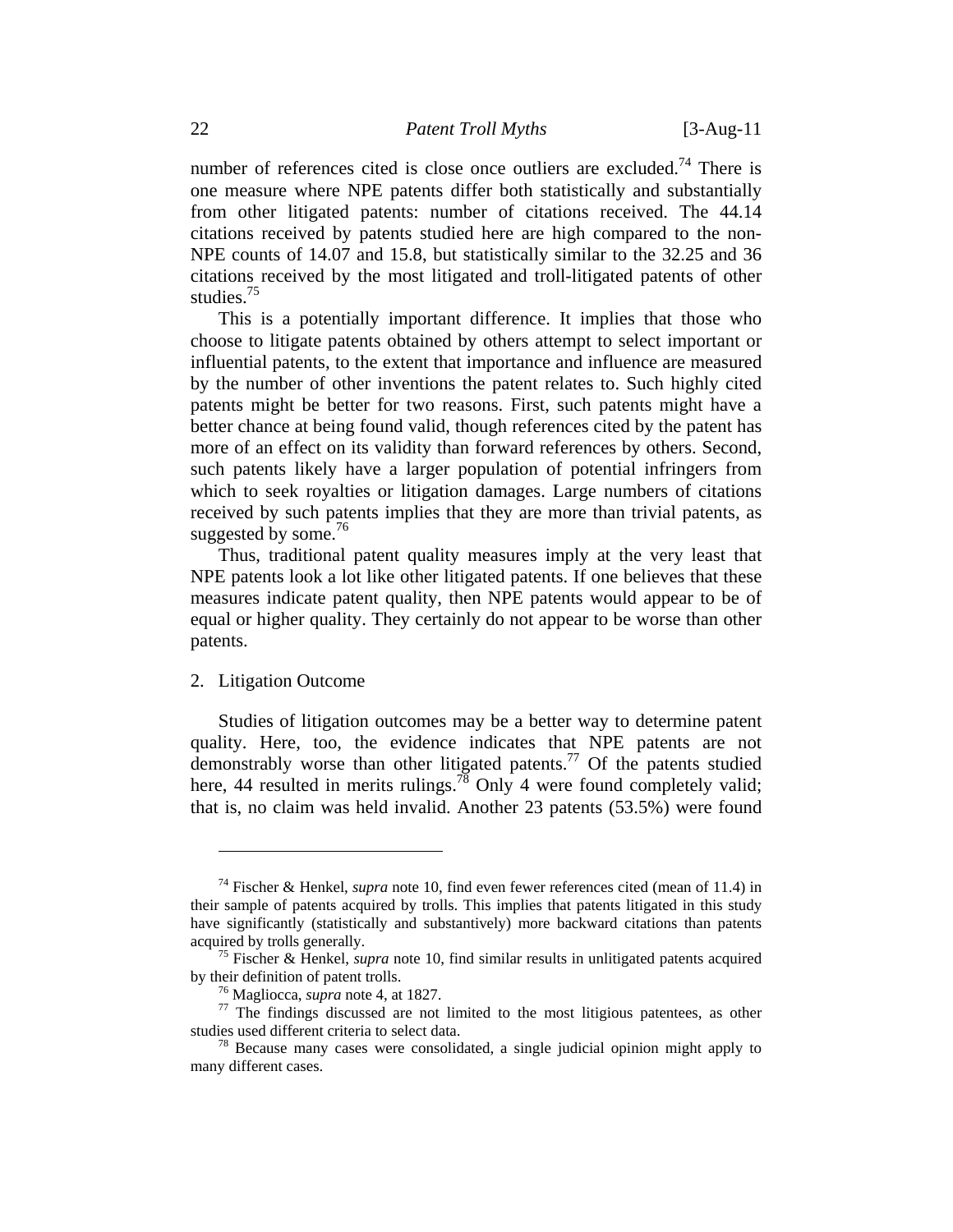completely invalid; every asserted claim was found invalid. Additionally, 20 patents (46.5%) were found partially invalid; some of the asserted claims were valid and some were invalid.<sup>79</sup> One patent was found unenforceable, but it was also found invalid. The validity of the remaining 316 patents was untested.

A future paper will analyze case outcomes studied here in detail, including timing, type of invalidity, infringement results, and the relationship between quality indicia and outcome.

These validity results are reasonably close to the results of other studies. For example, Shrestha found that, of 18 studied NPE cases resulting in a judgment on the merits, only three cases (or  $16\%$ ) invalidated patents.<sup>80</sup> When grouped by final (consolidated) case, the results in this study show a greater invalidity rate than Shrestha–15 cases invalidated a patents out of 49 cases with any merits ruling (or 30.6%). It is unclear why there is a difference in the results. One explanation may be that Shrestha selected cases by NPEs that were discussed on the internet, and those NPEs and their cases may have had higher win rates. Another difference is that this study counted merits rulings even if there was no final judgment on the merits with respect to that patent (for example, if other patents in the case were appealed).

The NPE invalidity rate reported here is higher than a study of all patent cases filed in 1995, 1997, and  $2000$ <sup>81</sup> There, of 584 summary judgment and trial verdicts, only 118 (19.8%) resulted in an invalidity judgment. $82$  Here, too, the numbers do not directly compare, because this study only recorded merits rulings, rather than all summary judgment and trial verdicts. There were many summary judgment rulings that did not result in a merits ruling (that is, where summary judgment was denied). Further, this study looks at appellate rulings, which may yield different outcomes than summary judgment and trial verdicts. Even with different bases for comparison, the 30% invalidation rate here is not so much greater than the 20% rate for other litigated patents to justify a conclusion that NPE patent quality is *bad*. At most, the conclusion is that the patent quality is a bit worse than patents enforced generally.

There is one data point to the contrary – for the most litigated patents,

 $79$  This totals more than 44 patents, because some patents resulted in different rulings in different cases. 80 Shrestha, *supra* note 3, at 158 (of 18 studied cases resulting in judgment on the

merits, seven cases won by plaintiff, and only 3 cases invalidated patents). 81 Jay P. Kesan & Gwendolyn G. Ball, *How Are Patent Cases Resolved? An Empirical* 

*Examination of the Adjudication and Settlement of Patent Disputes*, 84 WASH. U. L. REV. 237, 246 (2006).<br><sup>82</sup> *Id.* at 276. The difference was not statistically significant in a t-test.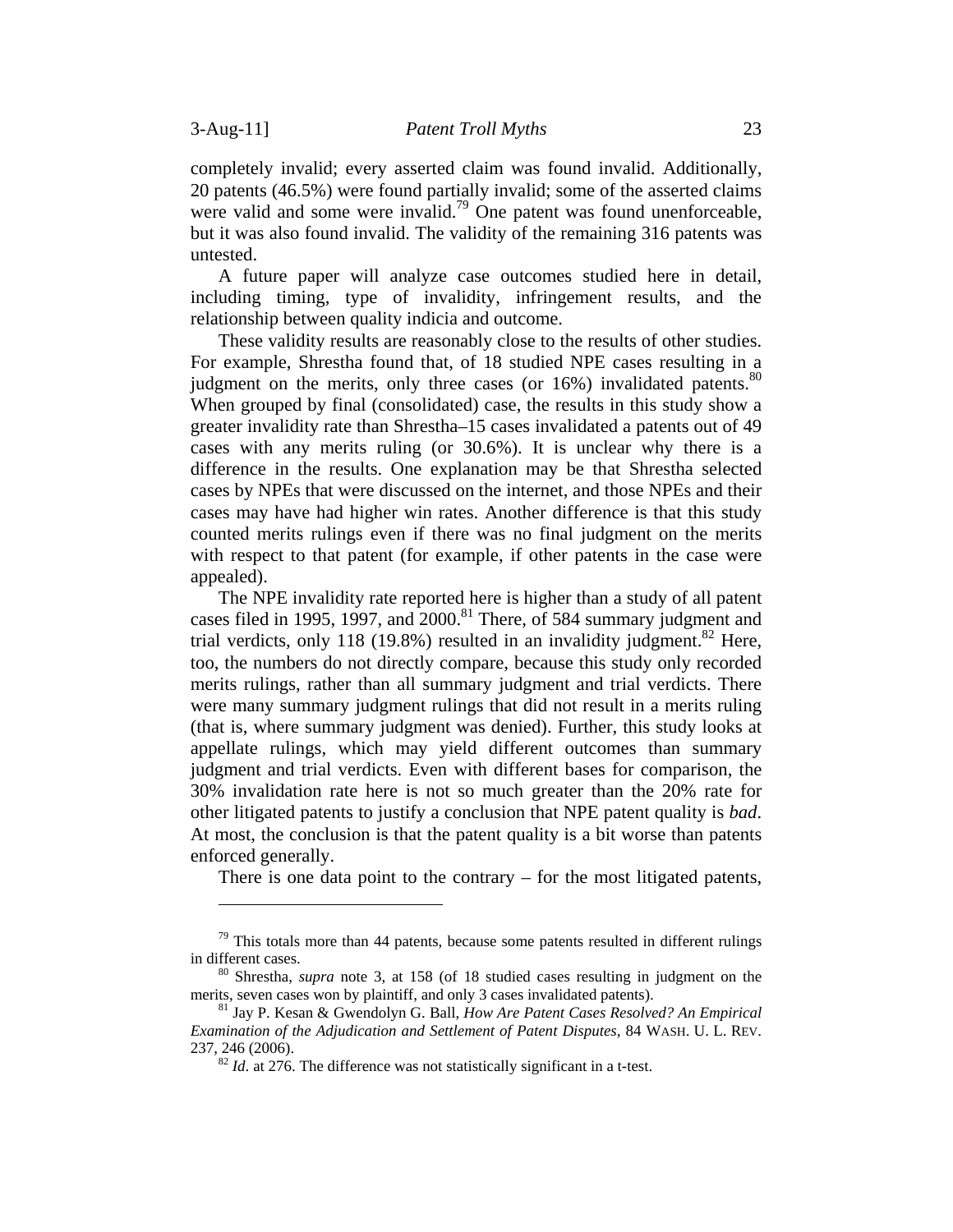the patent was invalidated in 60 of 86 cases decided on the merits. $83$  Even here, the inferences are not clearly that NPE patents are weaker. Many of the most litigated patents were not enforced by NPEs, implying that after multiple bites at the apple, a large number of patents will be invalidated whether NPE owned or not. Second, most of the invalidations related to written description and on-sale bars, not obviousness. <sup>84</sup> These are still invalid patents, but a different kind of weakness. Third, many of these outcomes are still pending; for example, invalidity findings on many of Katz's patents were recently reversed by the Federal Circuit but not taken into account in the most-litigated study.<sup>85</sup> Thus, including appellate outcomes with district court outcomes may not be comparable.<sup>86</sup>

In any event, the most litigated patents in this study fare slightly better than those in the Allison, Lemley & Walker study. For all patents litigated 7 or more times, there were 45 merits rulings. All of the patent claims were invalidated in 23 of those rulings – just over half. This percentage is worse than for all patents in this study, but better than the most litigated patents reported by ALW. Then again, many of the most litigated patents were owned by Katz, and the intervening appellate ruling that changed the status of many patents from "all claims invalid" to "some claims invalid" may be the sole difference.

One important caveat is that most cases settle. Indeed, most of the cases studied here settled or were otherwise disposed of without a merits ruling. This can affect the findings in a couple of ways. First, it reduces the sample size. Second, it is unclear why cases settle. It may be that only the weakest patents are litigated because defendants refuse to pay. However, it could also be that the strongest patents are litigated because plaintiffs refuse to settle for a nuisance payment. Third, many cases are litigated to judgment because NPEs are asserting infringement where there is none; $^{87}$  determining whether NPEs seek to enforce patents that are not infringed will be discussed in a future article.

<sup>&</sup>lt;sup>83</sup> Allison, Lemley & Walker, *Repeat Litigants*, *supra* note 48.<br><sup>84</sup> *Id. In re* Katz Interactive Call Processing Patent Litigation, Case Nos. 2009-1450, -

<sup>1451, -1452, -1468, -1469, 2010-1017 (</sup>Fed. Cir. Feb 18, 2011). 86 Matthew D. Henry & John L. Turner, *The Court of Appeals for the Federal Circuit's* 

*Impact on Patent Litigation*, 35 J. LEGAL STUD. 85, 99-100 (2006) (discussing affirmance rates of invalidity decisions).<br><sup>87</sup>Allison, Lemley & Walker, *Repeat Litigants, supra* note 48 (highly litigated patents,

many belonging to NPEs, are often found non-infringed); *but see* Shrestha, *supra* note 3, at 158 (7 of 18 cases found non-infringement for NPE litigants, compared to 17 of 23 for non-NPE litigants).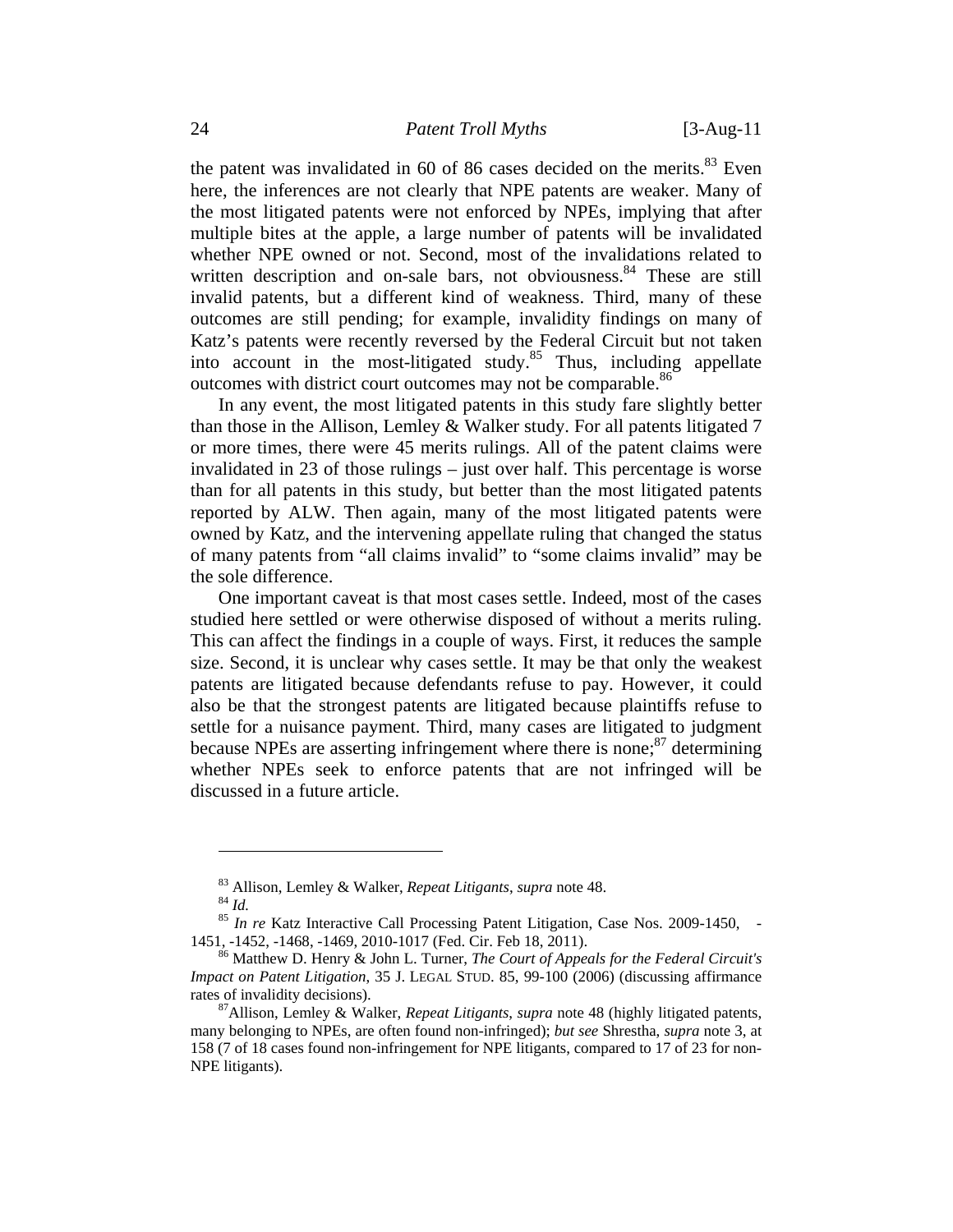## 3-Aug-11] *Patent Troll Myths* 25

# *D. Do NPE Patents Come From Nonproductive Endeavors?*

Initial owners of NPE litigated patents are similar to not only owners of other litigated patents, but also owners of patents generally. While some of the attributes of NPE litigated patents might differ from other patents, the initial assignees of these patents are similar to a cross-section of inventive society.

Those who believe that NPEs present a net cost to society will at least have to consider the provenance of these patents; if the source of patents are pursuing the course intended by the patent system, then the fact that such patents are alienable should not affect the calculus. As discussed further below, many large, productive companies associated with positive aspects of the patent system also allowed NPEs to enforce their patents. Of course, it would be optimal for companies to pursue research and development to obtain patents and then never enforce them, but that is an unlikely scenario.

### 1. Who Obtained NPE Patents?

The 360 patents in litigation were originally owned by a smaller group. There were 152 unique initial assignee/inventor combinations. This number is deceptively high – several patents were initially owned by inventors that later formed companies, or by various combinations of the same two or three inventors. As a result, there are fewer than 150, and perhaps fewer than 125, unrelated sources of patents involved in the thousand cases filed by the ten most litigious NPEs.

These NPEs appear to obtain patents from a small group for two reasons. First, some NPEs obtain all their patents from one or two sources; this is especially true for inventor operated NPEs. Second, some NPEs acquire patent families, whereby a single inventor receives several patents stemming from a single application. The patent family effect is not fully reflected in the data, because some patents stemming from the same original application were initially assigned to different entities. For example, one application yielded three patents that were initially assigned to three different entities. All three entities are counted separately here.

Of the 360 patents, 256 were initially assigned to a company; there were a total of 93 unique companies listed as initial assignees on these 256 patents.88 More than 75% were assigned to corporations while the remainder were assigned to LLC's and limited partnerships. Another four

<sup>88</sup> Companies that changed from an LLC to a corporation were considered different assignees.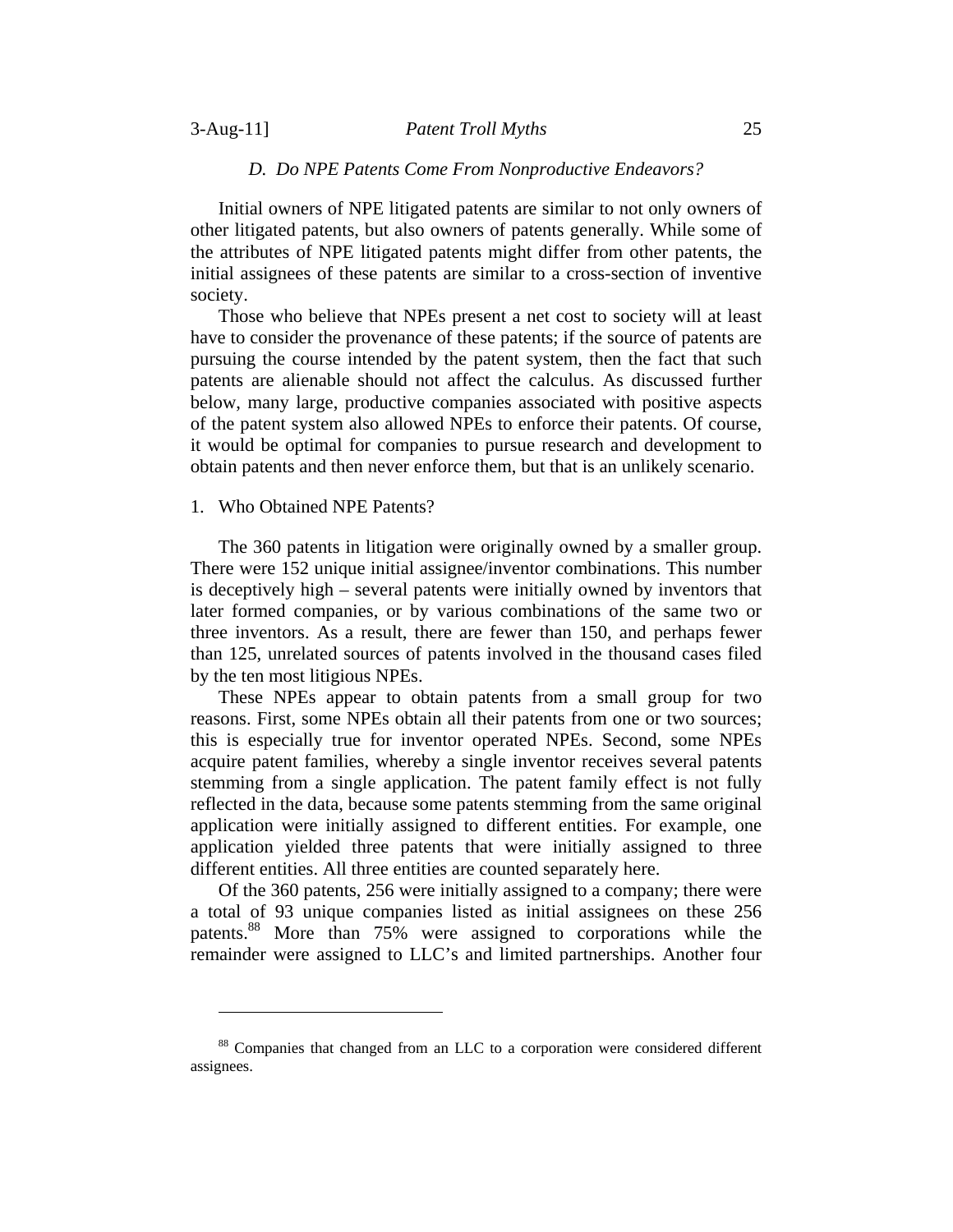patents were initially assigned to two other entities: a hospital and a university.

Seven of the patents were assigned to four different individuals by the original inventors. In most cases, one of two inventors assigned to the other inventor, though some were assigned to a non-inventor. The remaining 93 patents were unassigned, and initially owned by 53 different inventor combinations.

# 2. Corporate Patent Owners Were Productive Companies

Most corporate owners of patents now enforced by NPEs had business models other than patent licensing. We reviewed the data available for each assignee, including web sites, press releases, product offerings, corporate structure, and sales data to classify initial assignees as pure licensing/enforcement entities. Of the 95 entities classified, only 20, or 21%, were non-practicing entities at the time of patenting, representing 30% of the patents asserted.<sup>89</sup>

Instead, it appears that the remaining assignees either had or were attempting to build product or service based businesses. For example, 76 of the entities were corporations while only 8 were LLCs and 7 were limited partnerships. One might expect more LLCs if the purpose of patenting was licensing. $90$  One surprising finding is just how few university patents were enforced by the most litigious NPEs – only one.

Other information implies that these sources of NPE patents were productive companies.

# a. Small/Large Entity Status

 $\overline{a}$ 

The PTO tracks whether initial assignees are small entities; applicants have an incentive to report their status for reduced fees. Small entity status data were available from the PTO for 357 of the 360 patents. Of those, 191 assignees (53.5%) claimed small entity status. This is similar to the percentages found for once-litigated non-NPE patents  $(53.7\%)$ .

<sup>&</sup>lt;sup>89</sup> A potential limitation is that the categorization of patentee business models is somewhat subjective. This is an inherent limitation in any study of this type. While at least two people (in addition to the author) examined each company, this particular subjectivity may not be solved by using multiple coders because the categorizations require judgment calls about an assignee's motives. All disagreements were resolved by the author.

 $90$  The first LLC statute was adopted in 1977, and the last was adopted in 1997. David K. Staub, *Information on LLCs*, LIMITED LIABILITY COMPANY CENTER, http://www.limitedliabilitycompanycenter.com/ (last visited Feb. 13, 2010).

<sup>91</sup> Allison, Lemley, & Walker, *Most Litigated*, *supra* note 28, at 10. Interestingly, it is much larger than the representation of small businesses among the most litigated patents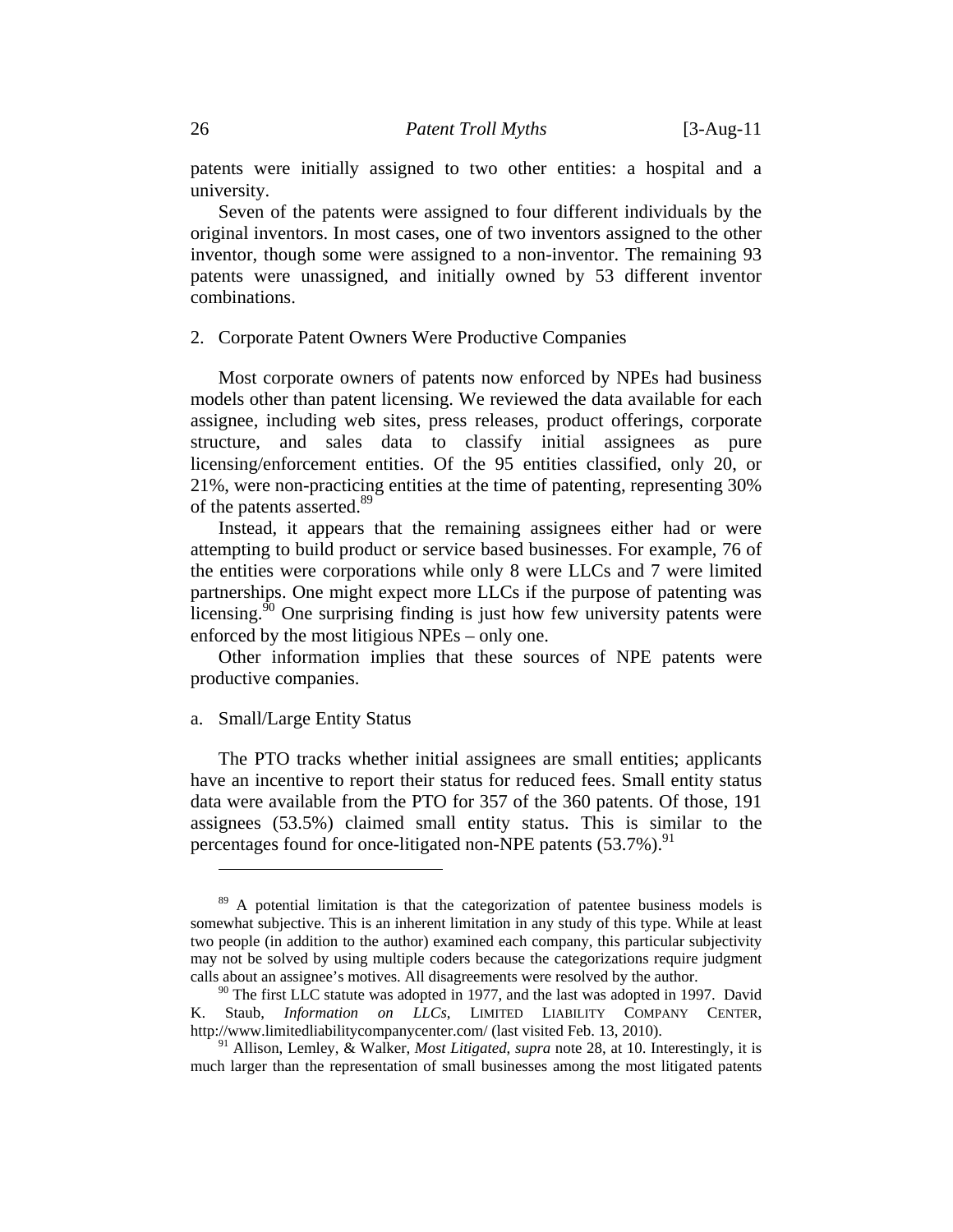The PTO could identify 93 of these as individuals, 46 as small businesses (500 or fewer employees),  $^{92}$  and 3 as non-profits; the remaining 49 were uncategorized small entities. This means that, at most, 95 of the 256 patents originally assigned to companies were assigned to small entities. Logic dictates that the remaining  $161 - 44.7\%$  of the total 360 patents – were assigned to large firms. Compare this to a study of litigated non-NPE patents, which showed that 37% of the sampled litigated patents were initially issued to large firms.<sup>93</sup> The percentage of large entities alone implies that there were many productive companies providing NPE patents.

b. Industry Groups

Industry group data was available for 45 (about half) of the companies. Among those, there were 26 NAICS industry groups represented. No single category dominated the types of companies. The top five categories (using 4-digit NAICS codes) were Computer Systems Design and Related Services (6/13.3%); Navigational, Measuring, Electromedical, and Control Instruments Manufacturing (4/8.8%); and Semiconductor and Other Electronic Component Manufacturing/Other Financial Investment Activities/Electronics and Appliance Stores (3/6.7% each). And while computer systems, controls, semiconductors, and communications were the best represented industries, also included were a university, hospital, doctor, construction manufacturer, and cleaning compound manufacturer.

# c. Financing

 $\overline{a}$ 

Twenty initial assignees (21%) were publicly traded at some point, and an additional thirteen were subsidiaries whose ultimate parent is publicly traded. Also, 28 of the companies were incorporated in Delaware, which is consistent with the number of public companies and publicly owned.

For those companies that were public at the time of patenting (either 8 at the time of filing or 10 at the time of issuance), market value ranged from \$25.2 million to over \$122 billion. Market value for both the date of filing

<sup>(37.7%).</sup> While the most litigated patents included many patents asserted by NPEs, many were asserted by large companies. ALW argue that Katz skews the small entity count downward for the most litigated patents because the Katz patents were not filed with small entity status. This study does not make such a distinction; many initial assignees of Katz's patents were, in fact, productive companies and as such are fairly counted as large entities if they did not seek small entity status.

 $^{92}$  37 C.F.R. § 1.27(a)(2) (2010) and 13 C.F.R. § 121.802 (2010).

<sup>93</sup> Allison, et al., *Valuable Patents*, *supra* note 67, at 466.

 $94$  At 4 digits of NAICS. At 5 digits there were also 26, and at 6 digits there were 32.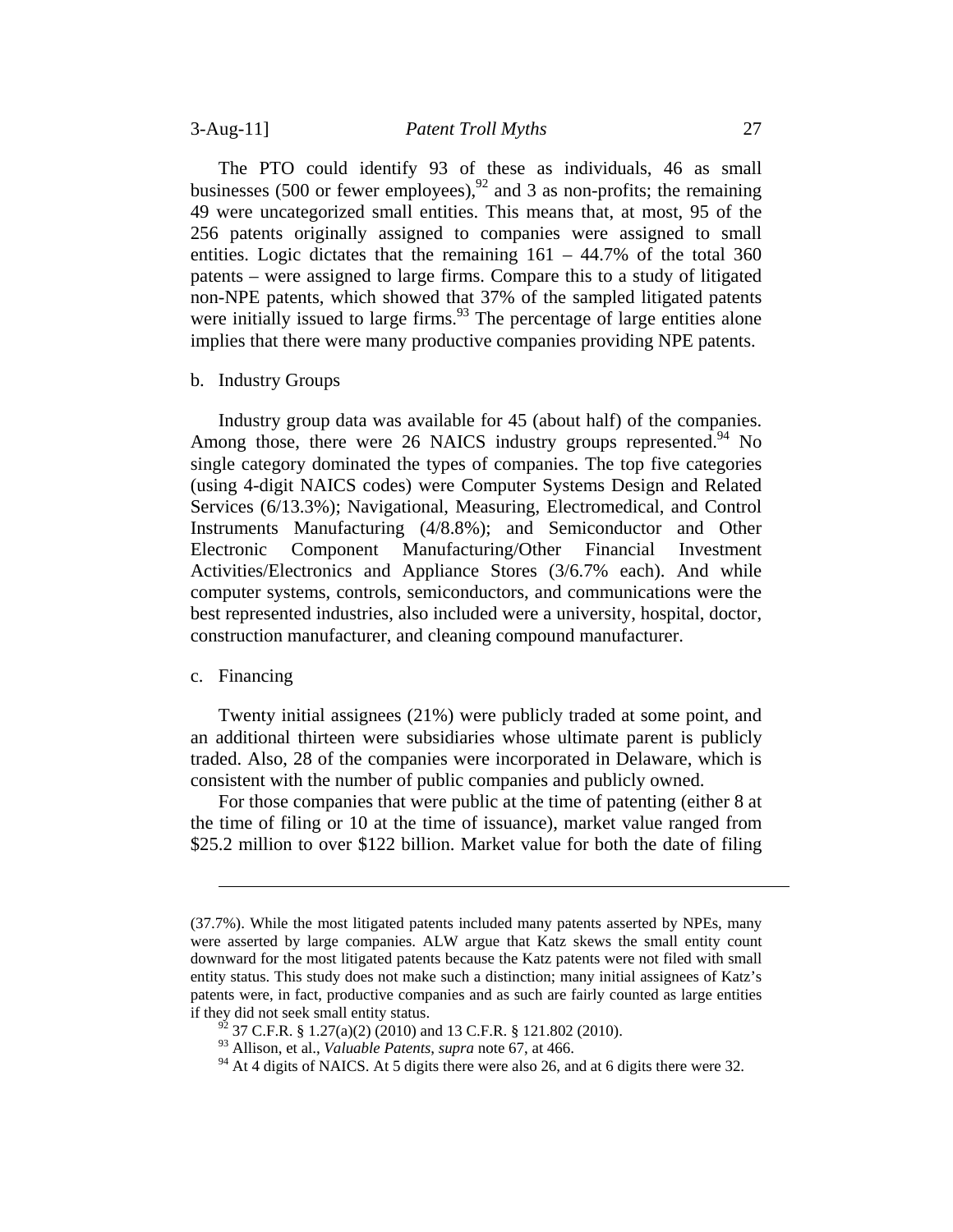and the date of issuance was available for sixteen patents assigned to eight public companies. The median change in market value between filing and issuance was a gain of \$218 million (the largest gain was \$60 billion, skewing the mean). However, the largest loss was \$1.6 billion, and six patents were held by companies that lost market value between patent filing and issuance.

Venture funding also implies a non-licensing business model. Sixteen of the assignees, about 17%, appeared in the VentureXpert database, with a mean total investment of \$20.86 million and a median investment of \$8.83 million. Investment varied with a range of much less than \$1 million to \$72.49 million, with a standard deviation of \$23.32 million. Seven of these companies went public and another five were acquired by non- $NPE^{95}$  public companies. In sum, 37 – more than a third – of the companies were public, a public subsidiary, or venture-backed. Similarly, 41 of the companies were listed in the public records of Hoovers or Dun  $\&$  Bradstreet.<sup>96</sup>

d. Sales and Employees

Finally, sales and employee numbers ranged widely. Sales data was available for 41 companies and employee data was available for 51 companies. Sales ranged from less than \$1 million to \$79 billion (median of \$6.3 million). Number of employees ranged from 4 to 189,950 (median of 30).

# 3. The Role of Individuals

 $\overline{a}$ 

While there were many business entities that obtained patents, a large portion of the patents were initially held by individuals. Perhaps these individuals were not patenting for productive reasons. Unfortunately, little is discernable about individual patentees. Some are related to companies that eventually became NPEs, but this is not necessarily probative. For example, Henry Von Kohorn did not assign every patent to his company, Response Reward Systems; two of the patents in the study are listed as individually owned. Response Reward Systems, in turn, appears to have been an inventor-owned company, but its patents are now enforced by General Patent Corporation, an acquisition-based NPE.

 $95$  Acacia Research is publicly traded, but was not the acquirer of these venture funded companies.<br><sup>96</sup> More companies were likely listed in the private credit databases of Dun &

Bradstreet.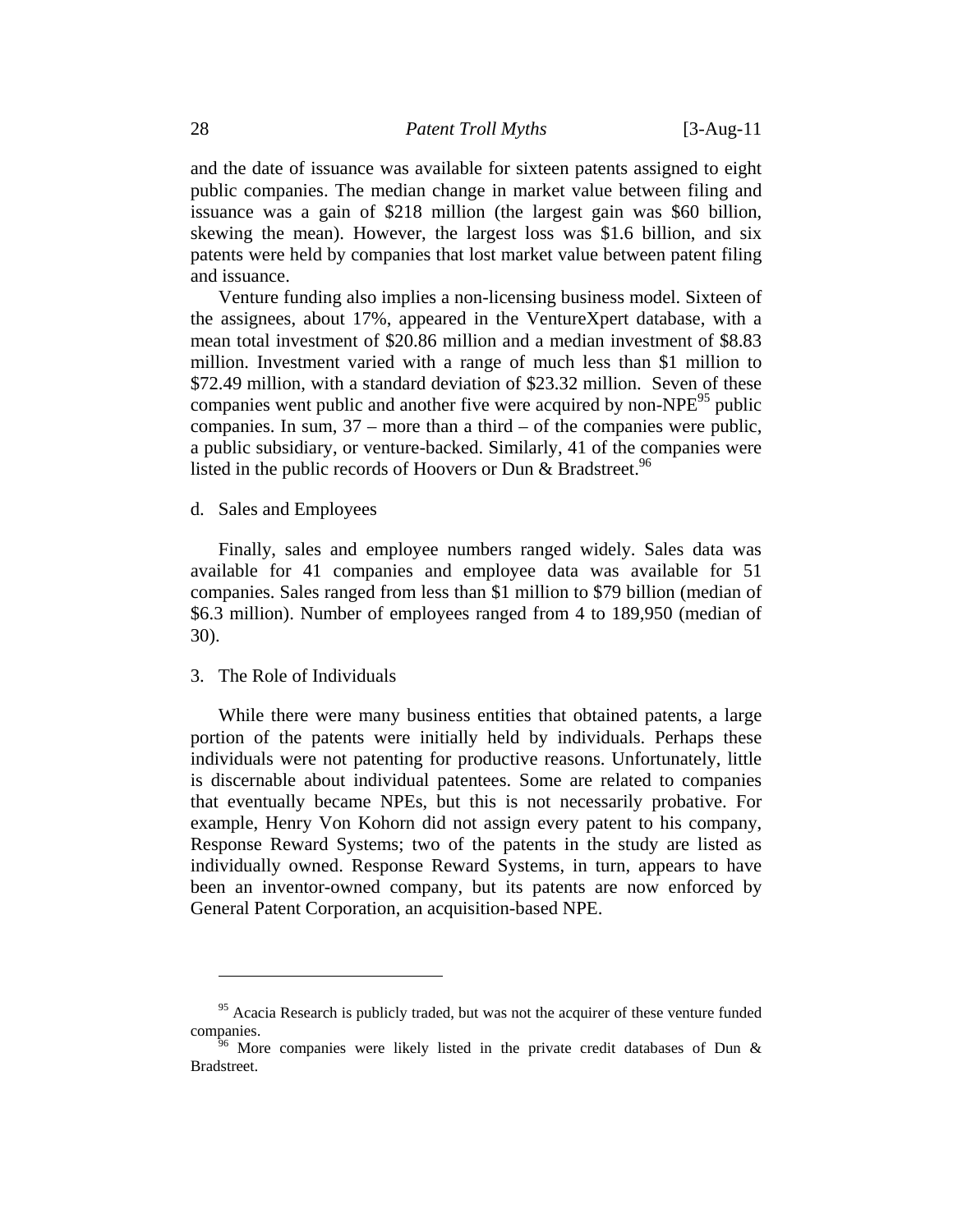In another example, Joseph Weinberger held five patents individually,  $97$ assigned four patents to companies that were not licensing entities, and assigned two other patents to Rates Technologies, a licensing NPE. All of his patents are now enforced by Rates Technologies.

Indeed, even if an inventor enforces his or her own patents, it may not mean that they were initially non-productive. Ronald Katz, one of the more famous individual NPEs (though an LLC technically enforces the patents), initially assigned most of his patents to First Data Resources, a going concern affiliated with American Express that eventually went public.

However, there are a few individual inventors that did not assign to any entity. It is difficult to know what efforts such inventors made to commercialize or enforce their patents before allowing an NPE to do so.

In an effort to shed light on the role of individuals, we tested whether the inventor was a lawyer in his or her home state. The intuition is that lawyer inventors are more likely to have a licensing business model; that is, lawyers are likely NPEs rather than commercial companies. We considered 183 of the patents. Of the patents with one inventor, 11 were invented by lawyers, with another 10 possibly claimed by lawyers, for a total of 5.8% of all patents, and 11.4% of single inventor patents. Thus, it appears that at least some NPE patents come from lawyers themselves.

#### *E. Do NPEs Get Their Patents from Fire Sales?*

A surprisingly small number of companies were demonstrably defunct – only 9 of 93, or 9.7%. We could not find the status of 9 companies. Five of them are licensing entities, so information is expectedly scarce. It stands to reason that the other four companies are non-operational, bringing the total to 13, or 13.9%. The remaining 80 (82.7%) appear to be operating today, even if only as a recipient of licensing revenues.

Whether a company is out of business is only one data point. Companies may license their patents under distress even if they do not fail. Acquisitions may shed some light on the question. A total of 27 (29%) of the companies have been acquired at some point, five by NPEs. The implications of these data are a bit ambiguous, as some companies might be acquired if successful, while others might be acquired in a fire sale. In any event, any characterization that all, or even most, patents were acquired in a fire sale is unsupported by the evidence.

 $97$  They were assigned to him by co-inventors.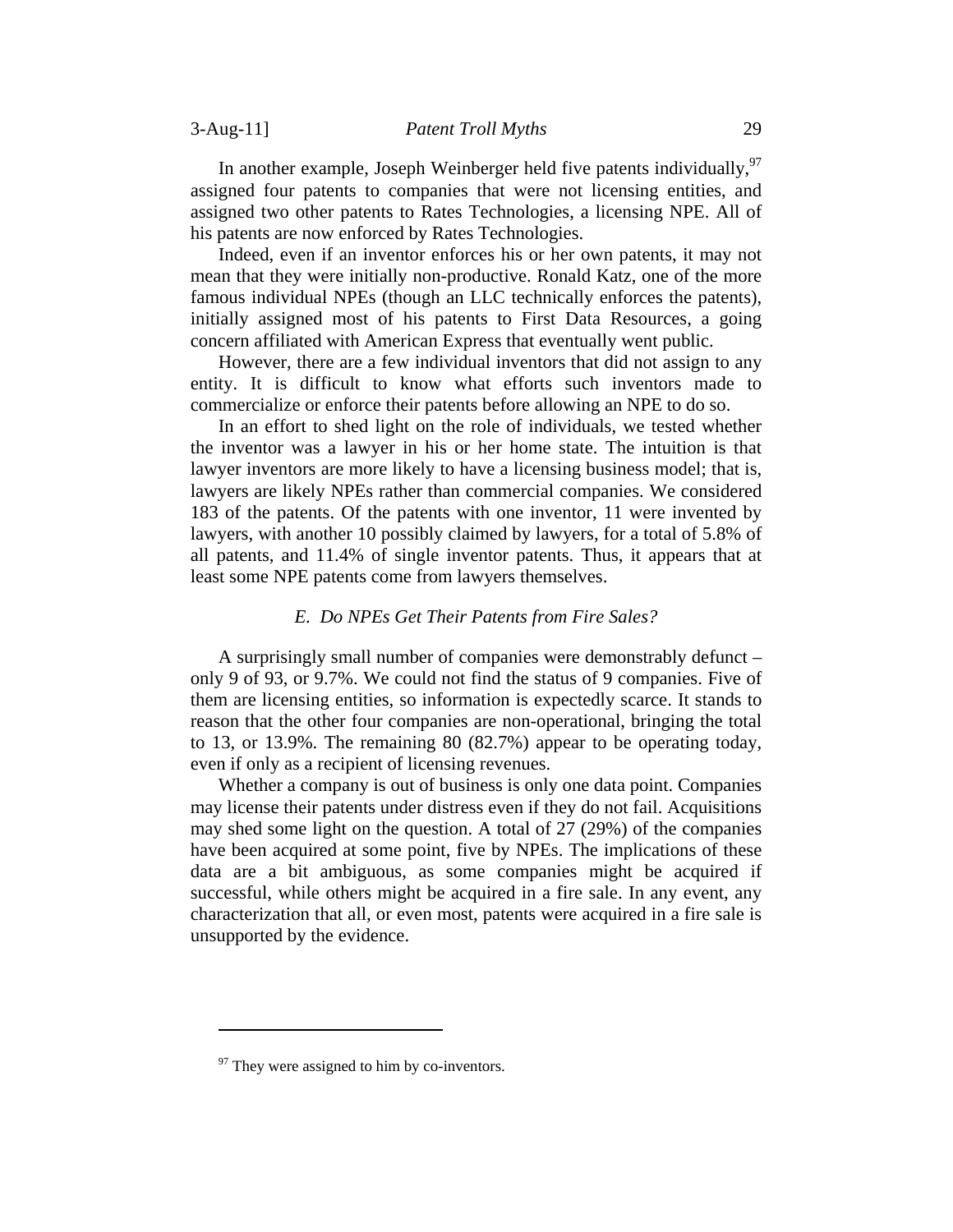#### 30 *Patent Troll Myths* [3-Aug-11

#### *F. Do NPEs Really Wait for an Industry to Develop?*

We examined the timing of issuance, filing and assignments to test how long NPEs wait before filing suit. The longer they waited, the more like mythical trolls their behavior might appear, even if there are other explanations for delay. $^{98}$  If wait times are short, however, that might imply that NPEs are vindicating the rights of contemporaneous competitors or, alternatively, that they are rushing to file suit after patents issue.

The average number of days between patent issuance and the filing of a complaint was 3041 days (about 8.3 years) with a standard deviation of 1863 days (5.1 years). The median was 2938 days (8.1 years), suggesting that the data is not skewed.99 When the time to *first* filing of a complaint for each patent is considered,<sup>100</sup> the mean delay is still  $2606$  days (7.1 years). One would expect that the time to file suit would grow shorter as the issue date gets closer to the present, given that the date of filing a complaint is bounded at 12/31/2009. This appears to be true with a correlation value of .22 between the date of issue and shelf time, but there are clearly other factors that lead to the timing of suits.

Finally, it appears that many of these patents sat on the shelf not only before suit was filed, but also before assignment to the NPEs. The mean time between patent issuance and the last assignment recorded<sup>101</sup> was 2571 days (7.04 years) with a median of 2180.5 days (5.97 years) and standard deviation of 1870 days (5.12 years).

The assignment records do not lead to a clear conclusion, because the last assignment might not be to the NPE, and other assignments may not recorded in the database. Nonetheless, it appears that a good portion of any delay is attributable to the inventor/initial assignee as opposed to the  $NPEs.<sup>102</sup>$ 

<sup>98</sup> *See, e.g.*, Allison, Walker & Lemley, *Repeat Litigants*, *supra* note 48 (arguing that long continuation chains imply that patent applications were filed before industry developed); John R. Allison & Mark A. Lemley, *Empirical Evidence on the Validity of Litigated Patents*, 26 AIPLA Q.J. 185, 237 (1998) (litigated patents took on average 12.3 years from filing of the application to resolution of the case).<br><sup>99</sup> The dates are obviously truncated at zero.<br><sup>100</sup> All future complaints seeking to enforce a patent will only increase the average

delay.<br><sup>101</sup> This count excludes assignments recorded before the issuance of a patent, though

some of such assignments might have been to an NPE. The total number of patents considered was 130.  $102$  It was impossible to test delay directly by the NPE, because the last assignment

often occurred after lawsuits were instigated. Thus, deciphering which assignments applied to which lawsuits yielded little information.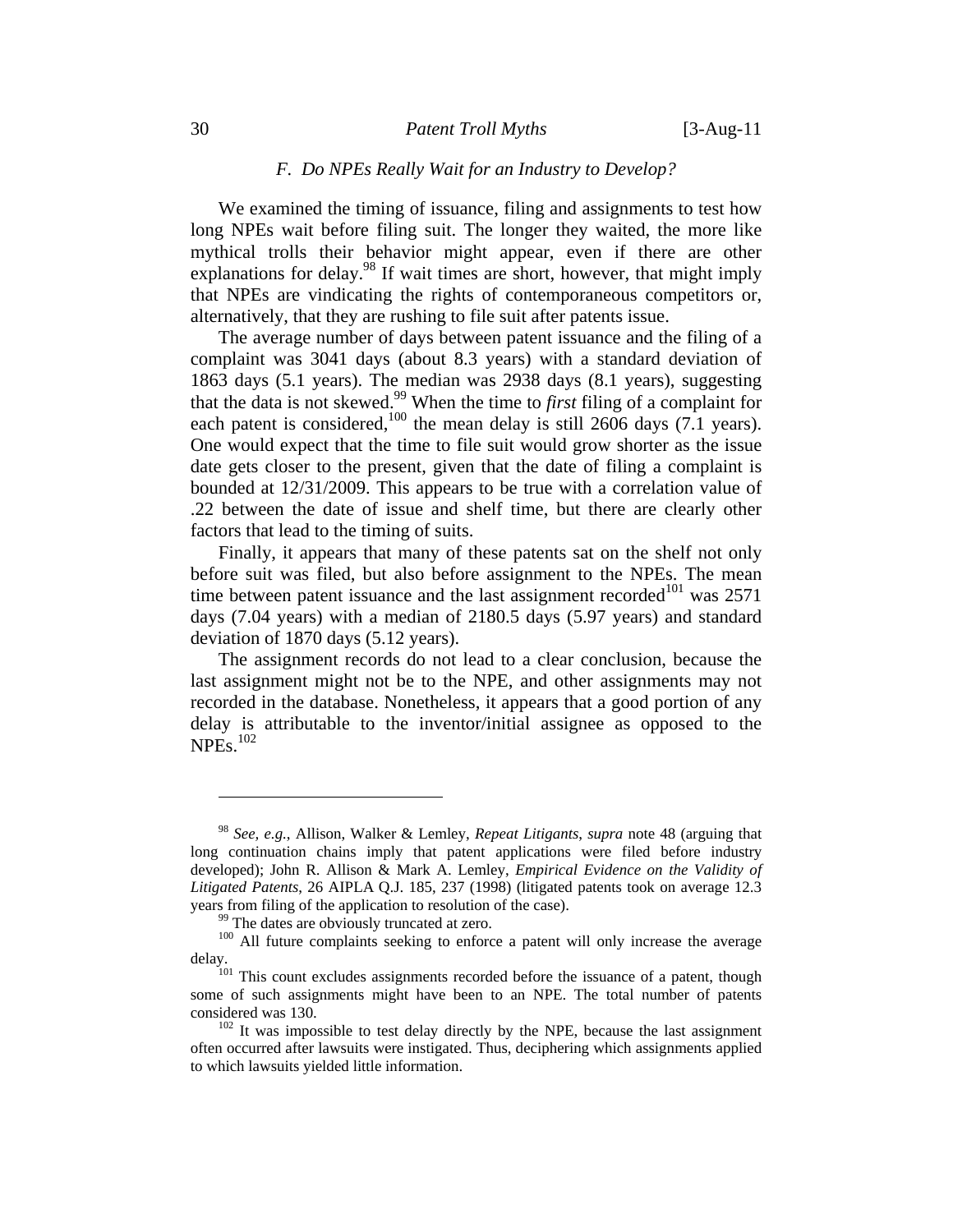#### IV. TESTING NPE JUSTIFICATIONS

The data allows for analysis of three different normative justifications of NPEs: 1) NPEs create a patent market that enhances investment; 2) NPEs provide enforcement for small companies crushed by large competitors that infringe with impunity; and 3) NPEs vindicate the rights of individual inventors.

### *A. Do NPEs Promote Investment in Startups?*

A primary justification of NPEs is that they provide an aftermarket for patents of failed (and even going) companies, providing a new liquidity option that enhances investment in startups. There is no doubt that NPEs help create markets for patents, but the social benefits of this are questionable if the market does not promote innovation and investment in research and development. Investment in startups is one proxy for such social benefits.

Examining this question involves two components: 1) the rate of venture capital investment among companies, and 2) how often failed companies contribute patents. While the data show that companies contributing NPE patents have a slightly higher rate of venture capital investment than other patent holding companies, the small number of failed companies contributing patents and the small percentage of firms receiving venture funding implies that NPEs may have minimal investment-inducing benefits even if they marginally increase the likelihood of investment.

The first component is the rate of venture capitalization among firms with and without patents. The Kauffman Firm Survey of startups ("KFS") provides a control data set. The KFS is a panel survey of nearly 5,000 companies founded in 2004. The survey tracks companies in several categories, including whether they hold patents and receive venture funding.103 This data provides some areas of comparison.

Table 6 shows venture capital investment rates for firms with and without patents. The last column is the p-value for the hypothesis that observed rate of VC funding among the KFS firms is the same as that observed in this study.

<sup>103</sup> *Kauffman Firm Survey*, EWING MARION KAUFFMAN FOUNDATION, http://www.kauffman.org/kfs/ (last visited Feb. 13, 2010).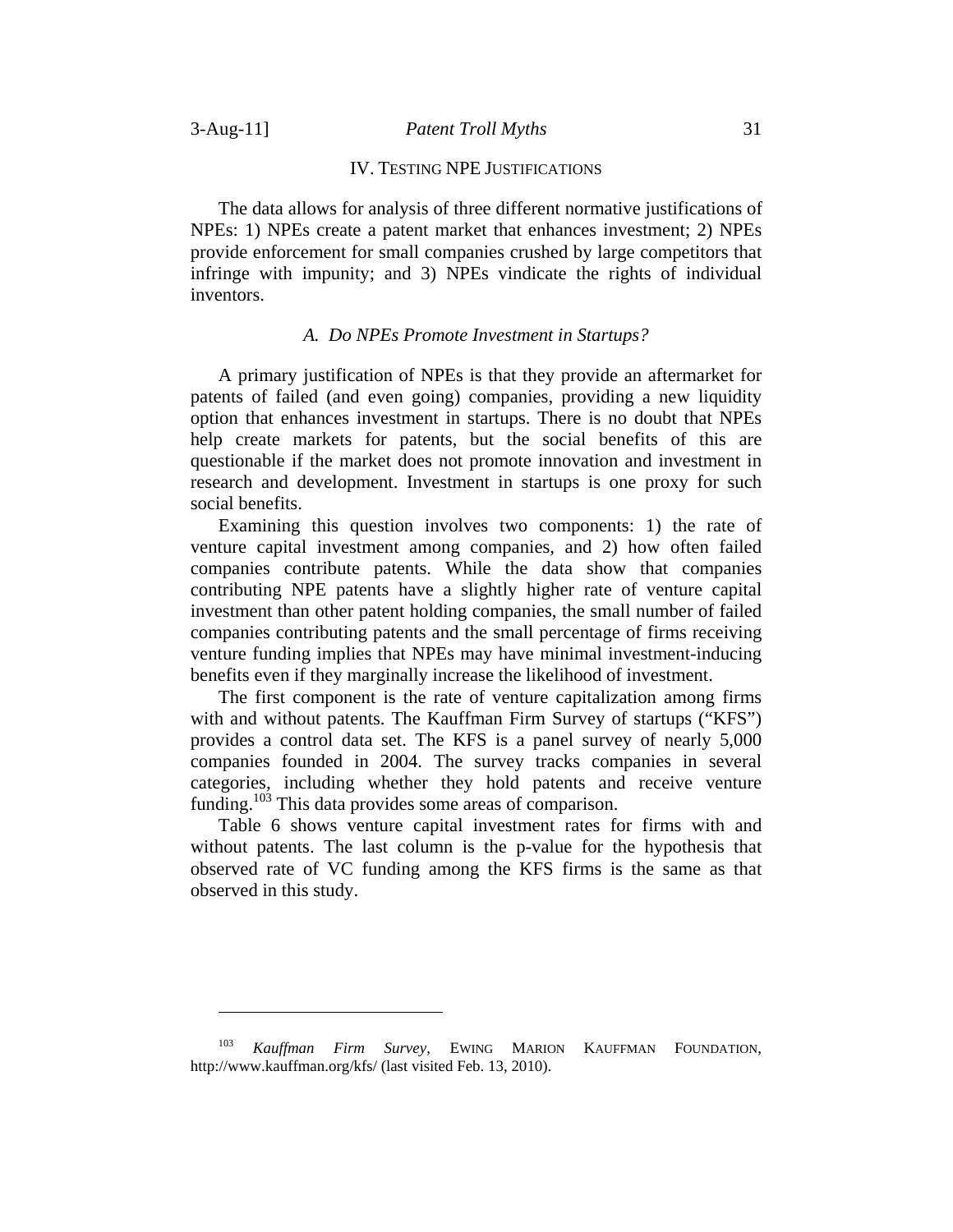32 *Patent Troll Myths* [3-Aug-11

| <b>Study</b>                             | <b>N</b> Companies | N VC<br><b>Financed</b> | $\frac{0}{0}$<br><b>Financed</b> | p-value<br>(one-tailed) |
|------------------------------------------|--------------------|-------------------------|----------------------------------|-------------------------|
| <b>NPE</b><br>contributors               | 93                 | 16                      | 17.2%                            |                         |
| <b>KFS</b> (firms<br>having patents)     | 263                | 28                      | 10.6%                            | $.06**$                 |
| <b>KFS</b> (firms<br>without<br>patents) | 4665               | 41                      | .9%                              | $0.00***$               |

The data show a slightly higher, but statistically significant, venture capital investment rate between NPE contributor companies and other firms with patents. Further, the difference in venture funding between companies with patents and those without patents is both statistically significant and economically striking.

One might conclude, therefore, that the existence of NPEs may well improve investment opportunities for all companies that hold patents. This conclusion is tenuous, however. First, the timing of investments might explain the difference. The median date of venture funding for NPE contributors was in 1997 (with only one after March of 2001), whereas all of the KFS firms were started in 2004. Differential investments between the boom during the late 1990's, as compared to the post-recession period in the middle of the last decade could explain the entire difference.

Second, as discussed above,  $104$  patents might be used – whether rationally or not – as indicia of technological value unrelated to an aftermarket for those patents.

Third, the number of NPEs is dwarfed by the number of patent-holding companies, and only a small fraction of firms with patents received venture funding.<sup>105</sup> The odds of any one firm convincing investors to gamble because they a) have patents, and b) might be able to license to an NPE, are long indeed.

As a result, venture capital reliance on potential aftermarket activity cannot be considered a large part of the equation unless there was strong

<sup>&</sup>lt;sup>104</sup> *See* note 19, *supra*.<br><sup>105</sup> The same is true of all start-ups – not just those related to NPEs. Mann & Sager, *supra* note 18, at 197; Graham, et al., *supra* note 19.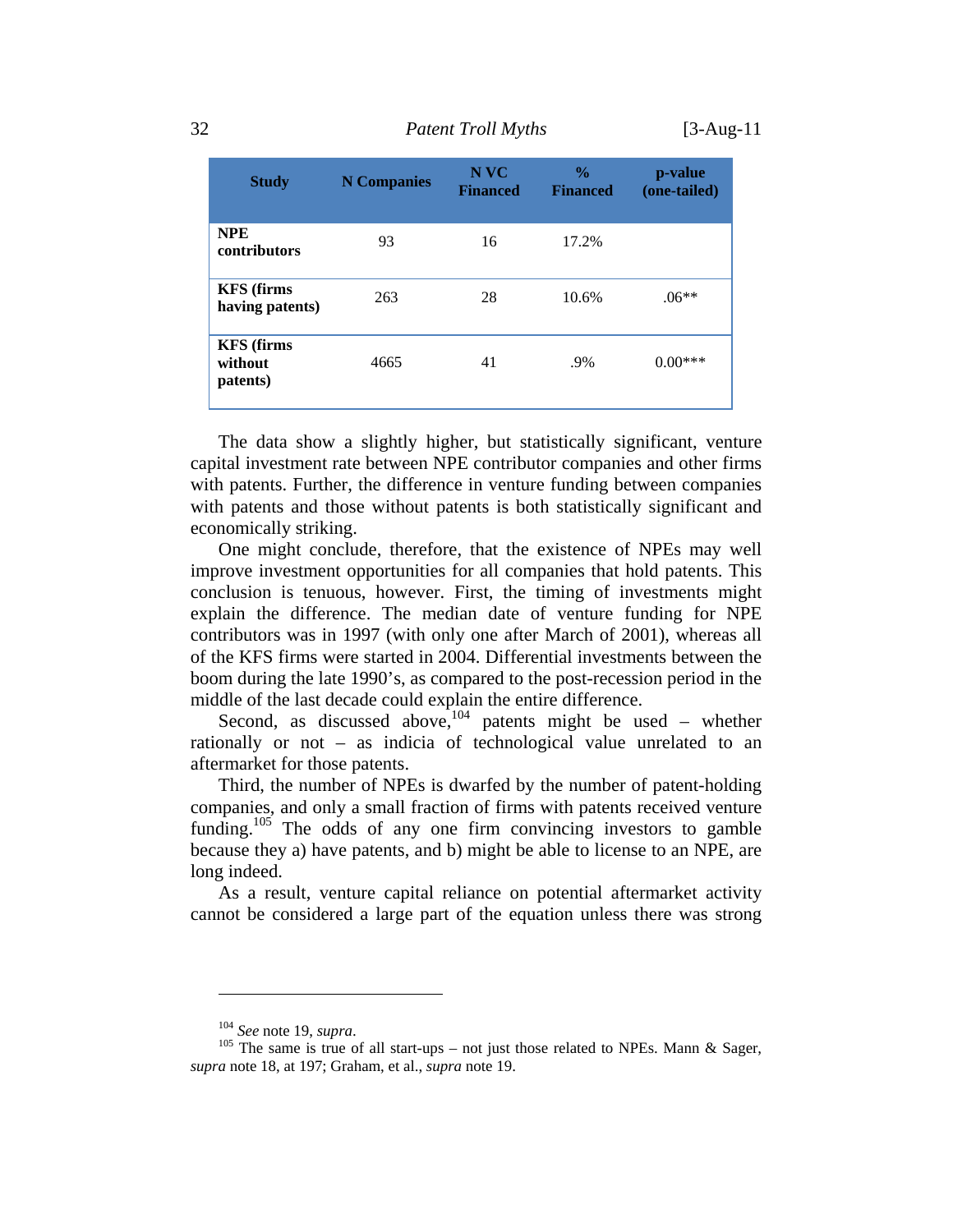evidence that venture capitalists examined patent quality as carefully as NPEs do. Survey evidence shows the contrary.<sup>106</sup>

Thus, while the differential rate of venture funding implies that patenting is at least correlated with investment,  $107$  the conventional story that NPEs provide investment incentive by creating an aftermarket appears to be consistent with the evidence but still somewhat limited.

The second component is how many of the patents were contributed by failed startups. As noted above, around 13.9% of the companies who originally obtained the NPE patents are defunct. More telling, however, is the fact that only 3 of the 13 failed companies received venture funding. Further only 2 of the 16 venture-backed companies were acquired by NPEs, and those companies were already publicly traded at the time of the acquisition. In other words, if NPEs are supposed to be a source of postfailure liquidity in order to encourage venture funding, they are doing a seemingly poor job of it in practice.

Nonetheless, this finding does not rule out some role of NPEs in aiding venture capital investment. The availability of an additional enforcement option may unmeasurably attract venture capital as one of many signals,  $^{108}$ especially for risk seeking investors or those that have a relationship with an NPE. This effect may be one of the reasons why NPE contributors were more likely to have venture capital investments than the Kauffman panel sample. However, support for this theory will likely require more data, including a better understanding of the ex ante motives of venture capitalists. The data here could be combined with other data on venture financing to perform regressions to capture the effect of NPEs, but that is left for future research.

## *B. Are Small Companies Crushed by Larger Infringers?*

NPEs are not dominated by patents of small companies driven out of business by their larger competitors. First, small firms are likely able to bring their own lawsuits. More than 35% of all patent plaintiffs are small firms.<sup>109</sup> Second, as noted above, small entities according to the PTO – which at 500 employees may be much bigger than "small firms" – represent

<sup>106</sup> Graham, et al., *supra* note 19; Stuart J.H. Graham & Ted Sichelman, *Why Do Start-Ups Patent?*, 23 BERKELEY TECH. L.J. 1063 (2008). <sup>107</sup> *See also* Mann & Sager, *supra* note 18 (finding correlation between patenting and

financing). 108 Graham & Sichelman, *supra* note 106, at 1079 ("If a patent can be sold to others

who are well-positioned to demand royalties or file infringement suits, it may have value quite apart from its utility to the business model of the start-up venture.").

 $^{109}$  Ball & Kesan, *supra* note 16, at 14 and 31.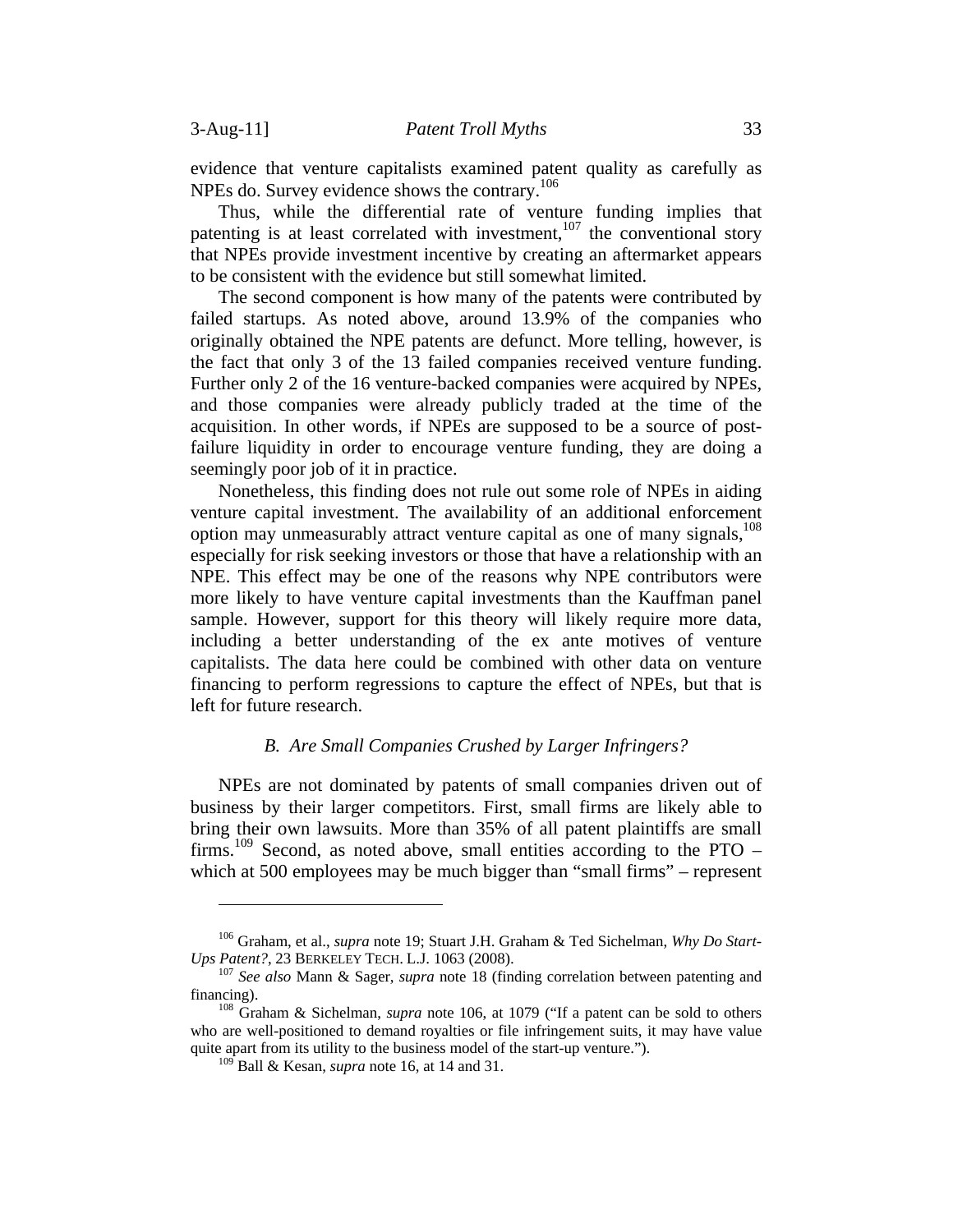the same percentage of both NPE patents and litigated non-NPE patents – about 50%. Third, only 13.9% of the companies were out of business. Fourth, the long average time between patent issuance and litigation initiation implies that many patents were obtained well before any head-tohead competition.

Undoubtedly, some of the patents enforced by NPEs were created by companies driven out of business by large competitors, but the data does not support a view that many fit this description.

# *C. Do NPEs Provide Better Enforcement Avenues for Individuals?*

A third justification of NPEs is that they provide better opportunities for individual inventors to enforce their patents. There are two reasons they might do so. First, they may provide cost money and other resources to continue litigation, where contingent-fee lawyers may not provide such resources.110 Second, they may provide better credibility for settlement purposes. Each of these reasons explains why NPEs might serve the needs of individuals in ways unnecessary for small companies. The evidence here supports an individual inventor theory more than any of the others.

It is certainly true that NPEs enforce patents assigned to individuals; about 28% of the patents in this study were initially owned by individuals, and several others, like von Kohorn's Response Reward patents, were held by inventor-owned companies. Still more, like the Katz and Papst patents, were initially owned by productive companies, but have since been assigned back to companies run by the initial inventors or their families. However, this does not necessarily mean that NPEs provide new or better opportunities as compared with business assignees of patents.

One tool to test the role of NPEs is the Lemley & Myhrvold categorization of patent plaintiffs.<sup>111</sup> This categorization is helpful because it allows for analytical analysis of each type of NPE rather than simply calling them all "trolls." Of the twelve categories, only one category, "product company," includes practicing entities.<sup>112</sup> Each of the other categories describes some type of NPE, from those entities that merely

<sup>110</sup> Shrestha, *supra* note 3, at 147 (noting that NPEs settle cases less often than individuals enforcing their own patents); Ball & Kesan, *supra* note 16, at 17-18 (finding that small parties are active in the legal system, but that only 20% of pairings are small plaintiff/large defendant). Individuals are only approximately one-fifth of the small defendants, meaning that only 4% of cases are individual v. large defendant.<br><sup>111</sup> Allison, Lemley, & Walker, *Most Litigated*, *supra* note 28, at 10.<br><sup>112</sup> Service companies are included in the product company category.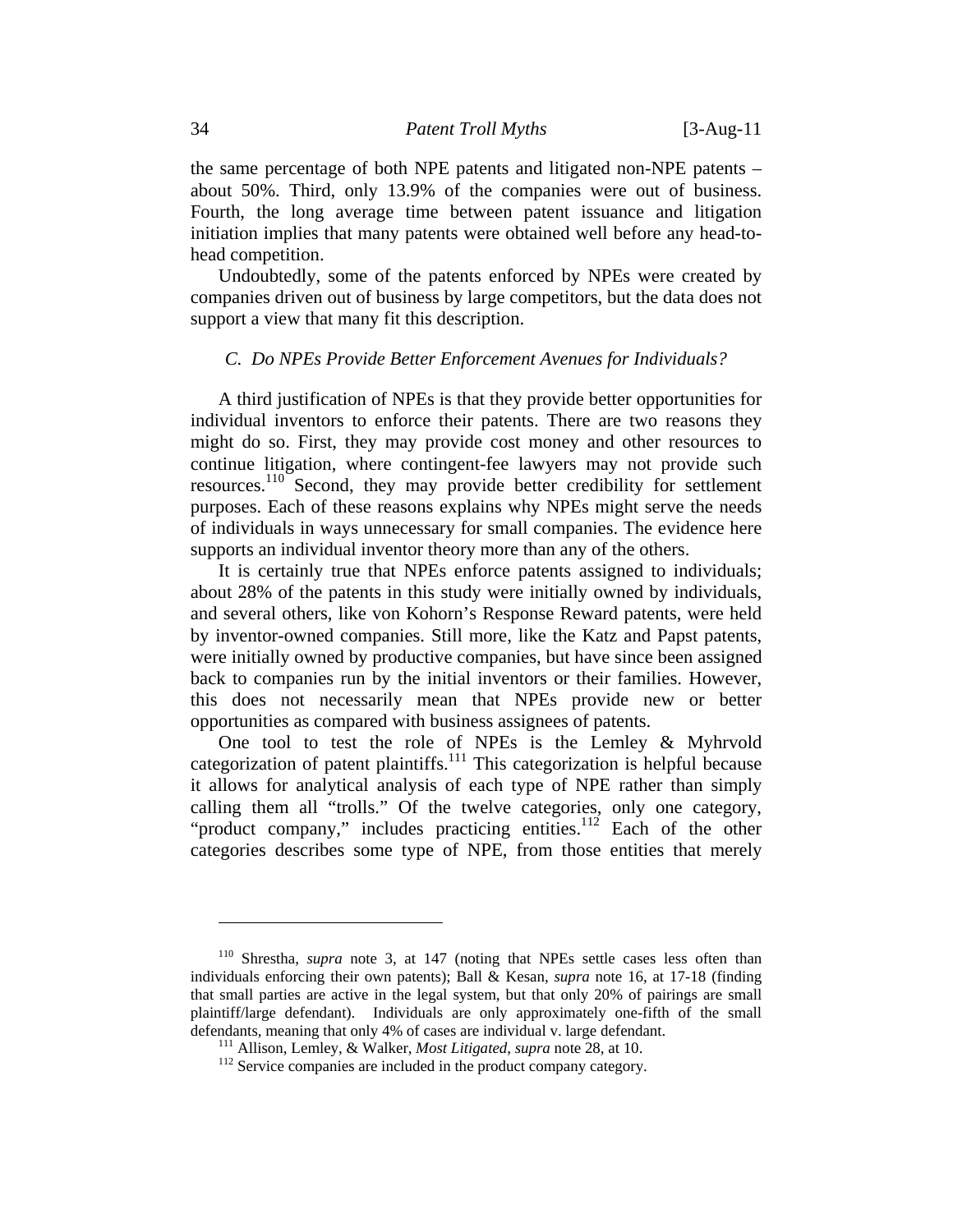acquire patents to enforce, to inventor-owned companies,  $113$  to inventors themselves.

Table 5 compares categorizations for this study with Allison, Lemley, and Walker's (ALW) categorizations for the most-litigated patents (many of which are now owned by NPEs) as well as a random sample of oncelitigated patents. ALW categorized the current owners, while this study categorizes initial owners, whether or not they are currently the plaintiff. This leads to some key differences discussed after the table.

|                                             | <b>This</b><br>study | $\frac{0}{0}$ | <b>Most</b><br>Lit. | $\frac{0}{0}$ | <b>Once</b><br>Lit. | $\frac{6}{6}$ |
|---------------------------------------------|----------------------|---------------|---------------------|---------------|---------------------|---------------|
| 1 (Acquired Patents)                        | 31                   | 8.61%         | 12                  | 11.21%        | 3                   | 2.83%         |
| 2 (University heritage)                     | $\Omega$             | $0.00\%$      | $\Omega$            | $0.00\%$      | 1                   | 0.94%         |
| 3 (Failed startup)                          | 7                    | 1.94%         | $\Omega$            | $0.00\%$      | 3                   | 2.83%         |
| 4 (Corporate heritage)                      | $\Omega$             | $0.00\%$      | $\Omega$            | $0.00\%$      | 1                   | 0.94%         |
| 5 (Individual-inventor-<br>started company) | 51                   | 14.17%        | 43                  | 40.19%        | 7                   | 6.60%         |
| 6 (University/Gov't/NGO)                    | 4                    | 1.11%         | $\Omega$            | $0.00\%$      | 1                   | 0.94%         |
| 7 (Startup, pre-product) <sup>114</sup>     | 5                    | 1.39%         | $\Omega$            | $0.00\%$      | $\Omega$            | $0.00\%$      |
| 8 (Product company)                         | 157                  | 43.61%        | 47                  | 43.93%        | 85                  | 80.19%        |
| 9 (individual)                              | 103                  | 28.61%        | 2                   | 1.87%         | $\Omega$            | $0.00\%$      |
| 10 (undetermined)                           | $\Omega$             | $0.00\%$      | 3                   | 2.80%         | $\overline{4}$      | 3.77%         |
| 11 (Industry consortium)                    | $\Omega$             | $0.00\%$      | $\Omega$            | $0.00\%$      | 1                   | 0.94%         |
| 12 (IP sub. of product co.)                 | $\mathcal{D}$        | 0.56%         | $\Omega$            | $0.00\%$      | $\Omega$            | $0.00\%$      |

With the notable exception of category 9, individual inventors, the categorizations of initial assignees in this study falls somewhere between the categorizations of plaintiffs enforcing patents only once and plaintiffs enforcing patents many times.<sup>115</sup> This table supports the finding above that a significant percentage of NPE patents – nearly half – came from productive companies.

 $113$  We categorized companies that sell something as product companies, even if they were founded by the inventor. After all, such companies are not NPEs.

 $^{114}$  *Id.* This study's categorizations are a bit arbitrary with respect to categories 7 and 8. The categorizations were usually based on the company's status during the time between filing and patent issuance, but in many cases it was difficult to tell when a product was released. Thus, a company that later shipped a product might have been in category 8 when it perhaps should have been in category 7. The differences do not affect the conclusions.<br><sup>115</sup> Fisher's Exact for each of these was 0.00, implying that the values were statistically

different.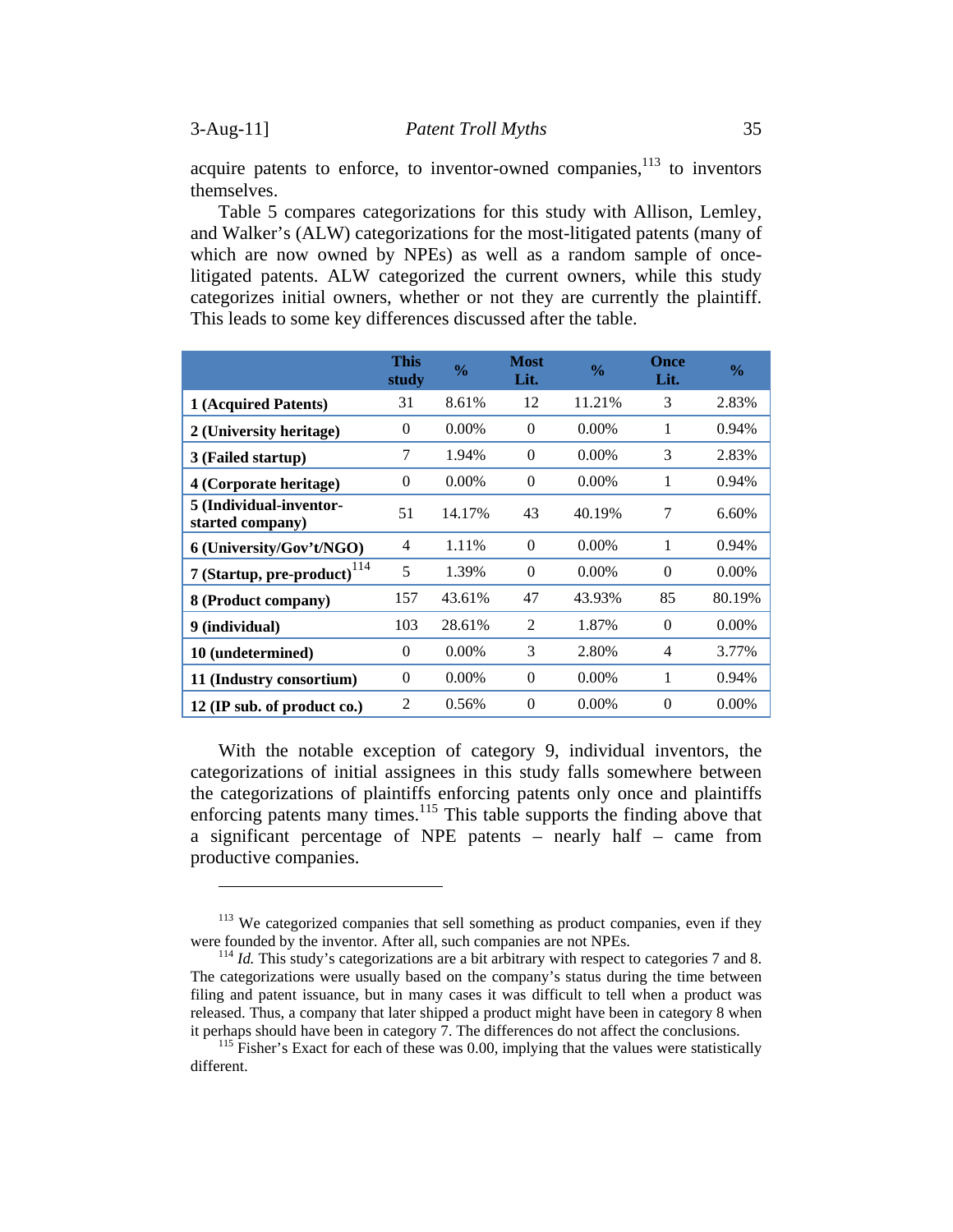### 36 *Patent Troll Myths* [3-Aug-11

The biggest difference is the large percentage of product companies that enforced once-litigated patents, compared to zero individuals. In contrast, individual inventors contributed 28% of the patents to the NPEs in this study. An extension of this is the doubled percentage difference between NPE patents in this study and random once-litigated patents for category 5, inventor-founded companies, from approximately 6% to 14%.

This implies that individuals are more likely to be represented in NPE litigation than in the general population of patent plaintiffs. It is notable that a large percentage of NPE enforced patents were originally held by individuals and their companies, while not a single individual owned a patent litigated in the ALW sample.

Of course, the ALW sample is quite small, and there are surely individual-patentee plaintiffs. For example, another study – the much-cited *Valuable Patents* analysis – found that while individuals obtain 18% of all patents, 27% of the litigated patents observed in that study were unassigned at issue.<sup>116</sup> The study did not report who brought suit.<sup>117</sup>

A comparison to the provenance of NPE patents here leads to potentially ambiguous results. On the one hand, the 27% from *Valuable Patents* is close to the 28% found here, which might imply that the same proportion of patents initially owned by the inventor get litigated, regardless of who litigates them. On the other hand, it is unclear what proportion of patents in *Valuable Patents* was enforced by the original inventors as opposed to later assignees.

Comparison with a different study of all patent lawsuits filed in 2000 and 2002 might shed more light on this question. That study showed that 14% and 12% of patent plaintiffs, respectively, were individuals.<sup>118</sup> Given that 28% (or 40% if inventor-founded companies are included) of the patents enforced by NPEs were initially owned by individuals, NPEs appear to be a primary outlet for the enforcement of inventor owned patents. Even excluding inventor-owned NPEs, NPEs enforce around twice the percentage of inventor plaintiffs in a random population of litigated patents.<sup>119</sup>

Of course, just because NPEs allow inventors to enforce their patents does not mean that NPEs are normatively justified. The answer to that question depends on whether one believes that it is better for inventors to

<sup>116</sup> Allison, et al*.*, *Valuable Patents*, *supra* note 67, at 465 n.131. 117 *Id.* 118 Ball & Kesan, *supra* note 16, at 14 and 31.

<sup>&</sup>lt;sup>119</sup> 28% versus 14% of the total number of patents. Here too, the data is not iron-clad, because the data measured was by case, not by patent. It may be that individuals enforce more patents per case than other types of plaintiffs, though there is no basis to think so.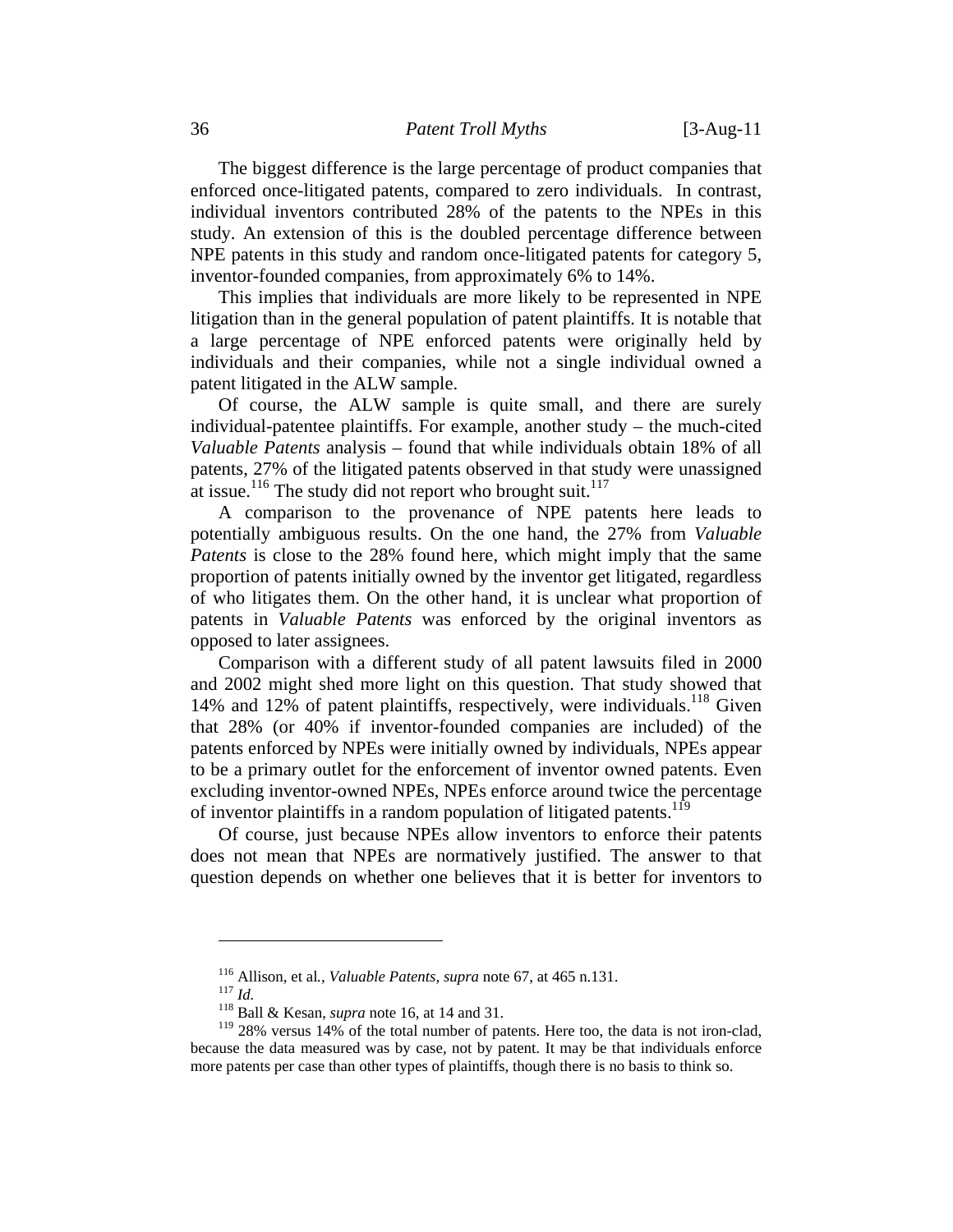enforce their patents or for them to remain dormant, or even whether unaffiliated inventors should be entitled to patents at all.

#### **CONCLUSIONS**

NPE enforcement is more complex than any of the traditional stories about patent trolls allow, and the conventional wisdom appears to be based on periodic anecdotal accounts that are true only some of the time.

There is no uniform story about NPE patents or where they come from.120 While some are business methods patents, most are not. While some litigated patents come from failed start-ups, most did not. While some patents were initially assigned to licensing NPEs, most were not. Indeed, some extremely large companies – and even the federal government – have turned to the very same NPEs to enforce some patents.

Some patents enforced by NPEs are invalid, while most are not. NPEs litigate patents with objective indicia that are similar to other litigated patents and appear to be invalidated about as often as other litigated patents, so long as they are not repeatedly asserted.<sup>121</sup>

To be sure, not every patent is valid and most have at least one invalid claim, but NPEs choose to litigate patents that look like the patents that productive entities enforce. Nonetheless, the social effects of this practice are unknown. Corporate defendants surely dislike defending against patents that are more difficult to invalidate. However, if NPEs are to bring any value to their constituents, they can best do so by litigating strong patents and leaving weak patents on the shelf.

Even a finding of average patent quality refutes the conventional wisdom that NPEs seek to extract rents with weak patents. It may be that parties settle weak patent claims for a nuisance fee before litigation is filed, but even if true, it is telling that defendants would be willing to litigate only the strongest patents. Perhaps more is at stake, and thus there is a selection bias in the data.

 These findings imply that patenting activity that leads to NPE litigation is a microcosm of patenting in general. NPE patents come from individuals, start-ups, established companies, failed companies, licensing companies, and public companies, and, with the notable exception of biotech/pharma, the patents look similar to others.

 $120$  Because this is a population study, the primary source of bias is uncollectable data. For the most part, there is no reason to believe that uncollectable data is sufficiently different from the available data to create a uniform story.<br><sup>121</sup> And when they are repeatedly asserted, they are invalidated just as often as patents

that are repeatedly asserted by productive companies.